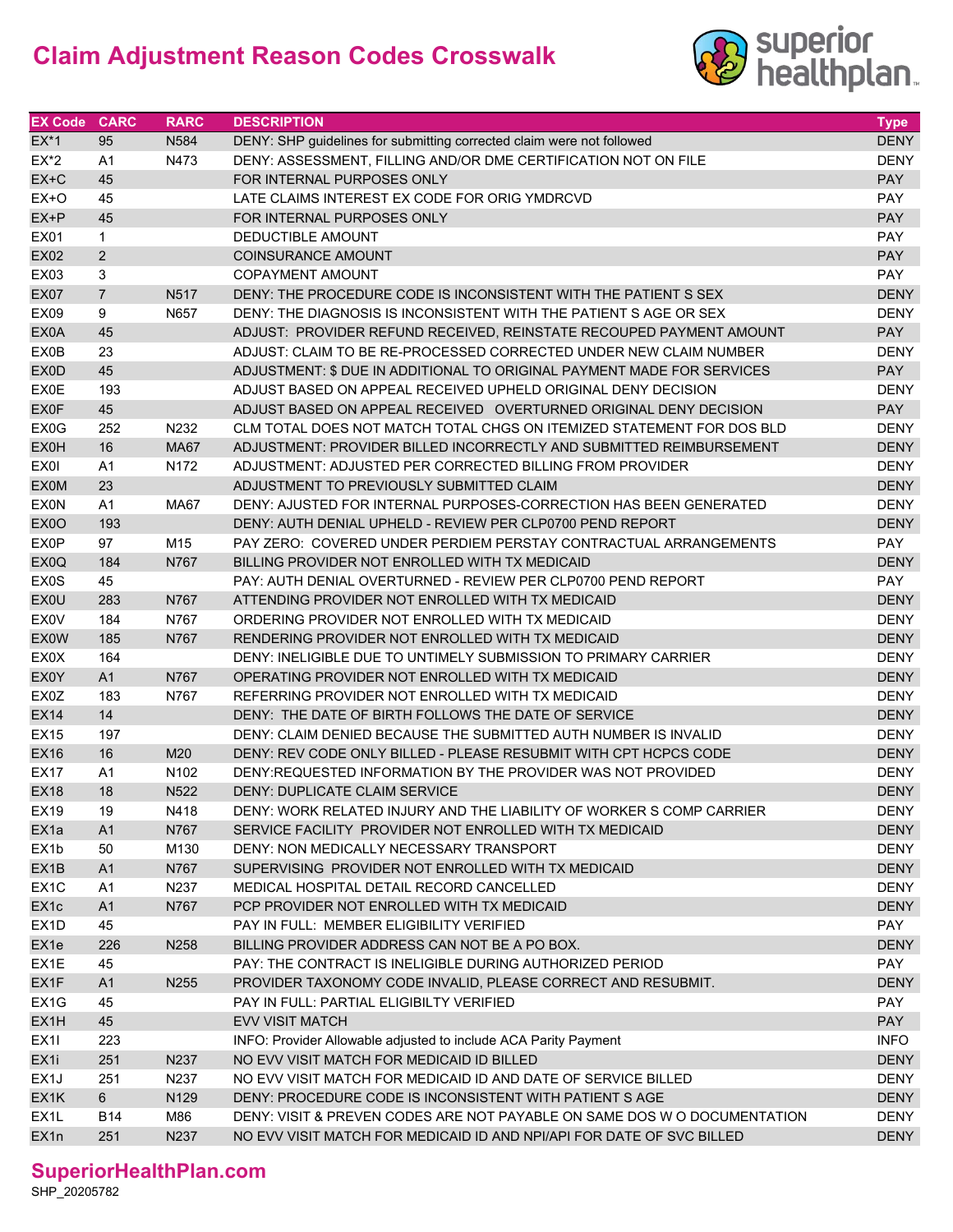| EX <sub>1</sub> N | 4              | N657             | RESUBMIT-2ND EM NOT PAYABLE W O MOD 25 & MED REC TO VERIFY SIGNIF SEP      | DENY              |
|-------------------|----------------|------------------|----------------------------------------------------------------------------|-------------------|
| EX <sub>10</sub>  | 22             |                  | CONNOLLY MEDICARE DISALLOWANCE                                             | <b>PAY</b>        |
| EX <sub>10</sub>  | 251            | N237             | NO EVV VIST MATCH FOR MEDICAID ID AND HCPCS/MOD FOR DATE OF SVC BILLED     | <b>DENY</b>       |
| EX <sub>1</sub> p | 22             |                  | CONNOLLY MEDICARE DISALLOWANCE                                             | <b>DENY</b>       |
| EX <sub>1</sub> P | 251            | N237             | UNITS BILLED DOES NOT MATCH TOTAL EVV VISIT UNITS                          | <b>DENY</b>       |
| EX <sub>1q</sub>  | 45             |                  | CONNOLLY OVERPAYMENT PROJECT                                               | <b>PAY</b>        |
| EX <sub>1</sub> R | 45             |                  | PAY: PAID ACCORDING TO AUTHORIZED LEVELS OF CARE                           | <b>PAY</b>        |
| EX1r              | 96             | N <sub>10</sub>  | CONNOLLY OVERPAYMENT PROJECT                                               | <b>DENY</b>       |
| EX <sub>1s</sub>  | 215            |                  | RAWLINGS SUBROGATION                                                       | PAY               |
| EX <sub>1U</sub>  | A1             | N448             | DENY: PROCEDURE COVERAGE NOT DEFINED BY MEDICAID                           | <b>DENY</b>       |
| EX <sub>1</sub> W | 45             | N640             | PAY:30 DAY SPELL OF ILLNESS MAX MET, DO NOT BILL PATIENT                   | PAY               |
| <b>EX20</b>       | 20             |                  | DENY: THIS INJURY IS COVERED BY THE LIABILITY CARRIER                      | <b>DENY</b>       |
| EX21              | 21             |                  | DENY: CLAIM THE RESPONSIBILITY OF THE NO-FAULT CARRIER                     | <b>DENY</b>       |
| <b>EX22</b>       | 22             | N <sub>598</sub> | DENY: THIS CARE IS COVERED BY A COORDINATION OF BENEFITS CARRIER           | <b>DENY</b>       |
| EX23              | 23             |                  | DENY: CHARGES HAVE BEEN PAID BY ANOTHER PARTY-COB                          | <b>DENY</b>       |
| <b>EX24</b>       | 24             |                  | DENY: CHARGES COVERED UNDER CAPITATION                                     | <b>DENY</b>       |
| <b>EX25</b>       | 299            |                  | DENY: YOUR STOP LOSS DEDUCTIBLE HAS NOT BEEN MET                           | <b>DENY</b>       |
| <b>EX26</b>       | 26             | N650             | DENY: MEMBER NOT ELIGIBLE ON DATE OF SERVICE                               | <b>DENY</b>       |
| EX27              | 27             | N650             | DENY: EXPENSES INCURRED AFTER COVERAGE WAS TERMINATED                      | <b>DENY</b>       |
| <b>EX28</b>       | 26             | N650             | DENY:COVERAGE NOT IN EFFECT WITH SUPERIOR AT THE TIME OF SERVICE           | <b>DENY</b>       |
| EX29              | 164            |                  | DENY: THE TIME LIMIT FOR FILING A CLAIM HAS EXPIRED                        | <b>DENY</b>       |
| EX <sub>2</sub> a | 45             |                  | OTHER INS CARRIER PAYMENT APPLIED                                          | <b>PAY</b>        |
| EX2B              | 16             | M53              | DENY: OBSERVATION GREATER THAN 48 HOURS CORRECT AND RESUBMIT               | <b>DENY</b>       |
| EX2D              | 16             | M51              | DENY:ICD9 PROCEDURE CODE MISSING OR INVALID                                | <b>DENY</b>       |
| EX2e              | 16             | MA30             | DENY: NON PAYMENT BILL TYPE XX0                                            | <b>DENY</b>       |
| EX2h              | 45             |                  | INFO: PROC CODES CONSIDERED INFORMATIONAL ONLY BY CMS                      | <b>PAY</b>        |
| EX2H              | A1             | MA41             | DENY: ADMIT TYPE OR SOURCE MISSING OR INVALID                              | <b>DENY</b>       |
| EX2i              | 45             |                  | PAYMENT ADJUSTED ACCORDING TO PAYMENT OR CLINICAL POLICY                   | <b>PAY</b>        |
| EX2L              | 197            |                  | DENY: NO AUTH OBTAINED FOR LOCATION BILLED SUBMITTED                       | <b>DENY</b>       |
| EX2m              | 16             | M <sub>50</sub>  | REVENUE CODE NOT DEFINED                                                   | <b>DENY</b>       |
| EX34              | 34             |                  | DENY: INSURED HAS NO COVERAGE FOR NEWBORNS                                 | <b>DENY</b>       |
| <b>EX35</b>       | 119            | N587             | DENY: BENEFIT MAXIMUM HAS BEEN REACHED                                     | <b>DENY</b>       |
| EX36              | 45             |                  | BALANCE DOES NOT EXCEED COPAYMENT AMOUNT                                   | PAY               |
| <b>EX37</b>       | 23             |                  | DENY: BALANCE DOES NOT EXCEED DEDUCTIBLE                                   | <b>DENY</b>       |
| <b>EX38</b>       | 242            |                  | DENY: SERVICES NOT PROVIDED OR AUTHORIZED BY OUR PROVIDERS                 | <b>DENY</b>       |
| <b>EX39</b>       | 39             |                  | DENIED AT THE TIME OF AUTHORIZATION REQUEST                                | <b>DENY</b>       |
| EX3C              | A1             | M76              | DENY: 2004 NEW DIAG CODES NOT BILLABLE PER STATE BEFORE 4 1 04             | DENY              |
| EX3D              | A <sub>1</sub> | M76              | DENY: NON-SPECIFIC ICD-9 DIAG PROC CODES-REQUIRES 4TH DIGIT (RESUBMIT)     | <b>DENY</b>       |
| EX3L              | A1             | M20              | DENY: PT ADMITTED-SUBMITTED SERVICES CHARGES BILLED INCLUSIVE              | <b>DENY</b>       |
| EX3P              | A1             | N381             | DENY: PAID UNDER SETTLEMENT                                                | <b>DENY</b>       |
| EX3Q              | 233            |                  | DENY: PROVIDER PREVENTABLE CONDITIONS                                      | DENY              |
| EX3V              | 45             |                  | <b>PAY: NEGOTIATIED RATE</b>                                               | <b>PAY</b>        |
| EX3Z              | A1             | MA40             | DENY: INTERIM BILL, ADMIT DATE PT STATUS IS MISSING OR INCORRECT           | <b>DENY</b>       |
| <b>EX40</b>       | 40             |                  | DENY: CHARGES DO NOT MEET QUALIFICATIONS FOR EMERGENCY CARE OUT OF AREA    | <b>DENY</b>       |
| EX41              | 45             |                  | PREFERRED PROVIDER DISCOUNT                                                | PAY               |
|                   |                |                  | CHARGES EXCEED YOUR CONTRACTED FEE SCHEDULE                                |                   |
| <b>EX42</b>       | 45<br>45       |                  |                                                                            | <b>PAY</b>        |
| EX43              |                |                  | <b>GRAMM RUDMAN REDUCTION</b>                                              | PAY<br><b>PAY</b> |
| <b>EX44</b>       | 45             |                  | PROMPT PAY DISCOUNT                                                        |                   |
| EX45              | 45             | C <sub>21</sub>  | CHARGES EXCEED REASONABLE AND CUSTOMARY AMOUNTS                            | PAY               |
| <b>EX46</b>       | 96             | N216             | DENY: THIS SERVICE IS NOT COVERED                                          | <b>DENY</b>       |
| EX47              | 167            | N30              | DENY: THIS DIAGNOSIS IS NOT COVERED<br>DENY: THIS PROCEDURE IS NOT COVERED | <b>DENY</b>       |
| <b>EX48</b>       | 96<br>49       | N216             | DENY: THESE ARE NONCOVERED SERVICES BECAUSE THIS IS A ROUTINE EXAM         | <b>DENY</b>       |
| EX49              |                | M86              |                                                                            | DENY              |
| EX4a              | 16             | <b>MA65</b>      | DENY: ADMITTING DIAGNOSIS MISSING OR INVALID                               | <b>DENY</b>       |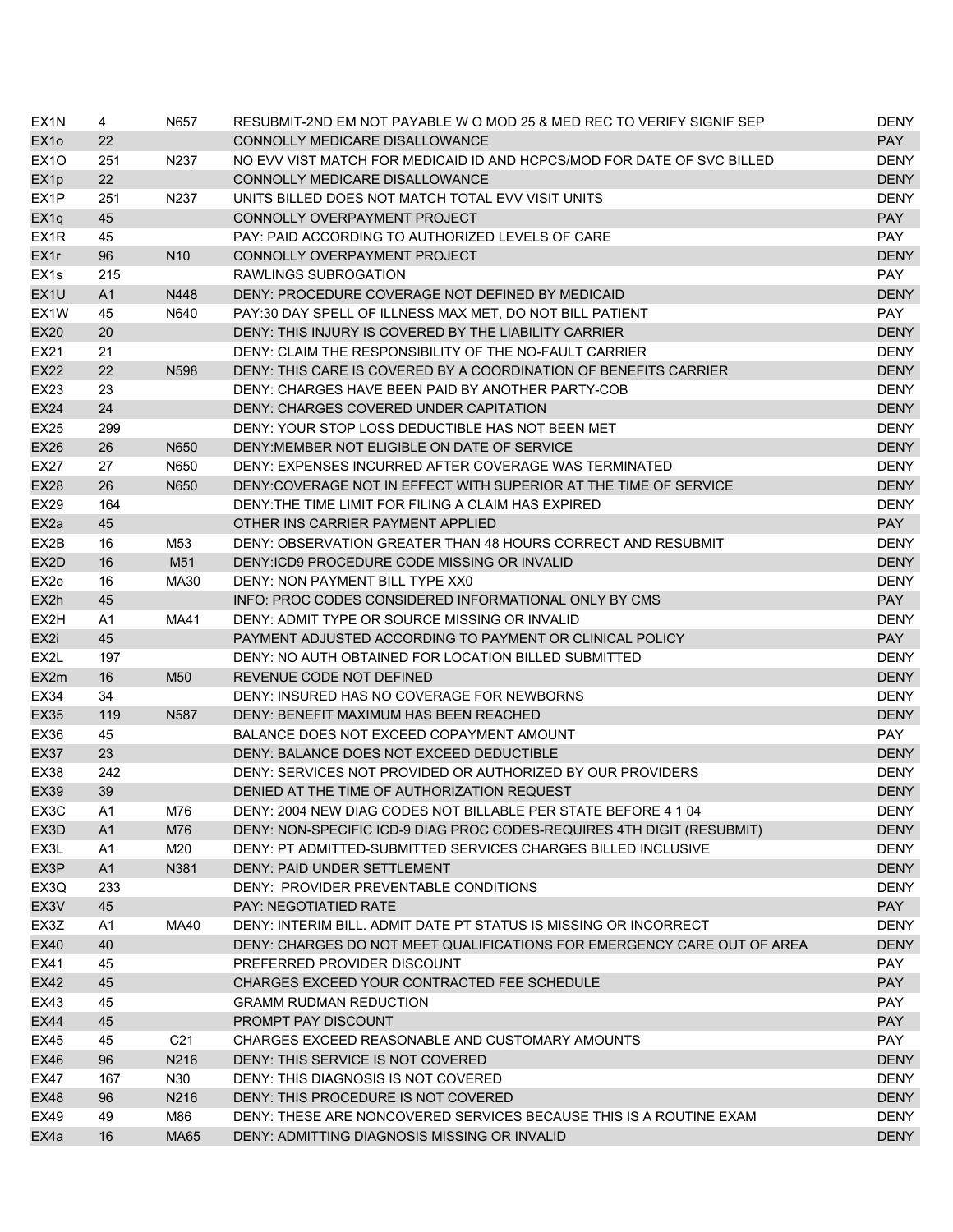| EX4A              | A1             | MA91             | DENY: CLAIM WAS APPEALED AND CONTINUES TO BE DENIED                                                                      | DENY                       |
|-------------------|----------------|------------------|--------------------------------------------------------------------------------------------------------------------------|----------------------------|
| EX4B              | 16             | M76              | DENY: DIAGNOSIS CODE 16 MISSING OR INVALID                                                                               | <b>DENY</b>                |
| EX4b              | 16             | MA63             | DENY: DIAGNOSIS CODE 1 MISSING OR INVALID                                                                                | <b>DENY</b>                |
| EX4c              | 16             | MA63             | DENY: DIAGNOSIS CODE 2 MISSING OR INVALID                                                                                | <b>DENY</b>                |
| EX4C              | A1             | M76              | DENY: 2005 NEW DIAGNOSIS CODE NOT YET BILLABLE PER STATE                                                                 | <b>DENY</b>                |
| EX4d              | 16             | M76              | DENY: DIAGNOSIS CODE 3 MISSING OR INVALID                                                                                | <b>DENY</b>                |
| EX4D              | A1             | M76              | DENY: NON-SPECIFIC ICD-9 DIAG PROC CODE-REQUIRES 5TH DIGIT (RESUBMIT)                                                    | <b>DENY</b>                |
| EX4e              | 16             | M76              | DENY: DIAGNOSIS CODE 4 MISSING OR INVALID                                                                                | <b>DENY</b>                |
| EX4E              | 181            | N657             | DENY: 2004 PROC CODES NOT ACCEPTABLE FOR DOS PRIOR TO 07 01 04                                                           | <b>DENY</b>                |
| EX4f              | 16             | M76              | DENY: DIAGNOSIS CODE 5 MISSING OR INVALID                                                                                | <b>DENY</b>                |
| EX4g              | 16             | M76              | DENY: DIAGNOSIS CODE 6 MISSING OR INVALID                                                                                | <b>DENY</b>                |
| EX4G              | A1             | M143             | DENY: MEDICAID SANCTIONED/TERMED/EXCLUDED PROVIDER                                                                       | <b>DENY</b>                |
| EX4h              | 16             | M76              | DENY: DIAGNOSIS CODE 7 MISSING OR INVALID                                                                                | <b>DENY</b>                |
| EX4H              | 50             | N <sub>130</sub> | DENY-Breast MRI CAD not clinically proven                                                                                | <b>DENY</b>                |
| EX4i              | 16             | M76              | DENY: DIAGNOSIS CODE 8 MISSING OR INVALID                                                                                | <b>DENY</b>                |
| EX4I              | 223            |                  | INFO: ACA PARITY PAYMENT MADE PREVIOUSLY VIA INTERIM CHECK                                                               | <b>INFO</b>                |
| EX4j              | 16             | M76              | DENY: DIAGNOSIS CODE 9 MISSING OR INVALID                                                                                | <b>DENY</b>                |
| EX4J              | A <sub>1</sub> | N255             | DENY: BILLING NAME DOES NOT MATCH IRS FILE                                                                               | <b>DENY</b>                |
| EX4k              | 16             | M76              | DENY: DIAGNOSIS CODE 10 MISSING OR INVALID                                                                               | <b>DENY</b>                |
| EX4I              | 16             | M76              | DENY: DIAGNOSIS CODE 11 MISSING OR INVALID                                                                               | <b>DENY</b>                |
| EX4m              | 16             | M76              | DENY: DIAGNOSIS CODE 12 MISSING OR INVALID                                                                               | <b>DENY</b>                |
| EX4n              | 16             | M76              | DENY: DIAGNOSIS CODE 13 MISSING OR INVALID                                                                               | <b>DENY</b>                |
| EX4N              | A1             | M51              | DENY: 2004 ICD-9 PROC CODES NOT PAYABLE UNTIL AFTER 4 1 04                                                               | <b>DENY</b>                |
| EX4o              | 16             | M76              | DENY: DIAGNOSIS CODE 14 MISSING OR INVALID                                                                               | <b>DENY</b>                |
| EX4p              | 16             | M76              | DENY: DIAGNOSIS CODE 15 MISSING OR INVALID                                                                               | <b>DENY</b>                |
| EX4P              | 16             | M76              | DENY: DIAGNOSIS CODE 17 MISSING OR INVALID                                                                               | <b>DENY</b>                |
| EX4V              | 16             | M76              | DENY: DIAGNOSIS CODE 21 MISSING OR INVALID                                                                               | <b>DENY</b>                |
| EX4W              | 16             | M76              | DENY: DIAGNOSIS CODE 22 MISSING OR INVALID                                                                               | <b>DENY</b>                |
| EX4Z              | 16             | M76              | DENY: DIAGNOSIS CODE 23 MISSING OR INVALID                                                                               | <b>DENY</b>                |
| <b>EX50</b>       | 109            | N <sub>557</sub> | DENY: SUBMIT SERVICE TO STATE; NOT COVERED BY HEALTHPLAN                                                                 | <b>DENY</b>                |
| EX51              | 109            | N <sub>130</sub> | DENY: PLEASE RESUBMIT CLAIM TO THE STATE FOR CONSIDERATION                                                               | <b>DENY</b>                |
| <b>EX52</b>       | 242            |                  | DENY: PROVIDER NOT CONTRACTED FOR THIS MEMBER S GROUP                                                                    | <b>DENY</b>                |
| EX53              | 11             |                  | DENY: SERVICE IS NOT THE RESPONSIBILITY OF SHP - SUBMIT CHARGES TO TMHP                                                  | <b>DENY</b>                |
| <b>EX55</b>       | A1             | M51              | ED PROCEDURE 00 55 NOT VALID FOR CHARGES AFTER 7 1 98                                                                    | <b>DENY</b>                |
| EX56              | 45             |                  | PAY: SERVICE ADDED BY CODE AUDITING SOFTWARE                                                                             | PAY                        |
| <b>EX57</b>       | A <sub>1</sub> |                  | DENY: CODE WAS DENIED BY CODE EDITING SOFTWARE                                                                           | <b>DENY</b>                |
| <b>EX58</b>       | 16             | M49              | DENY: CODE REPLACED BASED ON CODE EDITING SOFTWARE RECOMMENDATION                                                        | DENY                       |
| EX59              | 45             |                  | PAY: CHARGES ARE REDUCED BASED ON MULTIPLE SURGERY RULES                                                                 | <b>PAY</b>                 |
| EX5E              | 181            | N657             | DENY: 2004 PROC CODES NOT ACCEPTABLE FOR DOS PRIOR TO 8 1 04                                                             | <b>DENY</b>                |
| EX <sub>5</sub> L | 197            |                  | DENY: BENEFIT LIMIT FOR SERVICES WITHOUT AN AUTHORIZATION HAS BEEN MET                                                   | <b>DENY</b>                |
| EX5N              | A1             | M119             | DENY: NDC MISSING/INVALID OR NOT APPROPRIATE FOR CLAIM                                                                   | <b>DENY</b>                |
| EX <sub>5U</sub>  | 16             | <b>MA69</b>      | DENY: PATIENT REASON FOR VISIT REQ OUT-PT HOSPITAL                                                                       | <b>DENY</b>                |
| EX60              | A1             | M64              | DENY: DIAGNOSIS IS INAPPROPRIATE FOR PLACE OF SERVICE BILLED                                                             | <b>DENY</b>                |
| EX63              | 96             | N129             | DENY: SVC NOT COVERED BASED ON AGE OF PATIENT AND PROVIDER SPECIALTY                                                     | <b>DENY</b>                |
| <b>EX65</b>       | 45             |                  | PAYMENT REDUCED.PT DID NOT SELECT MEDICARE PART B, BILL PT THE BALANCE                                                   | PAY                        |
|                   |                |                  | PAY: CODE WAS SUPERSEDED BY CODE AUDITING SOFTWARE                                                                       | <b>PAY</b>                 |
| <b>EX67</b>       | 45             |                  |                                                                                                                          |                            |
| EX6a              | 16<br>16       | M51              | DENY: ICD9/10 PROC CODE 1 VALUE OR DATE IS MISSING/INVALID<br>DENY: ICD9/10 PROC CODE 2 VALUE OR DATE IS MISSING/INVALID | <b>DENY</b><br><b>DENY</b> |
| EX6b              |                | M51              |                                                                                                                          |                            |
| EX6c              | 16             | M51              | DENY: ICD9/10 PROC CODE 3 VALUE OR DATE IS MISSING/INVALID                                                               | <b>DENY</b>                |
| EX6d              | 16             | M51              | DENY: ICD9/10 PROC CODE 4 VALUE OR DATE IS MISSING/INVALID                                                               | <b>DENY</b>                |
| EX6e              | 16             | M51              | DENY: ICD9/10 PROC CODE 5 VALUE OR DATE IS MISSING/INVALID                                                               | <b>DENY</b>                |
| EX6f              | 16             | M51              | DENY: ICD9/10 PROC CODE 6 VALUE OR DATE IS MISSING/INVALID<br>DENY: ICD9/10 PROC CODE 7 VALUE OR DATE IS MISSING/INVALID | <b>DENY</b><br><b>DENY</b> |
| EX6g              | 16             | M51              |                                                                                                                          |                            |
| EX <sub>6i</sub>  | 16             | M51              | DENY: ICD9/10 PROC CODE 8 VALUE OR DATE IS MISSING/INVALID                                                               | <b>DENY</b>                |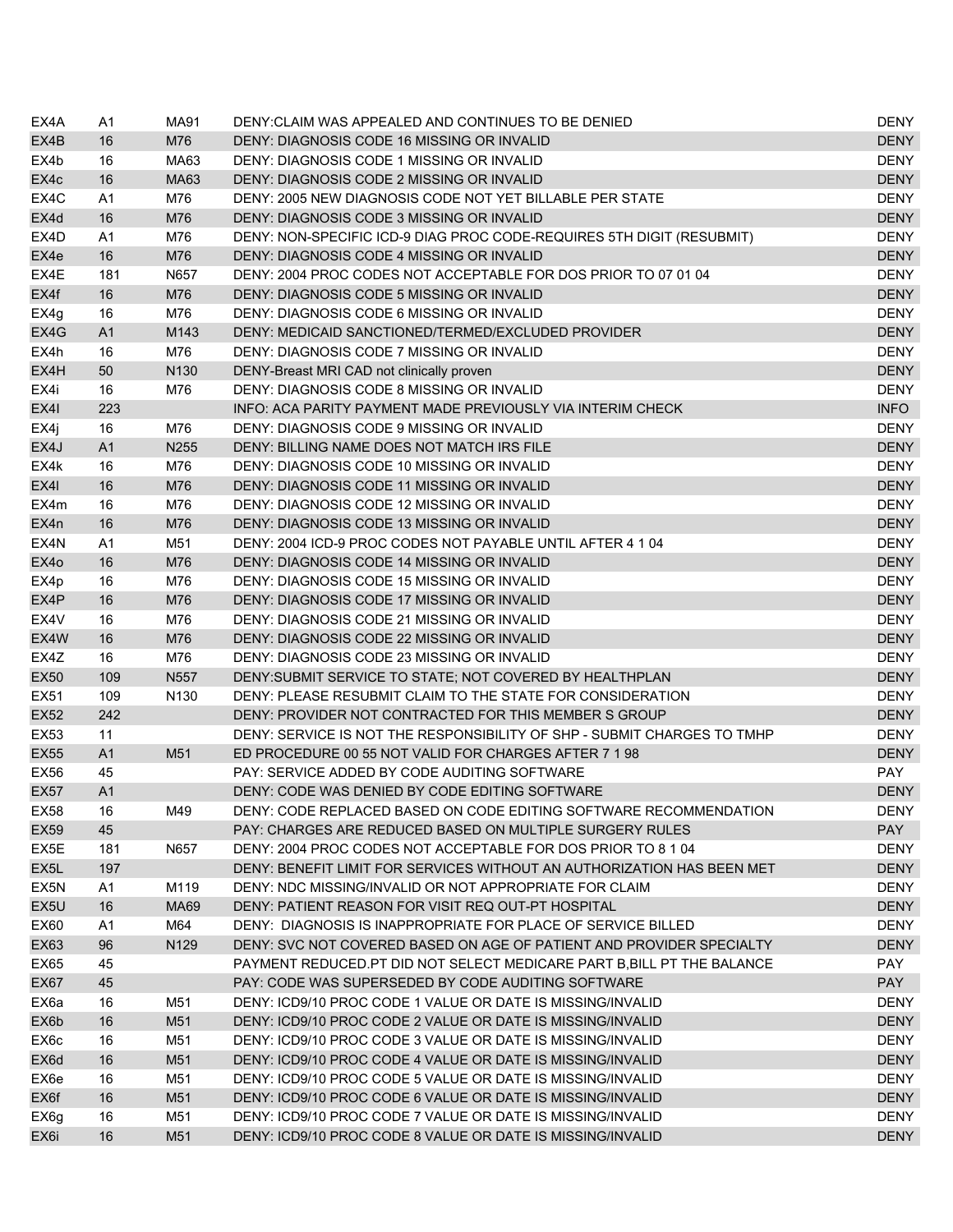| EX6j              | 16             | M51             | DENY: ICD9/10 PROC CODE 9 VALUE OR DATE IS MISSING/INVALID           | <b>DENY</b> |
|-------------------|----------------|-----------------|----------------------------------------------------------------------|-------------|
| EX6k              | 16             | M51             | DENY: ICD9/10 PROC CODE 10 VALUE OR DATE IS MISSING/INVALID          | <b>DENY</b> |
| EX6I              | 16             | M51             | DENY: ICD9/10 PROC CODE 11 VALUE OR DATE IS MISSING/INVALID          | <b>DENY</b> |
| EX6L              | 16             | N <sub>4</sub>  | EOB INCOMPLETE-PLEASE RESUBMIT WITH REASON OF OTHER INSURANCE DENIAL | <b>DENY</b> |
| EX6m              | 16             | M51             | DENY: ICD9/10 PROC CODE 12 VALUE OR DATE IS MISSING/INVALID          | <b>DENY</b> |
| EX6N              | 16             | M119            | DENY: NDC NUMBER MISSING OR INVALID                                  | <b>DENY</b> |
| EX <sub>60</sub>  | 16             | M51             | DENY: ICD9/10 PROC CODE 13 VALUE OR DATE IS MISSING/INVALID          | <b>DENY</b> |
| EX6p              | 16             | M51             | DENY: ICD9/10 PROC CODE 14 VALUE OR DATE IS MISSING/INVALID          | <b>DENY</b> |
| EX6q              | 16             | M51             | DENY: ICD9/10 PROC CODE 15 VALUE OR DATE IS MISSING/INVALID          | <b>DENY</b> |
| EX6r              | 16             | M51             | DENY: ICD9/10 PROC CODE 16 VALUE OR DATE IS MISSING/INVALID          | <b>DENY</b> |
| EX6R              | 96             | N <sub>10</sub> | DENY: OUTPATIENT SERVICE DURING INPATIENT ADMISSION                  | <b>DENY</b> |
| EX6s              | 16             | M51             | DENY: ICD9/10 PROC CODE 17 VALUE OR DATE IS MISSING/INVALID          | <b>DENY</b> |
| EX6t              | 16             | M51             | DENY: ICD9/10 PROC CODE 18 VALUE OR DATE IS MISSING/INVALID          | <b>DENY</b> |
| EX6u              | 16             | M51             | DENY: ICD9/10 PROC CODE 19 VALUE OR DATE IS MISSING/INVALID          | <b>DENY</b> |
| EX6v              | 16             | M51             | DENY: ICD9/10 PROC CODE 20 VALUE OR DATE IS MISSING/INVALID          | <b>DENY</b> |
| EX6w              | 16             | M51             | DENY: ICD9/10 PROC CODE 21 VALUE OR DATE IS MISSING/INVALID          | <b>DENY</b> |
| EX6x              | 16             | M51             | DENY: ICD9/10 PROC CODE 22 VALUE OR DATE IS MISSING/INVALID          | <b>DENY</b> |
| EX6X              | 39             |                 | ENTIRE STAY DENIED BY MEDICAL SERVICES                               | <b>DENY</b> |
| EX6y              | 16             | M51             | DENY: ICD9/10 PROC CODE 23 VALUE OR DATE IS MISSING/INVALID          | <b>DENY</b> |
| EX <sub>6</sub> z | 16             | M51             | DENY: ICD9/10 PROC CODE 24 VALUE OR DATE IS MISSING/INVALID          | <b>DENY</b> |
| EX6Z              | 16             | M51             | DENY: ICD9/10 PROC CODE 25 VALUE OR DATE IS MISSING/INVALID          | <b>DENY</b> |
| EX71              | 45             |                 | ADJUST: PRIMARY INS MEDICARE PAYMENT AMOUNT ADJUSTED                 | <b>PAY</b>  |
| <b>EX76</b>       | 119            | N587            | DENY: Multiple Surgery Reimbursement has been reached                | <b>DENY</b> |
| EX7E              | 252            | M127            | DENY: MEDICAL RECORDS ARE NECESSARY TO PROCESS THE CLAIM             | <b>DENY</b> |
| EX7F              | 45             |                 | PAY:PAYMENT PROCESSED ACCORDING TO A MEDICAL RECORD REVIEW           | <b>PAY</b>  |
| EX7T              | A <sub>1</sub> | N362            | DENY: MAXIMUM DAILY BENEFIT HAS BEEN REACHED                         | <b>DENY</b> |
| <b>EX80</b>       | 45             |                 | REPLACEMENT CODE REBUNDLED BY HPR CODEREVIEW SOFTWARE                | <b>PAY</b>  |
| EX81              | 16             | M49             | ORIGINAL CODE WAS REPLACED BY HPR CODEREVIEW SOFTWARE                | <b>DENY</b> |
| EX82              | 45             |                 | ERROR: REFEERRING PROVIDER HAS BEEN TERMINATED                       | <b>PAY</b>  |
| <b>EX83</b>       | 95             |                 | CODE IS DENIED BY HPR CODEREVIEW SOFTWARE                            | <b>DENY</b> |
| EX84              | 45             |                 | PAID AT REDUCED RATES PER HPR CODEREVIEW                             | <b>PAY</b>  |
| <b>EX85</b>       | 45             |                 | <b>INTEREST CHARGES</b>                                              | <b>PAY</b>  |
| EX86              | 16             | N822            | DENY: THIS IS NOT A VALID MODIFIER FOR THIS CODE                     | <b>DENY</b> |
| <b>EX88</b>       | 45             |                 | PAYMENT INCLUDES A 15% DISCOUNT                                      | <b>PAY</b>  |
| EX89              | 45             |                 | PAYMENT INCLUDES 5% DISCOUNT                                         | <b>PAY</b>  |
| EX8d              | 16             | N <sub>50</sub> | DENY: DISCHARGE STATUS INVALID FOR TYPE OF BILL                      | <b>DENY</b> |
| EX8i              | 16             | MA41            | DENY: ADMIT TYPE OR SOURCE MISSING OR INVALID                        | <b>DENY</b> |
| EX8j              | 16             | <b>MA41</b>     | DENY: ADMIT TYPE OR SOURCE OR DISCH STATUS MISSING/INVALID           | <b>DENY</b> |
| EX8I              | 16             | N253            | DENY: ATTENDING PROVIDER NPI INVALID                                 | <b>DENY</b> |
| EX8M              | $16$           | M76             | DENY: ECI Diagnosis 1 invalid or requires additional digit.          | <b>DENY</b> |
| EX8N              | 16             | M76             | DENY: ECI Diagnosis 2 invalid or requires additional digit.          | <b>DENY</b> |
| EX8O              | 16             | M76             | DENY: ECI Diagnosis 3 invalid or requires additional digit.          | <b>DENY</b> |
| EX8P              | 16             | M76             | DENY: ECI Diagnosis 4 invalid or requires additional digit.          | <b>DENY</b> |
| EX8Q              | 16             | M76             | DENY: ECI Diagnosis 5 invalid or requires additional digit.          | <b>DENY</b> |
| EX8R              | 16             | M76             | DENY: ECI Diagnosis 6 invalid or requires additional digit.          | <b>DENY</b> |
| EX8S              | A1             | M62             | DENY: NO AUTH FOR COURT ORDERED SERVICES                             | <b>DENY</b> |
| EX8T              | 16             | M76             | DENY: ECI Diagnosis 7 invalid or requires additional digit.          | <b>DENY</b> |
| EX8U              | 16             | M76             | DENY: ECI Diagnosis 8 invalid or requires additional digit.          | <b>DENY</b> |
| EX8V              | 16             | M76             | DENY: ECI Diagnosis 9 invalid or requires additional digit.          | <b>DENY</b> |
| EX8W              | 16             | M76             | DENY: ECI Diagnosis 10 invalid or requires additional digit.         | <b>DENY</b> |
| EX8X              | 16             | M76             | DENY: ECI Diagnosis 11 invalid or requires additional digit.         | <b>DENY</b> |
| EX8Y              | 16             | M76             | DENY: ECI Diagnosis 12 invalid or requires additional digit.         | <b>DENY</b> |
| EX90              | 24             |                 | SERVICE IS PAID UNDER CAPITATION AGREEMENT                           | <b>PAY</b>  |
| EX91              | 45             |                 | PAYMENT INCLUDES 10% DISCOUNT                                        | <b>PAY</b>  |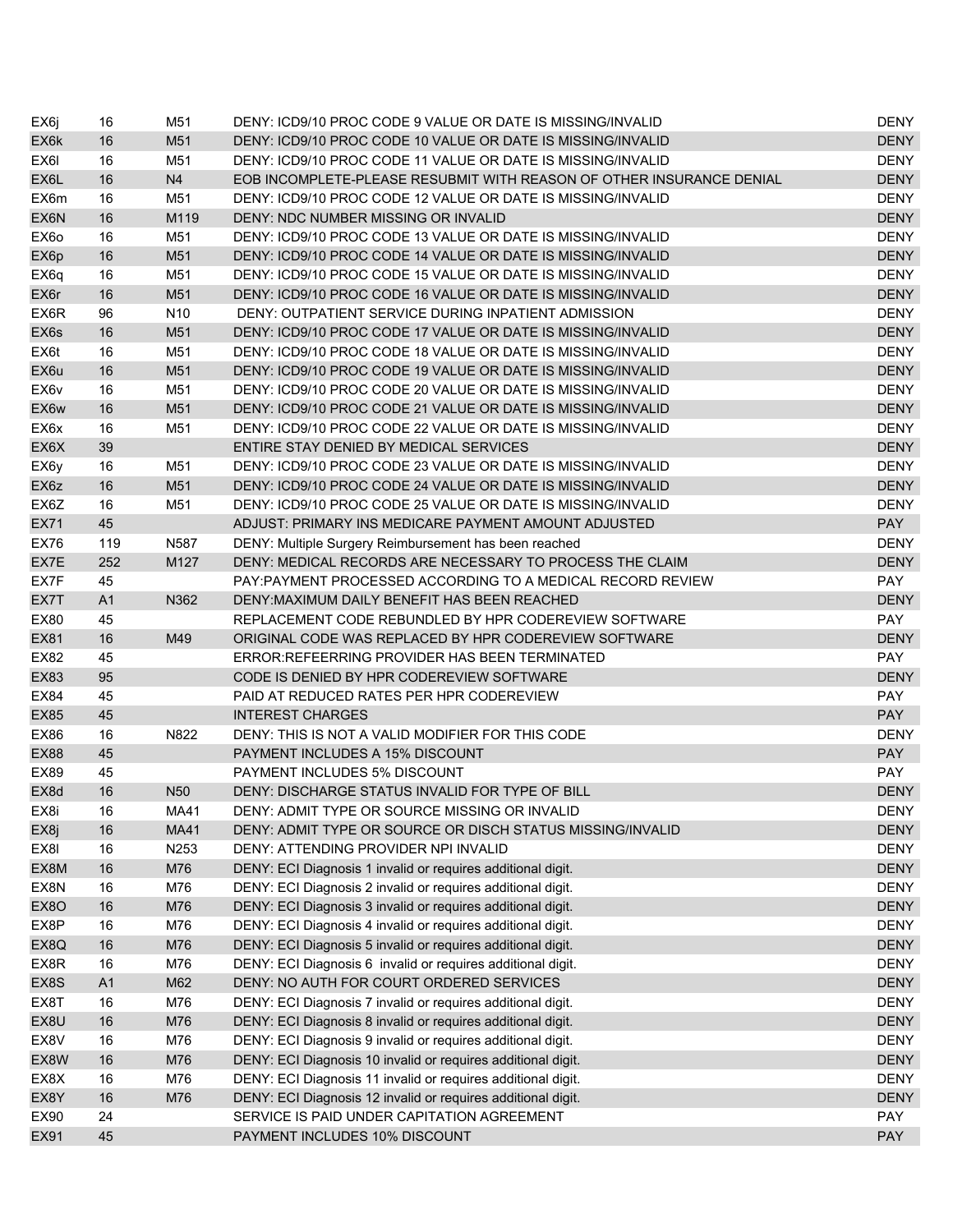| <b>EX92</b>                  | 45             |                  | <b>PAID IN FULL</b>                                                    | <b>PAY</b>  |
|------------------------------|----------------|------------------|------------------------------------------------------------------------|-------------|
| <b>EX94</b>                  | 24             |                  | SPECIALIST SERVICE IS PAID UNDER CAPITATION AGREEMENT                  | <b>PAY</b>  |
| EX95                         | 45             |                  | PAYMENT IS INCLUDED IN ALLOWANCE FOR BASIC SERVICE                     | <b>PAY</b>  |
| <b>EX96</b>                  | A <sub>1</sub> | M20              | PLEASE REBILL WITH APPROPRIATE HCPCS NUMBER                            | <b>DENY</b> |
| <b>EX97</b>                  | 97             | N <sub>19</sub>  | PAYMENT IS INCLUDED IN ALLOWANCE FOR BASIC SERVICE                     | <b>DENY</b> |
| <b>EX98</b>                  | 181            | N657             | INVALID PROCEDURE FOR 1998, PLEASE RESUBMIT WITH CORRECT CODE          | <b>DENY</b> |
| <b>EX99</b>                  | 16             | N657             | DENY: MISC UNLISTED CODES CAN NOT BE PROCESSED W O DESCRIPTION REPORT  | <b>DENY</b> |
| EX9A                         | 45             |                  | PAY: PRIME INS EOB INCIDENTAL TO DELIV/REPROCESS ONCE DELIV CLM RECVD  | <b>PAY</b>  |
| EX9B                         | 45             |                  | PAID AT A % OF BILLED CHARGES                                          | <b>PAY</b>  |
| EX9C                         | 181            | N657             | 1999 CODE DELETED IN 2000, PLEASE REBILL WITH CORRECT CODE             | <b>DENY</b> |
| EX9E                         | 16             | M49              | DENY: CODE REPLACED BASED ON CODE EDITING SOFTWARE RECOMMENDATION      | <b>DENY</b> |
| EX9F                         | 45             |                  | PAY: CODE (S) ADDED BASED ON CODE AUDITING SOFTWARE RECOMMENDATION     | <b>PAY</b>  |
| EX9H                         | 95             |                  | DENY: CODE QUESTIONED BY CODE EDIT SOFTWARE-DENIED AFTER MED REVIE     | <b>DENY</b> |
| EX9I                         | 164            |                  | INFORMATION REQUESTED WAS NOT RECEIVED WITHIN THE TIME FRAME SPECIFIED | <b>DENY</b> |
| EX9K                         | 16             | MA130            | CLAIM CANNOT BE PROCESSED WITHOUT PATHOLOGY REPORT                     | <b>DENY</b> |
| EX9L                         | 8              | N95              | SERVICE AND PROV TAXONOMY CODE DO NOT MATCH, CORRECT AND RESUBMIT      | <b>DENY</b> |
| EX9M                         | A1             | N255             | PROVIDER TAXONOMY CODE MISSING, PLEASE CORRECT AND RESUBMIT            | <b>DENY</b> |
| EX9N                         | A1             | M29              | CLAIM CANNOT BE PROCESSED WITHOUT OPERATIVE REPORT                     | <b>DENY</b> |
| EX <sub>9</sub> O            | 16             | M76              | DENY: PATIENT REASON DIAGNOSIS 1 INVALID OR REQ ADDL DIGIT             | <b>DENY</b> |
| EX9P                         | 16             | M76              | DENY: PATIENT REASON DIAGNOSIS 2 INVALID OR REQ ADDL DIGIT             | <b>DENY</b> |
| EX9Q                         | 16             | M76              | DENY: PATIENT REASON DIAGNOSIS 3 INVALID OR REQ ADDL DIGIT             | <b>DENY</b> |
| EX9U                         | A <sub>1</sub> | N661             | DOES NOT MEET CONTINUITY OF CARE                                       | <b>DENY</b> |
| EX9W                         | 96             | N <sub>10</sub>  | OVERPAYMENT DETECTED ACCORDING TO PAYMENT OR CLINICAL POLICY           | <b>DENY</b> |
| EX9y                         | 16             | M76              | ICD REFERRAL INDICATOR BILLED DOES NOT MATCH ICD DX CODE BILLED        | <b>DENY</b> |
| EX <sub>9z</sub>             | A1             |                  | INCORRECT USE OF ICD-9 AND ICD-10 CODES                                | <b>DENY</b> |
| EXA1                         | 197            |                  | DENY: NO AUTHORIZATION ON FILE THAT MATCHES SERVICE(S) BILLED          | <b>DENY</b> |
| EXA4                         | 45             |                  | INFO: CLAIM AND AUTH REFERRING PROVIDERS DO NOT MATCH                  | <b>PAY</b>  |
| EXA8                         | 45             |                  | AUTHORIZATION DOES NOT MATCH PRIMARY DIAGNOSIS                         | <b>PAY</b>  |
| EXAa                         | 133            |                  | INFORMATIONAL: CLAIM PROCESSED THROUGH COORDINATION OF BENEFITS        | <b>INFO</b> |
| <b>EXAA</b>                  | 197            |                  | DENY: UNAUTHORIZED SERVICE: BILL PATIENT                               | <b>DENY</b> |
| EXaA                         | 45             |                  | APC PRICER: CLAIM PROCESSED SUCCESSFULLY                               | PAY         |
| <b>EXAB</b>                  | 197            |                  | DENY: UNAUTHORIZED ADMISSION PER INPATIENT REVIEW                      | <b>DENY</b> |
| EXaB                         | 236            |                  | ACE LINE ITEM REJECTION                                                | <b>DENY</b> |
| <b>EXab</b>                  | 96             | N <sub>10</sub>  | DENY: AIM CREDIT BALANCE RECOVERY                                      | <b>DENY</b> |
| <b>EXAC</b>                  | 197            |                  | DENY: UNAUTHORIZED SERVICE - DO NOT BILL PATIENT                       | <b>DENY</b> |
| EXac                         | 45             |                  | Pay: AIM credit balance recovery                                       | <b>PAY</b>  |
| $\ensuremath{\mathsf{EXAc}}$ | A1             | M20              | APC/HHA/ASC/ESRD PRICER-INVALID HCPCS CODE                             | <b>DENY</b> |
| <b>EXAD</b>                  | 197            |                  | DENY: UNAUTHORIZED ADMISSION. DO NOT BILL PATIENT. (INPATIENT REVIEW)  | <b>DENY</b> |
| EXAd                         | A1             | MA65             | DENY: INVALID ADMITTING DIAG CODE                                      | DENY        |
| <b>EXAE</b>                  | 50             | N661             | DENY: HOSPITAL CONFINEMENT CEASED PER MED REVIEW                       | <b>DENY</b> |
| EXaf                         | 236            |                  | ACE LINE ITEM DENIAL                                                   | <b>DENY</b> |
| <b>EXAF</b>                  | <b>B20</b>     |                  | DENY: CONCURRENT CARE RENDERED BY SAME SPECIALTY PHYSICIAN             | <b>DENY</b> |
| EXAg                         | 236            |                  | ACE CLAIM LEVEL REJECTION                                              | <b>DENY</b> |
| <b>EXAh</b>                  | 16             | N657             | APC/HHA/ASC/ESRD PRICER-INVALID PARTIAL HOSPITALIZATION CLAIM          | <b>DENY</b> |
| <b>EXAH</b>                  | 95             |                  | DENY: HOSPITAL DID NOT NOTIFY SHP OF ADMISSION DO NOT BILL MEMBER      | <b>DENY</b> |
| <b>EXAJ</b>                  | A1             | N517             | DENY: BILLED SERVICE DOES NOT MATCH UNITS DATES - CORRECT AND RESUBMIT | <b>DENY</b> |
| EXaJ                         | <b>B12</b>     |                  | CLAIM DENIED AFTER PERFORMANT MEDICAL RECORD REVIEW                    | <b>DENY</b> |
| <b>EXAK</b>                  | 95             |                  | DENY: UNTIL HOSPITAL CALLS IN ADMISSION                                | <b>DENY</b> |
| EXaK                         | <b>B12</b>     |                  | CLAIM DENIED AFTER PERFORMANT DME BILLING AUDIT                        | <b>DENY</b> |
| <b>EXAL</b>                  | 96             | N640             | DENY: SERVICE HAS EXCEEDED THE AUTHORIZED WEEKLY LIMIT                 | <b>DENY</b> |
| EXaL                         | <b>B12</b>     | N <sub>199</sub> | CLAIM ADJUSTMENT AFTER PERFORMANT MEDICAL RECORD REVIEW                | PAY         |
| EXaM                         | 197            |                  | DENY: SERVICES PROVIDED WERE NOT AUTHORIZED                            | <b>DENY</b> |
| <b>EXAM</b>                  | 45             |                  | PAY: ADDITIONAL PAYMENT FOR ADMINISTRATION OF IMMUNIZATION             | PAY         |
| <b>EXAm</b>                  | A1             |                  | DENY; ADMINISTRATIVE DENIAL                                            | <b>DENY</b> |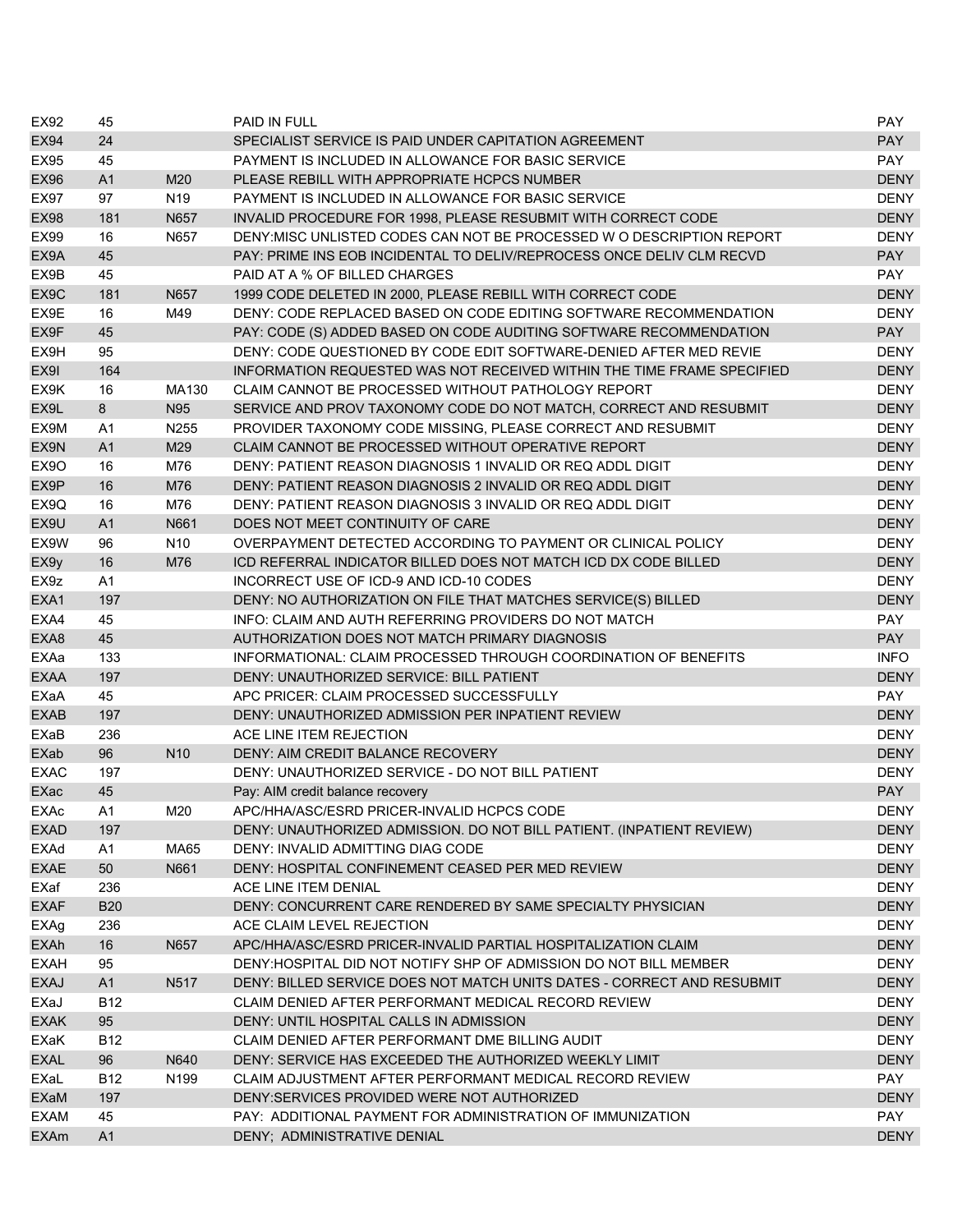| EXan                   | 197            |                  | DENY: NO RECORD OF DMO AUTHORIZATION                                      | DENY        |
|------------------------|----------------|------------------|---------------------------------------------------------------------------|-------------|
| EXaN                   | <b>B12</b>     | N <sub>199</sub> | CLAIM ADJUSTMENT AFTER PERFORMANT REVIEW                                  | <b>PAY</b>  |
| EXaP                   | 16             | N252             | DENY: ATTENDING PROVIDER NAME OR NPI MISSING                              | <b>DENY</b> |
| <b>EXAP</b>            | 45             |                  | NO AUTHORIZATION ON FILE, NO PAYMENT                                      | <b>PAY</b>  |
| EXAq                   | 236            |                  | ACE CLAIM LEVEL RETURN TO PROVIDER (REVIEW CLAIM REMARKS)                 | <b>DENY</b> |
| <b>EXAQ</b>            | 45             |                  | PAYMENT BASED ON 25% DISCOUNT                                             | <b>PAY</b>  |
| EXaQ                   | A <sub>1</sub> |                  | MED RECORDS WERE NOT RECEIVED AS REQUESTED BY PERFORMANT - PYMT DENIED    | <b>DENY</b> |
| <b>EXaR</b>            | 249            |                  | AVOIDABLE READMISSION FOR MED MGMT                                        | <b>DENY</b> |
| <b>EXAR</b>            | 45             |                  | PAYMENT BASED ON A 40% DISCOUNT                                           | <b>PAY</b>  |
| <b>EXAS</b>            | 40             |                  | DENY: BASED ON REVIEW OF MED REC - PLP EMERGENCY DEFINITION NOT MET       | <b>DENY</b> |
| EXat                   | 22             |                  | AIM Medicare disallowance                                                 | PAY         |
| <b>EXAT</b>            | 54             | N646             | DENY: CODE CANNOT BE BILLED BY ASSISTANT SURGEON                          | <b>DENY</b> |
| <b>EXAu</b>            | 16             | M <sub>53</sub>  | APC/HHA/ASC/ESRD PRICER-INVALID UNITS FOR THIS MODIFIER                   | <b>DENY</b> |
| EXau                   | 22             |                  | <b>HMS Medicare disallowance</b>                                          | <b>DENY</b> |
| <b>EXAV</b>            | 16             | MA130            | PLEASE REMIT MEDICAL RECORDS FOR CONSIDERATION OF ADDITIONAL PAYMENTS     | <b>DENY</b> |
| <b>EXAv</b>            | 16             | N823             | APC/HHA/ASC/ESRD PRICER-INVALID MODIFIER                                  | <b>DENY</b> |
| EXav                   | 22             |                  | <b>HMS Medicare disallowance</b>                                          | PAY         |
| <b>EXaw</b>            | 96             | N <sub>10</sub>  | AIM OVERPAYMENT RECOVERY                                                  | <b>DENY</b> |
| EXax                   | 45             |                  | AIM Overpayment recovery                                                  | <b>PAY</b>  |
| EXay                   | 22             |                  | AIM Medicare disallowance                                                 | <b>DENY</b> |
| <b>EXAy</b>            | A <sub>1</sub> | M126             | APC: INCORRECT CODING OF LAB PANEL COMPONENTS                             | <b>DENY</b> |
| EX <sub>b</sub> 2      | 252            | N209             | MEDICAL RECORDS SUBMITTED DO NOT SUPPORT THE SERVICE BILLED               | <b>DENY</b> |
| EXb3                   | 96             | N216             | SERVICE EXCEEDS OR IS NOT A PLAN BENEFIT                                  | <b>DENY</b> |
| EX <sub>b4</sub>       | 45             |                  | ALLOWED AMOUNT ADJUSTED PER SCIO AUDIT                                    | <b>PAY</b>  |
| EXb <sub>5</sub>       | 97             | N111             | DUPLICATE SERVICE PER SCIO AUDIT                                          | <b>DENY</b> |
| EX <sub>b</sub> 6      | 16             | N822             | DENY: INVALID DELETED MISSING MODIFIER RESUBMIT CLAIM                     | <b>DENY</b> |
| EXB7                   | 16             | M76              | DENY: DIAGNOSIS CODE 18 MISSING OR INVALID                                | <b>DENY</b> |
| EX <sub>b</sub> 7      | 252            | N <sub>102</sub> | MEDICAL RECORDS NOT RECEIVED AS REQUESTED                                 | <b>DENY</b> |
| EXB8                   | 133            |                  | INFO: AN AUTHORIZATION IS NOT REQUIRED FOR THIS BENEFIT                   | <b>INFO</b> |
| EX <sub>b</sub> 8      | 16             | M76              | DENY: DIAGNOSIS CODE 20 MISSING OR INVALID                                | <b>DENY</b> |
| <b>EX<sub>b</sub>A</b> | 45             |                  | PAID ACCORDING TO NATIONAL CONTRACT AGREEMENT                             | <b>PAY</b>  |
| EXbb                   | 22             |                  | <b>HMS Commercial disallowance</b>                                        | <b>PAY</b>  |
| <b>EXbB</b>            | 45             |                  | PAID AT PERCENT OF MSRP ACCORDING TO NATIONAL CONTRACT AGREEMENT          | <b>PAY</b>  |
| EXbc                   | 22             |                  | <b>HMS Commercial disallowance</b>                                        | <b>DENY</b> |
| <b>EXbd</b>            | 16             | N61              | DENY: BED DAYS CANNOT BE BILLED WITH OTHER SERVICES. CORRECT & RESUBMIT   | <b>DENY</b> |
| <b>EX<sub>b</sub>D</b> | 45             |                  | <b>PAID IN FULL</b>                                                       | <b>PAY</b>  |
| <b>EXBD</b>            | 96             | N216             | DENY: THIS IS NOT A COVERED SERVICE UNDER THIS PLAN                       | <b>DENY</b> |
| EXbE                   | 45             |                  | PERCENT OF ALLOWABLE CHARGE PAID PER NATIONAL CONTRACT AGREEMENT          | <b>PAY</b>  |
| EXBF                   | 96             | N216             | DENY: BIOFEEDBACK IS NOT A BENEFIT OF TEXAS MEDICAID                      | <b>DENY</b> |
| <b>EXBG</b>            | 16             | <b>MA30</b>      | DENY: TYPE OF BILL MISSING OR INCORRECT ON CLAIM, PLEASE RE-SUBMIT        | <b>DENY</b> |
| EXBg                   | 288            | N489             | DENY: NO REFERRAL ON FILE THAT MATHCES SERVICE(S) BILLED                  | <b>DENY</b> |
| <b>EXBH</b>            | 119            | N <sub>587</sub> | <b>BENEFIT EXHAUSTED</b>                                                  | <b>DENY</b> |
| EXBi                   | 16             | N63              | DENY: INVOICE AND ITEMIZED BILL REQUIRED FOR PROCESSING                   | <b>DENY</b> |
| EXBI                   | 252            | N <sub>26</sub>  | DENY: CLAIM CANNOT BE PROCESSED WITHOUT AN ITEMIZED BILL                  | <b>DENY</b> |
| <b>EXBO</b>            |                |                  |                                                                           |             |
|                        | <b>B20</b>     |                  | DENY:NOT PAYABLE-ANOTHER PROVIDER FACILITY BILLED FOR COMPLETE SERVICE    | <b>DENY</b> |
| <b>EXBS</b>            | 16             | M52              | DENY: INVALID DATES OF SERVICE PLEASE RE-SUBMIT                           | <b>DENY</b> |
| EXBT                   | 16             | N657             | DENY: BILL TYPE AND PROV TAXONOMY CODE DO NOT MATCH, CORRECT AND RESUBMIT | <b>DENY</b> |
| <b>EXBU</b>            | 16             | M51              | DENY: DX, CPT HCPCS ICD-9 CODE, MODIFIER INVALID ON DATE OF SERVICE       | <b>DENY</b> |
| <b>EXbw</b>            | 240            |                  | DENY:PLEASE RESUBMIT WITH VALID CORRESPONDING DIAGNOSIS FOR BIRTH WEIGHT  | <b>DENY</b> |
| <b>EXBY</b>            | 45             |                  | REQUEST COMPLETE NO ACTION NECESSARY                                      | <b>INFO</b> |
| EXBZ                   | <b>B15</b>     | M51              | PLEASE RESUBMIT WITH CORRESPONDING E&M CODE FOR PAYMENT                   | <b>DENY</b> |
| EXc1                   | 16             | <b>MA120</b>     | DENIED INVALID CLIA NUMBER                                                | <b>DENY</b> |
| EXC <sub>2</sub>       | 97             | M15              | CPT HAS BEEN REBUNDLED ACCORDING TO CLAIM EDIT                            | <b>DENY</b> |
| EX <sub>c2</sub>       | <b>B23</b>     |                  | DENIED PROCEDURE NOT ALLOWED FOR CLIA CERTIFICATION TYPE                  | <b>DENY</b> |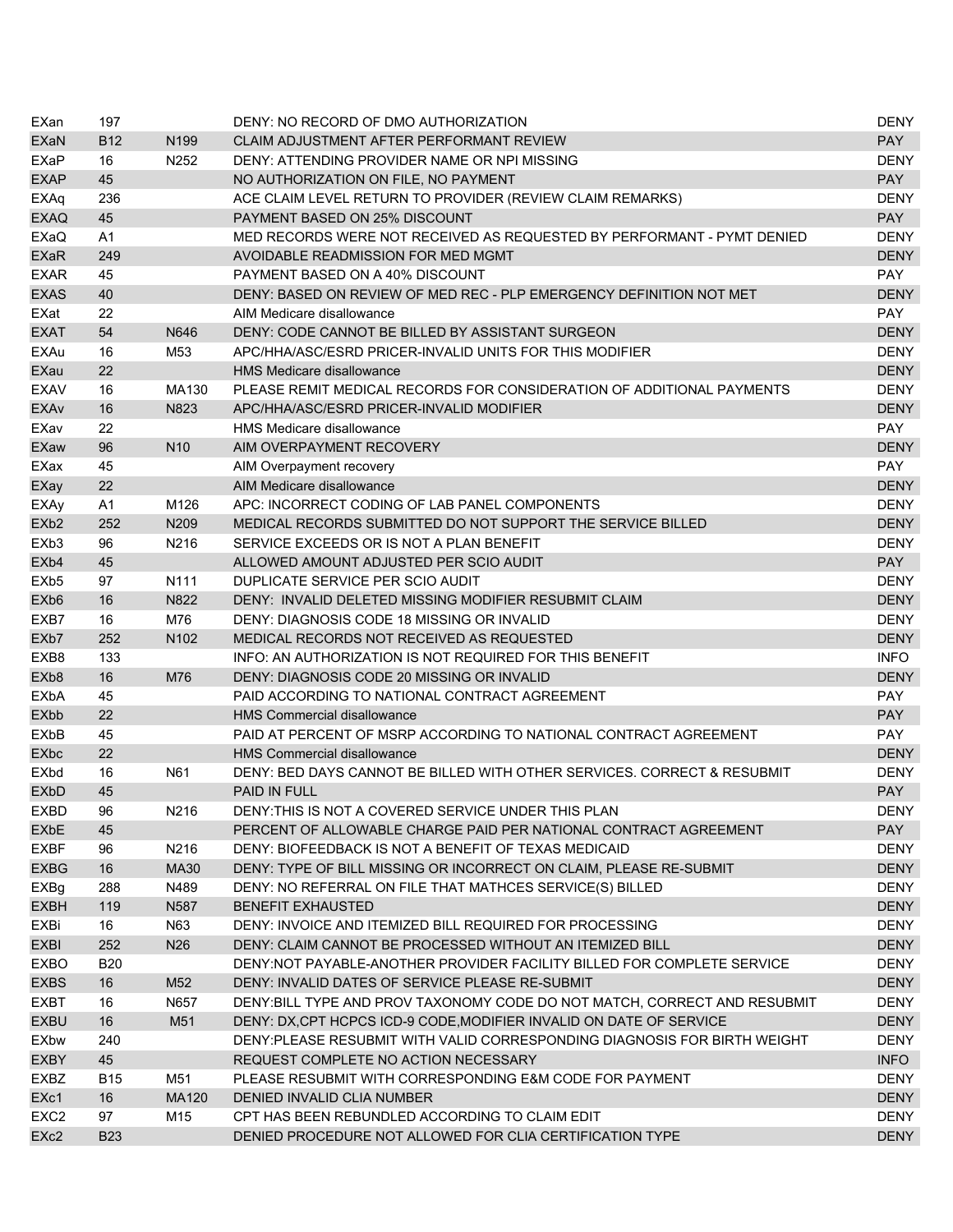| EX <sub>c4</sub>  | 16             | N657             | INCORRECT CODE BILLED PER SCIO AUDIT                                       | <b>DENY</b> |
|-------------------|----------------|------------------|----------------------------------------------------------------------------|-------------|
| EXc <sub>5</sub>  | <b>B20</b>     | N347             | SAME/SIMILAR EQUIPMENT BILLED BY DIFFERENT PROVIDER                        | <b>DENY</b> |
| EX <sub>c</sub> 6 | 16             | MA130            | DENY: UNABLE TO PROCESS WRAP CLAIM, ONE OR MORE LINES W/ INSUFFICIENT INFO | <b>DENY</b> |
| EXC <sub>6</sub>  | A1             | N22              | CPT HAS BEEN REPLACED ACCORDING TO CLAIM EDIT                              | <b>DENY</b> |
| EXc7              | 96             | N448             | CLAIM PAYMENT EXCEEDS CONTRACTED RATE/GUIDELINES                           | <b>DENY</b> |
| EX <sub>c</sub> 8 | 96             | N30              | MEMBER NOT ELIGIBLE OR OTHER INSURANCE PRIMARY                             | <b>DENY</b> |
| EXC8              | A1             | N <sub>199</sub> | CPT HAS BEEN DENIED ACCORDING TO CLAIM EDIT                                | <b>DENY</b> |
| EX <sub>c9</sub>  | 45             |                  | INCORRECT BILLED QUANTITY/AMOUNT PER SCIO AUDIT                            | <b>PAY</b>  |
| EXC <sub>9</sub>  | 45             |                  | NEW CPT ISSUED DUE TO CLAIM AUDIT                                          | <b>PAY</b>  |
| EXca              | 16             | M54              | DENY:\$0 CHARGES INVALID FOR WRAP SERVICES RESUBMIT WITH CORRECTED CLAIM   | <b>DENY</b> |
| <b>EXCa</b>       | 24             |                  | DENY: PRIMARY CARRIER PAID UNDER CAPITATION ARRANGEMENT                    | <b>DENY</b> |
| <b>EXCB</b>       | 197            |                  | AUTHORIZATION IS CANCELLED - ERROR IN ENTRY                                | <b>DENY</b> |
| <b>EXCb</b>       | 45             |                  | ADJUSTMENT: APPLIED INCOME (SOC) CHANGES                                   | <b>PAY</b>  |
| EXcb              | 45             |                  | HMS credit balance recovery                                                | <b>PAY</b>  |
| <b>EXCC</b>       | 109            | N557             | DENY: CONTINUITY OF CARE, BILL PREVIOUS INSURANCE CARRIER                  | <b>DENY</b> |
| <b>EXCd</b>       | 136            |                  | DENY:MEDICARE COVERAGE RULES NOT FOLLOWED THEREFORE SERVICES NOT ELIG      | <b>DENY</b> |
| EXcD              | 16             | M67              | DENY:REBILL W/ FACE TO FACE VISIT IN ADDITION TO T1015 FOR WRAP PAYMENT    | <b>DENY</b> |
| <b>EXcd</b>       | 45             |                  | PAY: CDR CREDIT BALANCE RECOVERY                                           | <b>PAY</b>  |
| <b>EXCD</b>       | A1             | M76              | DIAGNOSIS SUBMITTED IS NOT A VALID CODE, PLEASE RESUBMIT                   | <b>DENY</b> |
| <b>EXCE</b>       | 109            | N557             | CLAIM FORWARDED TO CENTURY FOR PROCESSING                                  | <b>DENY</b> |
| EXce              | 109            | N557             | ADD'L INFO REQ'D BY MEDICARE. CLAIM WILL BE REPROCESSED ONCE INFO REC'D    | <b>DENY</b> |
| EXCe              | 45             |                  | LEVEL OF SERVICE CHANGES                                                   | <b>PAY</b>  |
| <b>EXCf</b>       | 197            |                  | DENY: NO AUTHORIZATION ON FILE                                             | <b>DENY</b> |
| <b>EXcF</b>       | 45             |                  | <b>ADJUSTMENT: AUTH DETAIL CHANGES</b>                                     | <b>PAY</b>  |
| EXcf              | 45             |                  | EVV VENDOR INCIDENT RESOLVED; SERVICE REPROCESSED                          | PAY         |
| <b>EXcG</b>       | 16             | N46              | DENY: ADMISSION HOUR IS MISSING OR INVALID                                 | <b>DENY</b> |
| EXcH              | 16             | MA41             | DENY: ADMISSION TYPE IS MISSING OR INVALID                                 | <b>DENY</b> |
| <b>EXch</b>       | 16             | N471             | CLAIM DID NOT CONTAIN A HIPPS CODE OR HAD AN INVALID AMOUNT                | <b>DENY</b> |
| <b>EXCh</b>       | 16             | N823             | CLAIM DENIED DUE TO WRONG SURGERY INDICATED IN MODIFIER OR DX              | <b>DENY</b> |
| <b>EXCH</b>       | A1             | N95              | DENY: SRV IS NOT A PAYABLE BENEFIT WHEN PERFORMED BY A CHIROPRACTOR        | <b>DENY</b> |
| <b>EXCi</b>       | 45             |                  | <b>ADJUSTMENT: RATE CHANGES</b>                                            | <b>PAY</b>  |
| <b>EXCj</b>       | 45             |                  | ADJUSTMENT: RATE HISTORY CHANGES                                           | <b>PAY</b>  |
| EXck              | 16             | N294             | SERVICE FACILITY LOCATION REQUIRED, CORRECT AND RESUBMIIT                  | <b>DENY</b> |
| <b>EXCK</b>       | 45             |                  | ADJUSTMENT: PROVIDER BILLED INCORRECTLY & SUBMITTED REIMBURSEMENT          | <b>PAY</b>  |
| EXcl              | 45             |                  | ADJUSTMENT: PROVIDER SERVICE CODE                                          | PAY         |
| <b>EXCL</b>       | A <sub>1</sub> | N <sub>130</sub> | DO NOT USE                                                                 | <b>PAY</b>  |
| EXcL              | A1             | N35              | DENY: NEW CODE. DO NOT RESUBMIT - WILL BE AUTOMATICALLY PROCESSED          | <b>DENY</b> |
| <b>EXcM</b>       | 16             | MA42             | DENY: ADMISSION SOURCE IS MISSING OR INVALID                               | <b>DENY</b> |
| <b>EXcm</b>       | 24             |                  | MEDICARE PAID UNDER CAPITATION ARRANGEMENT NO ADD'L REMBURSEMENT DUE       | DENY        |
| <b>EXCM</b>       | 45             |                  | MEMBER ON REVIEW FOR CASE MANAGEMENT                                       | <b>PAY</b>  |
| EXcN              | 16             | MA40             | DENY: ADMISSION DATE IS MISSING OR INVALID                                 | <b>DENY</b> |
| <b>EXCN</b>       | <b>B20</b>     |                  | DENY: NOTPAYABLE ANESTHESIOLOGIST BILLED FOR COMPLETE SERVICES             | <b>DENY</b> |
| EXCo              | A1             | N95              | CORF/ORF SRV NOT PAYABLE TO INDIVIDUAL PROV CORRECT & RESUBMIT             | DENY        |
| <b>EXCO</b>       | A1             | N448             | SERVICES NOT REIMBURSABLE UNDER PROVIDERS CONTRACT                         | <b>DENY</b> |
| <b>EXCP</b>       | 119            | N587             | DENY: COVERED UNDER PRIMARY PROCEDURE                                      | <b>DENY</b> |
| <b>EXcr</b>       | 96             | N <sub>10</sub>  | HMS CREDIT BALANCE RECOUPMENT                                              | <b>DENY</b> |
| EXCs              | 16             | MA130            | DENY CLAIM AND SAS FILE DO NOT MATCH                                       | <b>DENY</b> |
| <b>EXCu</b>       | 16             | MA130            | DENY CLAIM AND SAS FILE DO NOT MATCH                                       | <b>DENY</b> |
| <b>EXCU</b>       | 45             |                  | PAY: TO CASE MANAGEMENT ADJUSTOR                                           | PAY         |
| <b>EXCv</b>       | 16             | MA130            | DENY CLAIM AND SAS FILE DO NOT MATCH                                       | <b>DENY</b> |
| <b>EXCV</b>       | 45             |                  | COVERED UNDER VACCINE FOR CHILDRENS PROGRAM                                | <b>PAY</b>  |
| <b>EXcW</b>       | 16             | M56              | ATYPICAL PROVS MUST SUBMIT VALID STATE MEDICAID ID                         | <b>DENY</b> |
| <b>EXCw</b>       | 16             | MA130            | DENY CLAIM AND SAS FILE DO NOT MATCH                                       | DENY        |
| <b>EXCx</b>       | 16             | MA130            | DENY CLAIM AND SAS FILE DO NOT MATCH                                       | <b>DENY</b> |
|                   |                |                  |                                                                            |             |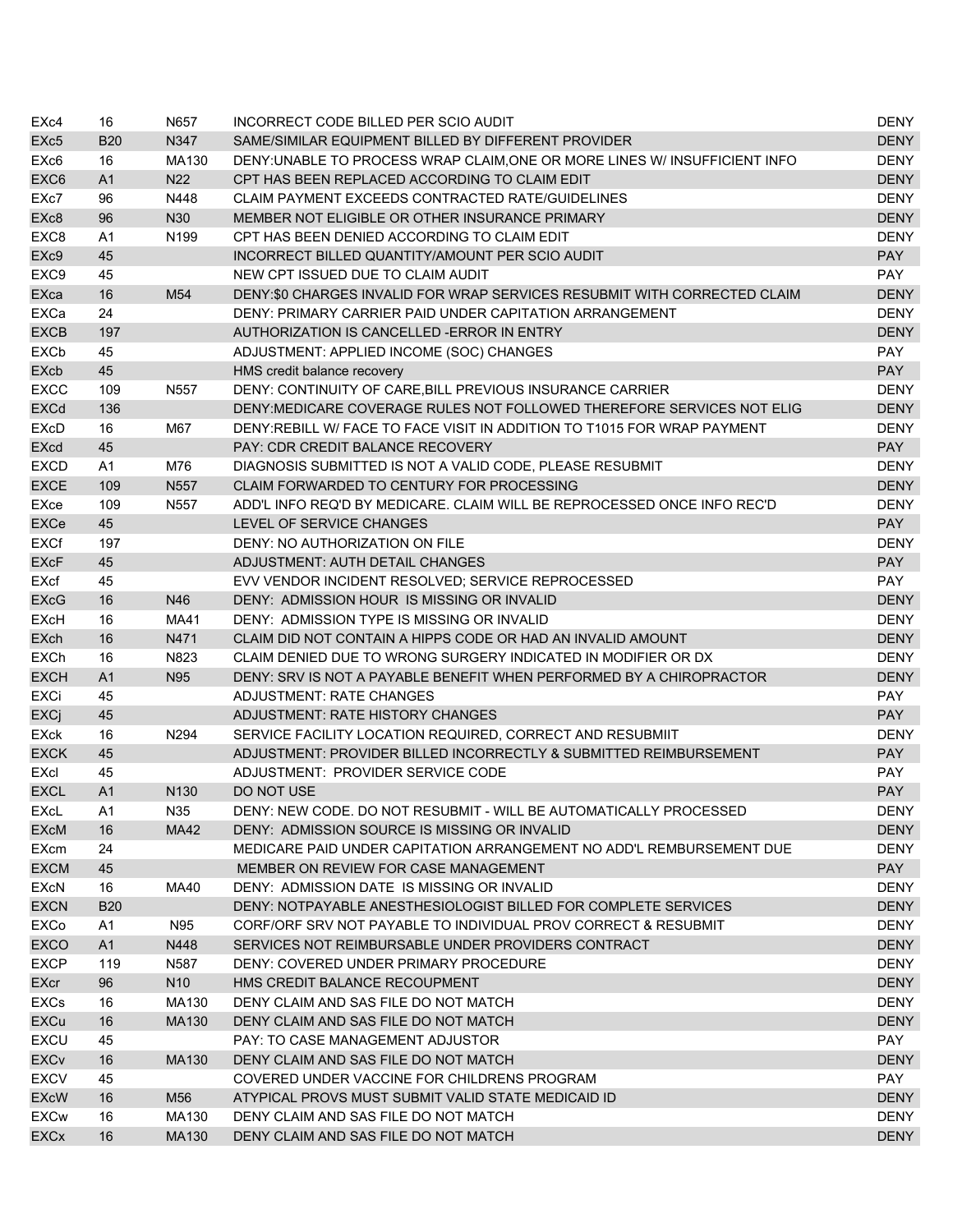| <b>EXCX</b>       | 18             | N522              | DENY: DUPLICATE SUBMISSION-ORIGINAL CLAIM IN PEND STATUS                  | DENY        |
|-------------------|----------------|-------------------|---------------------------------------------------------------------------|-------------|
| <b>EXCY</b>       | A <sub>1</sub> | N368              | DENY:SERV PREVIOUSLY DENIED SUBMIT WRITTEN APPEAL FOR RECONSIDERATION     | <b>DENY</b> |
| EXd1              | 16             | M76               | ICD 10 DIAGNOSIS CODES THAT REQUIRE ADDITIONAL CHARACTERS                 | <b>DENY</b> |
| EXD1              | 97             | M15               | SERVICE INCLUDED IN E.R. VISIT                                            | <b>DENY</b> |
| EX <sub>d</sub> 2 | 16             | M51               | ICD 10 PROCEDURE CODES THAT REQUIRE ADDITIONAL CHARACTERS                 | <b>DENY</b> |
| EXd3              | 16             | M76               | ICD 10 DX CODES NOT ALLOWED AS PRIMARY CODES IN THE INPAT SETTING         | <b>DENY</b> |
| EXD <sub>3</sub>  | A <sub>1</sub> | N381              | DENY: EXCEEDS ESTABLISHED CONTRACTED REIMBURSEMENT - DO NOT BILL PT       | <b>DENY</b> |
| EXD4              | A <sub>1</sub> | N381              | DENY: PROVIDER NOT CONTRACTED TO PROVIDE THIS SERVICE                     | <b>DENY</b> |
| EX <sub>d</sub> 5 | 16             | M76               | ICD 10 DX CODES ALLOWED AS SECONDARY "MANIFESTATION" CODES                | <b>DENY</b> |
| <b>EXDC</b>       | 16             | M122              | DENY: DIAGNOSIS INDICATING LEVEL OF SUBLUXATION MUST BE INDICATED         | <b>DENY</b> |
| <b>EXdc</b>       | 5              |                   | DENY: CDR CREDIT BALANCE RECOVERY                                         | <b>DENY</b> |
| <b>EXDd</b>       | 250            | N706              | DENY: Provide documentation supporting private stock use vs TVFC          | <b>DENY</b> |
| <b>EXDD</b>       | 252            | N <sub>3</sub>    | DENY: SIGNED PATIENT CONSENT FORM HAS NOT BEEN RECEIVED                   | <b>DENY</b> |
| <b>EXdd</b>       | 45             |                   | DIRECT DISPUTES TO PRIMARY INSURANCE CARRIER                              | <b>PAY</b>  |
| EXde              | 16             | M51               | DENY: RESUBMIT WITH MEDICAID REQUIRED NF PROCEDURE CODES.                 | <b>DENY</b> |
| <b>EXDG</b>       | 45             |                   | PAYMENT INCLUDED IN DRG                                                   | <b>PAY</b>  |
| EXdh              | 16             | N317              | DENY: INVALID OR MISSING DISCHARGE HOUR                                   | <b>DENY</b> |
| <b>EXDI</b>       | 45             |                   | PAY: ANCILLARY CHARGES INCLUDED IN E.R.VISIT                              | <b>PAY</b>  |
| <b>EXDJ</b>       | 96             | N563              | DENY: INAPPROPRIATE CODE BILLED, CORRECT & RESUBMIT                       | <b>DENY</b> |
| <b>EXDK</b>       | 16             | M54               | Deny: \$0 and/or 0 units billed resubmit with corrected claim             | <b>DENY</b> |
| <b>EXDL</b>       | 204            | N658              | DENY: DENTAL SERVICES ARE NOT A BENEFIT OF TEXAS MEDICAID                 | <b>DENY</b> |
| EXdl              | 204            | N658              | DENY: SERVICES SHOULD BE SUBMITTED TO DENTAL VENDOR FOR CONSIDERATION     | <b>DENY</b> |
| <b>EXDM</b>       | 45             |                   | <b>PAID</b>                                                               | PAY         |
| <b>EXDN</b>       | A1             | N <sub>109</sub>  | DENY: MEDICAL RECORDS DO NOT SUPPORT SERVICES BILLED                      | <b>DENY</b> |
| <b>EXDO</b>       | A <sub>1</sub> | M64               | PRIMARY DIAGNOSIS BILLED IS UN-ACCEPTABLE PDX PLEASE CORRECT & RESUBMIT   | <b>DENY</b> |
| <b>EXDp</b>       | A1             | N258              | BILLING PROVIDER STATE CODE MISSING/INVALID                               | <b>DENY</b> |
| <b>EXDQ</b>       | 251            | N228              | DENY: MEMBER UNDER 21 YRS OF AGE WHEN SIGNING CONSENT FORM                | <b>DENY</b> |
| <b>EXDr</b>       | 9              | N657              | DENY; ENTIRE ADMISSION REQUIRED FOR DRG PAYMENT. PLEASE REBILL            | <b>DENY</b> |
| <b>EXDR</b>       | A1             | N362              | DENY: SERVICE IS LIMITED TO ONE PER DAY                                   | <b>DENY</b> |
| <b>EXDs</b>       | $\mathbf{1}$   | MA4               | DENY: ADMIT SOURCE AND/OR DISCHARGE STATUS MISSING OR INVALID             | <b>DENY</b> |
| <b>EXDS</b>       | A1             | N <sub>522</sub>  | DENY: DUPLICATE SUBMISSION-ORIGINAL CLAIM STILL IN PEND STATUS            | <b>DENY</b> |
| <b>EXDT</b>       | 5 <sup>5</sup> | M77               | DENY: PROCEDURE IS INAPPROPRIATE FOR PLACE OF SERVICE                     | <b>DENY</b> |
| <b>EXDU</b>       | 11             | N657              | DENY: PROCEDURE IS INAPPROPRIATE FOR DIAGNOSIS                            | <b>DENY</b> |
| <b>EXdv</b>       | 45             |                   | FULL OR PARTIAL PAYMENT HAS BEEN RECOUPED FROM AN IDENTIFIED OVERPAYMENT  | <b>PAY</b>  |
| <b>EXDV</b>       | 8              | N95               | DENY: PROCEDURE IS INCONSISTENT WITH PROVIDER SPECIALTY                   | <b>DENY</b> |
| <b>EXDW</b>       | 16             | M76               | DENY: INAPPROPRIATE DIAGNOSIS BILLED, CORRECT AND RESUBMIT                | <b>DENY</b> |
| EXdw              | 19             |                   | RAWLINGS - WORKERS COMPENSATION                                           | DENY        |
| <b>EXDX</b>       | 96             | N <sub>2</sub> 16 | SERVICES FOR THE DIAGNOSIS SUBMITTED ARE NOT COVERED                      | <b>DENY</b> |
| <b>EXDy</b>       | 16             | MA130             | DENY: UNABLE TO PROCESS CLAIM.ONE OR MORE LINES CONTAIN INSUFFICIENT INFO | <b>DENY</b> |
| <b>EXDY</b>       | A1             | <b>MA91</b>       | <b>DENY: APPEAL DENIED</b>                                                | <b>DENY</b> |
| EXDZ              | 198            | N351              | DENY: SERVICE HAS EXCEEDED THE AUTHORIZED LIMIT                           | <b>DENY</b> |
| EXE <sub>2</sub>  | 144            | C <sub>21</sub>   | INFO: A LATER SERVICE HAS BEEN PROCESSED AGAINST COUNTERS                 | <b>INFO</b> |
| EXE4              | 16             | N317              | DENY: DISCHARGE HOUR INVALID WITH DISCHARGE STATUS 30                     | <b>DENY</b> |
| EXE9              | A1             | N <sub>56</sub>   | DENY: PROCEDURE NOT COVERED FOR REVENUE CODE RESUBMIT CLAIM               | <b>DENY</b> |
| EXEa              | 16             | M76               | <b>ESRD PRICER: MISSING DIAGNOSIS CODE</b>                                | <b>DENY</b> |
| EXea              | 16             | M76               | DENY: CLAIMS WITH INVALID OR MISSING PRIMARY DIAGNOSIS CODES              | <b>DENY</b> |
| EXEb              | 16             | M53               | ESRD PRICER: INVALID UNITS FOR REVENUE CODE                               | <b>DENY</b> |
| EXeB              | 272            | N20               | PROCEDURE NOT TYPICALLY PERFORMED ON SAME DOS AS OTHER BILLED PROCEDURES  | <b>DENY</b> |
| EXEB              | A1             | N <sub>10</sub>   | DENIED: MEDICAL NECESSITY UNDETERMINED FROM AVAILABLE DOCUMENTATION       | <b>DENY</b> |
| <b>EXEc</b>       | 16             | M53               | ESRD PRICER: MEDICALLY UNLIKELY EDIT                                      | <b>DENY</b> |
| <b>EXEC</b>       | 45             |                   | SERVICES CONSIDERED ENCOUNTER ONLY FOR PERINATE PROGRAM                   | <b>PAY</b>  |
| <b>EXEE</b>       | 272            | N20               | DENY: HOSPITAL/ATTENDANT CARE MUTUALLY EXCLUSIVE                          | <b>DENY</b> |
| EXEf              | 16             | N61               | <b>ESRD PRICER: SERVICE BILLED AS PANEL</b>                               | <b>DENY</b> |
| <b>EXEF</b>       | 45             |                   | BASED ON REVIEW OF MED REC - PLP EMERGENCY DEFINITION NOT MET             | <b>PAY</b>  |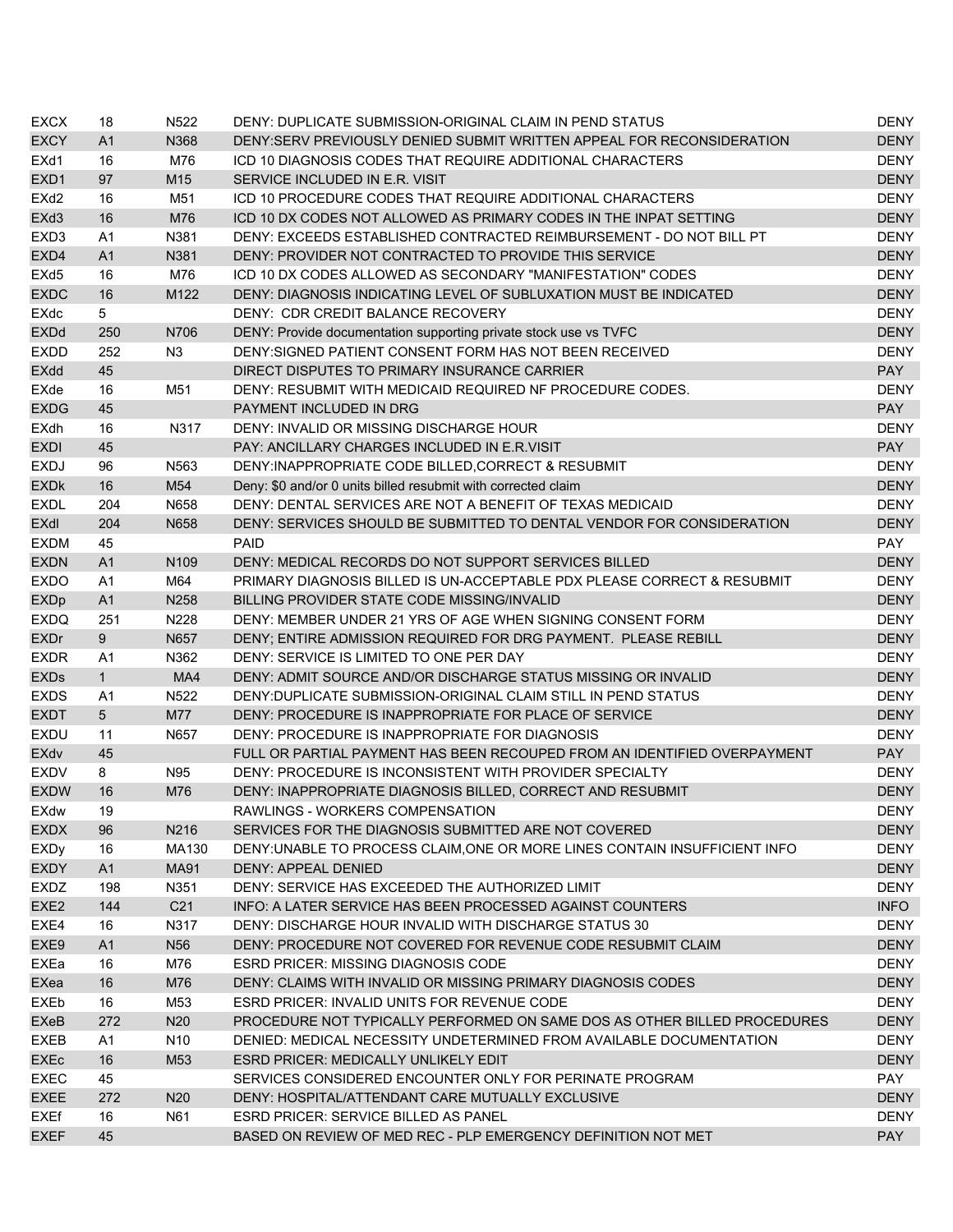| EXEg                   | 16             | M53              | ESRD PRICER: INVALID UNITS FOR MODIFIER                                    | <b>DENY</b> |
|------------------------|----------------|------------------|----------------------------------------------------------------------------|-------------|
| <b>EXEG</b>            | 95             | N <sub>182</sub> | LARC BILLING REQUIREMENTS NOT MET                                          | <b>DENY</b> |
| <b>EXEh</b>            | 45             | 97               | ESRD PRICER: PAYMENT INCLUDED IN COMPOSITE RATE                            | PAY         |
| <b>EXEj</b>            | 16             | M20              | <b>ESRD PRICER: INCORRECT BILLING OF TELEHEALTH SITE FEE</b>               | <b>DENY</b> |
| <b>EXEK</b>            | 109            | N557             | DENY: SERVICES NOT THE RESPONSIBILITY OF SUPERIOR HEALTH PLAN NETWORK      | <b>DENY</b> |
| <b>EXEK</b>            | 45             |                  | ESRD PRICER: ITEMS PAID AT A USER-DEFINED PERCENT OF CHARGES               | <b>PAY</b>  |
| <b>EXEn</b>            | 16             | N823             | ESRD PRICER: HCT/HGB EXCEEDS THRESHOLD W/O APPROPRIATE MODIFIER            | <b>DENY</b> |
| <b>EXEN</b>            | 45             |                  | REQUIRES NURSE REVIEW EL PASO                                              | <b>PAY</b>  |
| <b>EXEp</b>            | 16             | N <sub>147</sub> | ESRD PRICER: INVALID CASE-MIX ADJUSTMENT                                   | <b>DENY</b> |
| EXep                   | 55             | N623             | DENY EXPERIMENTAL/INVESTIGATIONAL PER NIA PROCESS                          | <b>DENY</b> |
| <b>EXEQ</b>            | 11             | N657             | DENY: DIAGNOSIS DOES NOT SUPPORT E M BILLED                                | <b>DENY</b> |
| <b>EXER</b>            | 16             | MA130            | SUBMIT ER RECORDS & EOP W IN 45 DAYS FOR PRESENTING SYMPTOMS               | <b>DENY</b> |
| <b>EXEr</b>            | $\overline{4}$ | N519             | <b>ESRD PRICER: INCORRECT BILLING OF AMCC TEST</b>                         | <b>DENY</b> |
| EXev                   | 16             | N301             | SOME OR ALL SERVICE DATES COULD NOT BE VALIDATED BY THE EVV VENDOR         | <b>DENY</b> |
| <b>EXEV</b>            | 45             |                  | PAY: WARNING: VISIT VERIFICATION DATA NOT ON FILE; SUBJECT TO RETRO REVIEW | PAY         |
| <b>EXEY</b>            | 167            | N30              | DIAGNOSIS IS NOT COVERED, BILL STATE ENTITY                                | <b>DENY</b> |
| <b>EXFA</b>            | 45             |                  | ADJUSTMENT: CLAIM WENT TO INCORRECT FUND                                   | <b>PAY</b>  |
| <b>EXFa</b>            | A <sub>1</sub> | M49              | LOCOMOTION, WALK/WHEELCHAIR (FIM39L, ADMISSION VALUE) IS OUT OF RANGE      | <b>DENY</b> |
| <b>EXFb</b>            | A <sub>1</sub> | M49              | SOCIAL INTERACTION (FIM39P, ADMISSION VALUE) IS OUT OF RANGE               | <b>DENY</b> |
| <b>EXfb</b>            | A1             | N129             | SUBMITTED AGE IS INVALID                                                   | <b>DENY</b> |
| <b>EXFc</b>            | A <sub>1</sub> | M49              | MEMORY (FIM39R, ADMISSION VALUE) IS OUT OF RANGE                           | <b>DENY</b> |
| <b>EXFC</b>            | A1             | N129             | BIRTH DATE BEFORE ADMISSION DATE/FROM DATE                                 | <b>DENY</b> |
| <b>EXFd</b>            | A <sub>1</sub> | N327             | <b>INVALID BIRTH DATE</b>                                                  | <b>DENY</b> |
| <b>EXFE</b>            | 16             | M67              | ADDITIONAL PROCEDURE CODE REQUIRED FOR CLAIMS REIMBURSEMENT                | <b>DENY</b> |
| EXFe                   | A <sub>1</sub> | MA40             | INVALID ADMISSION DATE/FROM DATE                                           | <b>DENY</b> |
| <b>EXFF</b>            | 16             | M67              | ADDITIONAL PROCEDURE CODE REQUIRED FOR CLAIMS REIMBURSEMENT                | <b>DENY</b> |
| <b>EXFG</b>            | A <sub>1</sub> | M49              | SELF CARE, GROOMING (FIM39B, ADMISSION VALUE) IS OUT OF RANGE              | <b>DENY</b> |
| <b>EXFh</b>            | A <sub>1</sub> | M49              | SELF CARE, BATHING (FIM39C, ADMISSION VALUE) IS OUT OF RANGE               | <b>DENY</b> |
| EXFj                   | A <sub>1</sub> | M49              | SELF CARE, DRESSING, UPPER BODY (FIM39D, ADMISSION VALUE) IS OUT OF RANG   | <b>DENY</b> |
| <b>EXFK</b>            | A1             | M49              | SELF CARE, DRESSING, LOWER BODY (FIM39E, ADMISSION VALUE) IS OUT OF RANG   | <b>DENY</b> |
| <b>EXFI</b>            | A <sub>1</sub> | M49              | SELF CARE, TOILETING (FIM39F, ADMISSION VALUE) IS OUT OF RANGE             | <b>DENY</b> |
| <b>EXFm</b>            | A1             | M49              | SPHINCTER, BLADDER MANAGEMENT (FIM39G, ADMISSION VALUE) OUT OF RANGE       | <b>DENY</b> |
| <b>EXFN</b>            | A <sub>1</sub> | M49              | SPHINCTER, BOWEL MANAGEMENT (FIM39H, ADMISSION VALUE) IS OUT OF RANGE      | <b>DENY</b> |
| <b>EXFO</b>            | A1             | M49              | SELF CARE, EATING (FIM39A, ADMISSION VALUE) IS OUT OF RANGE                | <b>DENY</b> |
| <b>EXFp</b>            | A <sub>1</sub> | M49              | TRANSFERS, BED, CHAIR, WHEELCHAIR (FIM39I, ADMISSION VALUE) IS OUT OF RA   | <b>DENY</b> |
| <b>EXFQ</b>            | <b>B22</b>     |                  | DENY: FQHC ENCOUNTERS ARE LIMITED TO ONE PER DAY PER DIAGNOSIS             | <b>DENY</b> |
| EXFs                   | A1             | 6                | COMPUTED AGE IS GREATER THAN 140 YEARS                                     | <b>DENY</b> |
| <b>EXFT</b>            | A <sub>1</sub> | M49              | TRANSFERS, TOILET (FIM39J, ADMISSION VALUE) IS OUT OF RANGE                | <b>DENY</b> |
| EXft                   | A <sub>1</sub> | N517             | DENY: THIS CODE CANNOT BE BILLED WITH A DATE SPAN                          | <b>DENY</b> |
| <b>EXFU</b>            | A1             | M49              | LOCOMOTION, STAIRS (FIM39M, ADMISSION VALUE) IS OUT OF RANGE               | <b>DENY</b> |
| <b>EXF<sub>V</sub></b> | A <sub>1</sub> | M49              | COMPREHENSION (FIM39N, ADMISSION VALUE) IS OUT OF RANGE                    | <b>DENY</b> |
| <b>EXFW</b>            | A1             | M49              | EXPRESSION (FIM39O, ADMISSION VALUE) IS OUT OF RANGE                       | <b>DENY</b> |
| <b>EXFY</b>            | 96             | N216             | EFFECTIVE 9 1 03 THESE SERVICES ARE NOT A BENEFIT OF CHIP                  | <b>DENY</b> |
| <b>EXFy</b>            | A1             | M49              | PROBLEM SOLVING (FIM39Q, ADMISSION VALUE) IS OUT OF RANGE                  | <b>DENY</b> |
| <b>EXFZ</b>            | <b>B12</b>     | N199             | DENY: DOCUMENTATION DOES NOT REFLECT ALL COMPONENTS OF BILLED E M          | <b>DENY</b> |
| EXG3                   | 133            |                  | PENDED CLAIM REVIEW COMPLETED                                              | <b>INFO</b> |
| <b>EXGA</b>            | 6              | N <sub>129</sub> | DENY: PROCEDURE NOT COVERD FOR THE MEMBER S AGE                            | <b>DENY</b> |
| EXga                   | A1             | M49              | <b>IMPAIRMENT GROUP CODE IS INVALID</b>                                    | <b>DENY</b> |
| EXgb                   | A <sub>1</sub> | M49              | TOTAL MOTOR SCORE, ADMISSION, OUT OF RANGE                                 | <b>DENY</b> |
| <b>EXGB</b>            | A1             | N130             | DENY: SERVICE PAID UNDER GLOBAL CONTRACTED RATE                            | <b>DENY</b> |
| EXgc                   | A <sub>1</sub> | M49              | TOTAL COGNITIVE SCORE, ADMISSION, OUT OF RANGE                             | <b>DENY</b> |
| <b>EXGD</b>            | 16             | MA130            | DENY: EVV SERVICE NO TMHP MATCH RESULT COMMUNICATED                        | <b>DENY</b> |
| EXgd                   | 45             | M16              | INFO EVV CLAIMS MATCH NOT PERFORMED DUE TO A NATURAL DISASTER              | <b>INFO</b> |
| EXgD                   | 45             | M16              | INFO EVV CLAIMS MATCH NOT PERFORMED PER STATE DIRECTION                    | <b>INFO</b> |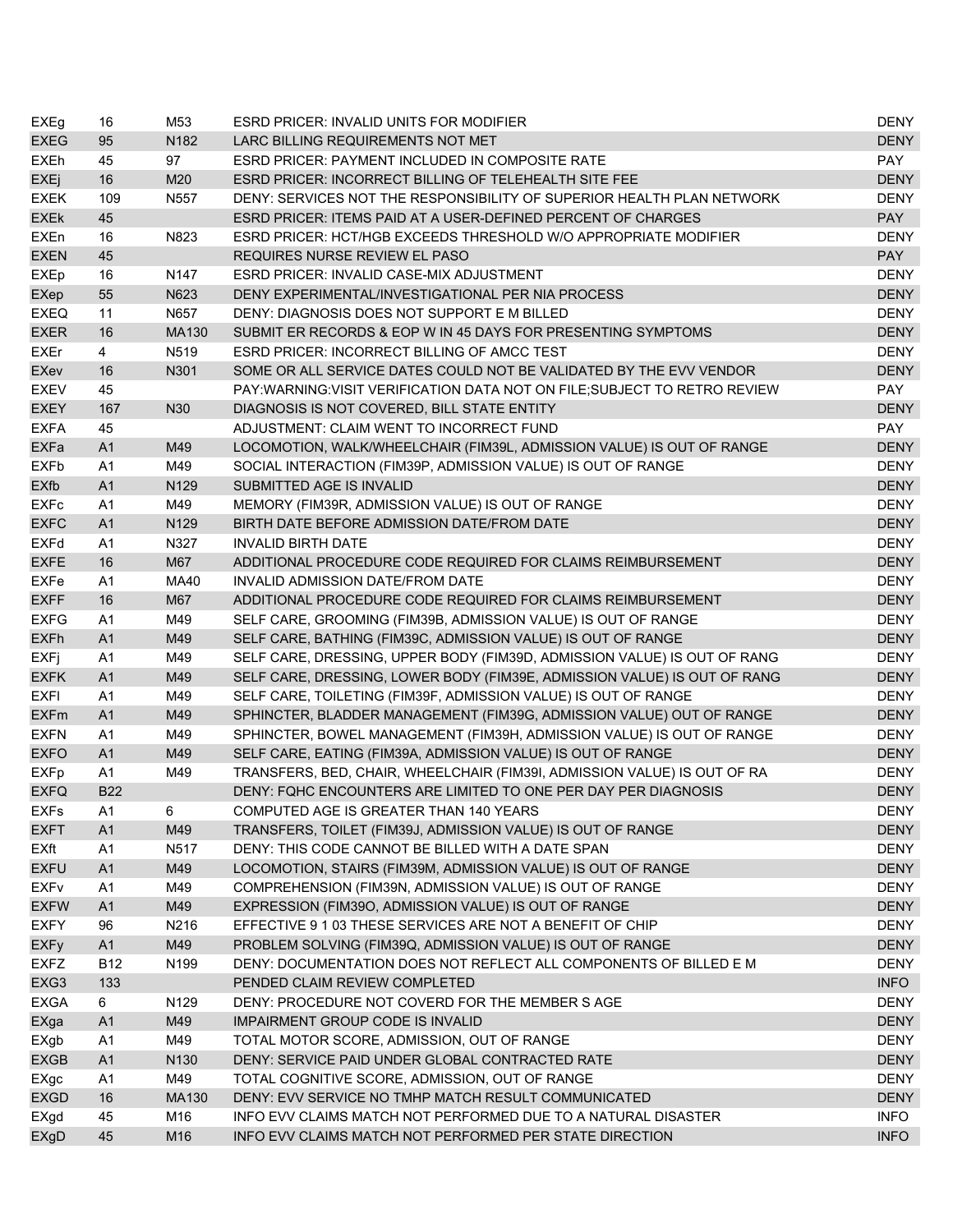| <b>EXGE</b>      | A1             |                  | DENY: EVV SERVICE MUST BE BILLED THROUGH TMHP                          | <b>DENY</b> |
|------------------|----------------|------------------|------------------------------------------------------------------------|-------------|
| <b>EXGF</b>      | A1             | M49              | <b>INVALID BILLING OF DEVICE CREDIT</b>                                | <b>DENY</b> |
| <b>EXGG</b>      | 96             | N643             | NOT COVERED UNDER OPPS                                                 | <b>DENY</b> |
| <b>EXGH</b>      | $\overline{4}$ | N657             | DENY: CODE CANNOT BE BILLED IN CONJ. WITH MOD 26 AND OR TC             | <b>DENY</b> |
| <b>EXGL</b>      | 97             | N <sub>525</sub> | SERVICE COVERED UNDER GLOBAL FEE AGREEMENT                             | <b>DENY</b> |
| <b>EXGM</b>      | 206            |                  | RESUMBIT W NPI # OF INDIVIDUAL SERVICING PROVIDER IN BOX 24J           | <b>DENY</b> |
| <b>EXGP</b>      | A1             | N216             | DENY: THIS SERVICE IS PAYABLE ONLY THROUGH A GENETICS PROGRAM          | <b>DENY</b> |
| <b>EXGR</b>      | 45             |                  | PAY: SERVICE PAID UNDER GLOBAL CONTRACTED RATE                         | <b>PAY</b>  |
| <b>EXGS</b>      | 110            | N622             | DENY: DOS ON CLAIM IS GREATER THAN RECEIVED DATE, PLEASE RESUBMIT      | <b>DENY</b> |
| EXH <sub>2</sub> | $\overline{4}$ | N657             | PROCEDURE MUST BE BILLED WITH APPROPRIATE MODIFIER FOR REIMBURSEMENT   | <b>DENY</b> |
| EXh <sub>2</sub> | 96             | N <sub>10</sub>  | PAYMENT ADJUSTED; OVERPAYMENT IDENTIFIED                               | <b>DENY</b> |
| EXh4             | 45             |                  | PAYMENT REDUCED; OVERPAYMENT IDENTIFIED                                | <b>PAY</b>  |
| EXH <sub>6</sub> | 109            | N557             | DENY: CLAIM IS RESPONSIBILITY OF HUMANA                                | <b>DENY</b> |
| EXh7             | 45             |                  | PAY ON RECONSIDERATION                                                 | <b>PAY</b>  |
| EXH <sub>8</sub> | 181            | N657             | DENY: HOMEGROWN PROCEDURE CODES ARE NOT VALID FOR THIS DOS             | <b>DENY</b> |
| EXH <sub>9</sub> | 182            | N657             | DENY: HOMEGROWN MODIFIERS ARE NOT VALID FOR THIS DOS                   | <b>DENY</b> |
| <b>EXhA</b>      | 193            |                  | DENIAL UPHELD ON RECONSIDERATION                                       | <b>DENY</b> |
| <b>EXHA</b>      | 45             |                  | INCLUDED IN HOSPITAL AMBULATORY REFORM PAYMENT                         | <b>PAY</b>  |
| <b>EXHb</b>      | 16             | MA30             | HHA GROUPER INVALID BILL TYPE                                          | <b>DENY</b> |
| <b>EXHc</b>      | 197            |                  | DENY: NO AUTHORIZATION ON FILE THAT MATCHES SERVICE(S) BILLED          | <b>DENY</b> |
| <b>EXHC</b>      | 45             |                  | AUTH PROCEDURE CLASS NOT MATCHING                                      | PAY         |
| <b>EXHd</b>      | 16             | N471             | HHA GROUPER INVALID HIPPS CODE                                         | <b>DENY</b> |
| <b>EXHD</b>      | 96             | N216             | DENY: TAKE HOME DRUGS AND SUPPLIES ARE NOT A BENEFIT OF TEXAS MEDICAID | <b>DENY</b> |
| EXHe             | 16             | M53              | HHA PRICER: INVALID HOME HEALTH CLAIM DATES                            | <b>DENY</b> |
| <b>EXHE</b>      | A1             | N129             | EFFECTIVE 9 1 03 SERVICE IS NOT COVERED FOR MEMBERS 21 YEARS OR OLDER  | <b>DENY</b> |
| <b>EXhF</b>      | 16             | N471             | HHA PRICER: INVALID NUMBER OF HIPPS CODES                              | <b>DENY</b> |
| EXhf             | 197            |                  | DENY: NO AUTHORIZATION FOUND FOR PROCEDURE BILLED                      | <b>DENY</b> |
| <b>EXHF</b>      | 45             |                  | PROVIDER MUST BILL WITH HCPCS CPT FOR CORRECT PRICING                  | <b>PAY</b>  |
| <b>EXHg</b>      | 16             | N471             | HHA HIPPS CODE INDICATES NRS WERE PROVIDED, BUT NRS NOT ON CLAIM       | <b>DENY</b> |
| <b>EXHG</b>      | 197            |                  | DENY: NO AUTHORIZATION ON FILE THAT MATCHES SERVICE(S) BILLED          | <b>DENY</b> |
| <b>EXHh</b>      | 16             | M49              | <b>HHA PRICER: INVALID OR MISSING CBSA</b>                             | <b>DENY</b> |
| <b>EXHH</b>      | 45             |                  | PAY: CLAIM AND AUTH PROVIDER STATUS NOT MATCHING                       | <b>PAY</b>  |
| <b>EXHJ</b>      | 133            |                  | DENY: PROVIDER UNDER INVESTIGATION                                     | <b>DENY</b> |
| <b>EXHj</b>      | 16             | M50              | HHA FINAL CLAIM MUST HAVE AT LEAST ONE VISIT-RELATED REVENUE CODE      | <b>DENY</b> |
| <b>EXHK</b>      | 16             | <b>MA76</b>      | HHA PRICER: NO AVAILABLE HHRG WEIGHT/RATE                              | <b>DENY</b> |
| <b>EXHL</b>      | 197            |                  | NO AUTH ON FILE FOR SERVICES BILLED                                    | <b>DENY</b> |
| EXhm             | 22             |                  | PAY: HMS RECOUPMENT PERFORMED                                          | PAY         |
| <b>EXHM</b>      | 45             |                  | INPT & OUTPT CLAIMS TILL S.T. RESOLVES CONTRACT                        | <b>PAY</b>  |
| <b>EXHN</b>      | 45             |                  | <b>REQUIRES NURSE REVIEW AUSTIN</b>                                    | <b>PAY</b>  |
| <b>EXHn</b>      | A1             | N519             | NO AUTH ON FILE FOR SERVICES BILLED                                    | <b>DENY</b> |
| <b>EXHO</b>      | A1             | M119             | DENY: USE APPROPRIATE NATIONAL CODE FOR BILLING                        | <b>DENY</b> |
| EXhp             | 197            |                  | DENY: NO AUTH ON FILE FOR SERVICES BILLED                              | <b>DENY</b> |
| <b>EXHQ</b>      | 252            | N <sub>3</sub>   | DENY - EDI CLAIM MUST BE SUBMITTED IN HARD COPY WITH CONSENT FORM      | <b>DENY</b> |
| <b>EXhr</b>      | $\overline{4}$ | N519             | ASC DEVICE INTENSIVE PROCEDURE W/O DEVICE                              | <b>DENY</b> |
| <b>EXHS</b>      | 197            |                  | DENY: NO AUTHORIZATION FOUND FOR SERVICES PROVIDED ON FILE             | <b>DENY</b> |
| <b>EXhs</b>      | 215            |                  | <b>HMS Subrogation Recoveries</b>                                      | <b>PAY</b>  |
| <b>EXHT</b>      | 197            |                  | DENY: NO AUTH ON FILE FOR SERVICES BILLED                              | <b>DENY</b> |
| <b>EXHU</b>      | 197            |                  | AUTH NO MATCH: DATES ON MEDICAL DETAIL DO NOT MATCH                    | <b>DENY</b> |
| EXhU             | 45             |                  | TREND HEALTH CREDIT BALANCE                                            | PAY         |
| <b>EXhu</b>      | 45             |                  | TREND HEALTH CREDIT BALANCE                                            | <b>DENY</b> |
| <b>EXHW</b>      | 97             | M15              | DENY: PAYMENT INCLUDED IN THE HIGHER INTENSITY CODE BILLED             | <b>DENY</b> |
| <b>EXHY</b>      | 96             | N129             | DENY: SERVICE IS NOT COVERED IN THIS LOCATION                          | <b>DENY</b> |
| EXi0             | 45             |                  | PAY: FOR INTERNAL PURPOSES ONLY                                        | <b>INFO</b> |
| EX <sub>I1</sub> | 16             | N <sub>4</sub>   | OTHER INSURANCE EOB SUBMITTED DOES NOT MATCH BILLED, PLEASE RESUBMIT   | <b>DENY</b> |
|                  |                |                  |                                                                        |             |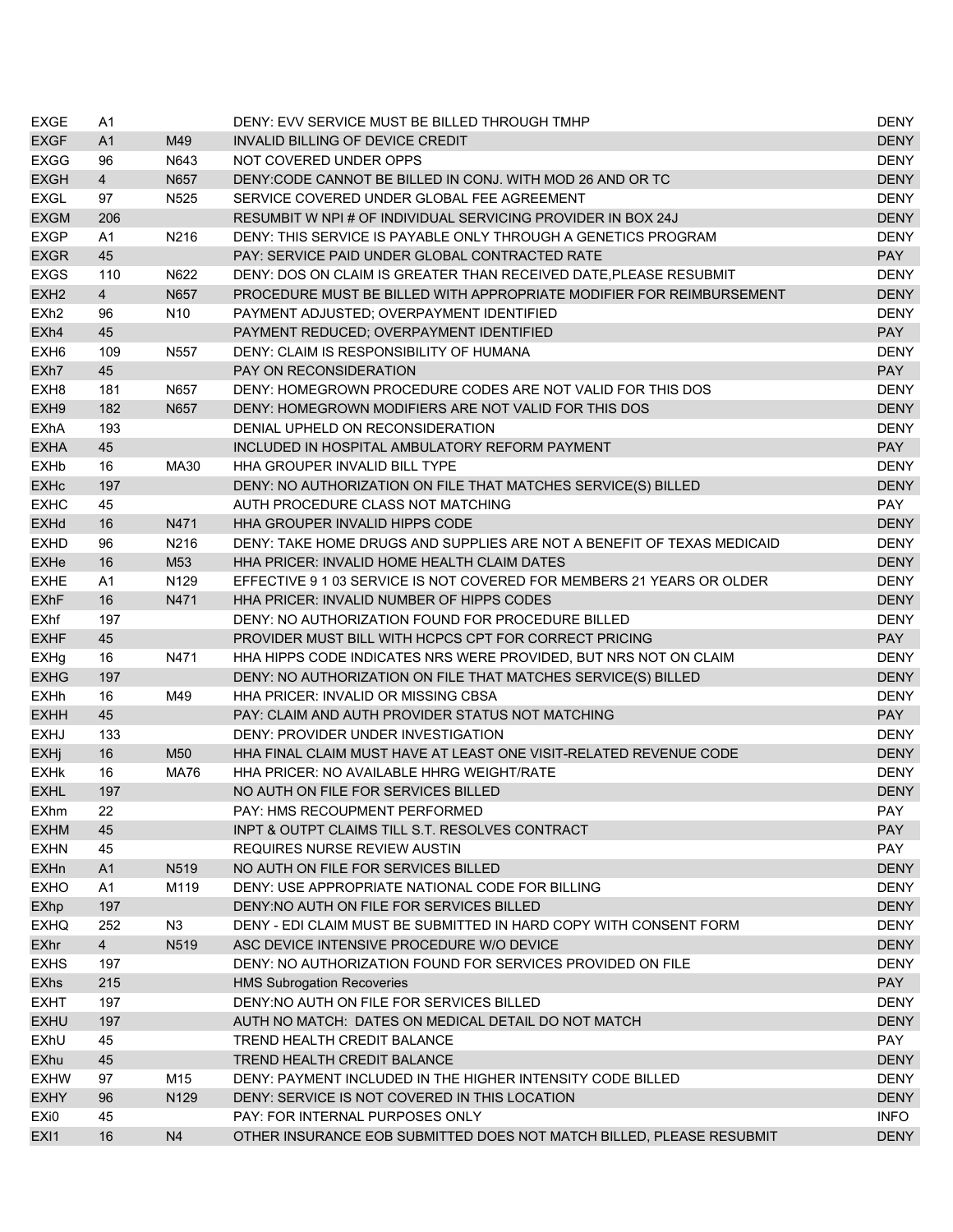| EXi1                       | 45             |                  | PAY: FOR INTERNAL PURPOSES ONLY                                          | <b>INFO</b>       |
|----------------------------|----------------|------------------|--------------------------------------------------------------------------|-------------------|
| EX <sub>i2</sub>           | 45             |                  | PAY: FOR INTERNAL PURPOSES ONLY                                          | <b>INFO</b>       |
| EX <sub>i3</sub>           | 45             |                  | PAY: FOR INTERNAL PURPOSES ONLY                                          | <b>INFO</b>       |
| EX <sub>i4</sub>           | 45             |                  | <b>PAY: FOR INTERNAL PURPOSES ONLY</b>                                   | <b>INFO</b>       |
| EX <sub>i5</sub>           | 45             |                  | PAY: FOR INTERNAL PURPOSES ONLY                                          | <b>INFO</b>       |
| EX <sub>I6</sub>           | 16             | N657             | DENY: DIAGNOSIS, CPT HCPCS ICD-9 CODE, MODIFIER INVALID ON DOS           | <b>DENY</b>       |
| EX <sub>i6</sub>           | 45             |                  | PAY: FOR INTERNAL PURPOSES ONLY                                          | <b>INFO</b>       |
| EX <sub>i</sub> 7          | 45             |                  | PAY: FOR INTERNAL PURPOSES ONLY                                          | <b>INFO</b>       |
| EX <sub>i9</sub>           | 45             |                  | FOR INTERNAL PURPOSES ONLY                                               | <b>INFO</b>       |
| EX <sub>I9</sub>           | A <sub>1</sub> | M76              | DENY: DIAGNOSIS IS MISSING, INVALID OR DELETED ICD9 CODE                 | <b>DENY</b>       |
| <b>EXiA</b>                | A <sub>1</sub> | M127             | DENY: MEDICAL RECORDS NOT RECEIVED PER PREVIOUS REQUEST                  | <b>DENY</b>       |
| <b>EXiB</b>                | 45             |                  | PAY: DRG PAYMENT INCREASE AFTER REVIEW OF MEDICAL RECORDS                | <b>PAY</b>        |
| EXib                       | 146            |                  | DENY: ICD10 CLAIM SPLIT REQUIRED FOR DOS BEFORE AND ON OR AFTER 10-1-15  | <b>DENY</b>       |
| <b>EXIB</b>                | 16             | MA30             | INVALID TYPE OF BILL FOR FIRST TIME CLAIMS                               | <b>DENY</b>       |
| <b>EXiC</b>                | 45             |                  | PAY: DRG PAYMENT ADJUSTMENT AFTER REVIEW OF MEDICAL RECORDS              | PAY               |
| EXic                       | 223            |                  | ICD-10 CODES HAVE BEEN MAPPED TO ICD-9 CODES FOR ADJUDICATION PURPOSES   | <b>INFO</b>       |
| EXIc                       | 256            | N365             | INFORMATIONAL ONLY CODES                                                 | <b>DENY</b>       |
| <b>EXIC</b>                | 45             |                  | <b>INTEREST AMOUNT</b>                                                   | <b>PAY</b>        |
| <b>EXID</b>                | 147            |                  | DENY: NO W-9 FORM ON FILE                                                | <b>DENY</b>       |
| <b>EXIE</b>                | A1             | N <sub>109</sub> | DENY: DRG INPATIENT PYMT DENIED AFTER REVIEW OF RECORDS, OBSERVATION CLM | <b>DENY</b>       |
| <b>EXIE</b>                | 97             | N <sub>19</sub>  | CPT NOT REIMBURSED SEPARATELY. INCLUDED AS PART OF INCLUSIVE PROCEDURE   | <b>DENY</b>       |
| <b>EXiF</b>                | 45             |                  | PAY: REINSTATE PAYMENT AFTER REVIEW OF MEDICAL RECORDS                   | <b>PAY</b>        |
| EXIf                       | 16             | M119             | DENY: NDC CODE HAS INVALID FORMAT                                        | <b>DENY</b>       |
| <b>EXIF</b>                | A <sub>1</sub> | N216             | DENY: INFERTILITY SERVICES ARE NOT COVERED BENEFIT OF TEXAS MEDICAID     | <b>DENY</b>       |
| EXig                       | 16             | N255             | PROVIDER TAXONOMY CODE MISSING, PLEASE CORRECT AND RESUBMIT              | <b>DENY</b>       |
| <b>EXIG</b>                | 16             | N <sub>50</sub>  | DENY: INVALID OR MISSING DISCHARGE STATUS, PLEASE RE-SUBMIT              | <b>DENY</b>       |
| <b>EXIK</b>                | 4              | N657             | DENY: 2ND EM NOT PAYABLE W O MODIFIER 25 & MED RECORDS, PLEASE RESUBMIT  | <b>DENY</b>       |
| <b>EXIM</b>                | A1             | <b>N78</b>       | DENY: INCOMPLETE MEDICAL CHECKUP - REFER TO PROVIDER PROCEDURE MANUAL    | <b>DENY</b>       |
| EXin                       | 45             |                  | FOR INTERNAL PURPOSES ONLY                                               | <b>INFO</b>       |
| <b>EXIN</b>                | A1             | M51              | DENY: ORIGINAL CPT BILLED WAS AN INVALID CODE PLEASE RE-BILL             | <b>DENY</b>       |
| <b>EXIO</b>                | 45             |                  | INFORMATIONAL PURPOSES ONLY                                              | <b>PAY</b>        |
| <b>EXip</b>                | 16             | M51              | INVALID PROC OR MODIFIER FOR NF CARVE IN SERVICES, CORRECT & RESUBMIT    | <b>DENY</b>       |
| EXis                       | A <sub>1</sub> |                  | INFO SUBMITTED IN BOX 22 ON CMS-1500 OR BOX 64 ON CMS-1450 IS NOT VALID  | <b>DENY</b>       |
| <b>EXIV</b>                | A <sub>1</sub> | M51              | DENY: INVALID DELETED MISSING CPT CODE, PLEASE RESUBMIT CLAIM            | <b>DENY</b>       |
| <b>EXIW</b>                | A1             | M20              | DENY: ORIGINAL HCPCS BILLED WAS AN INVALID CODE. PLEASE REBILL           | <b>DENY</b>       |
| <b>EXIZ</b>                | A <sub>1</sub> | N <sub>130</sub> | DENY: OUTPATIENT SERVICE AT MILITARY HOSPITAL NOT REIMBURSABLE           | <b>DENY</b>       |
| EXJ1                       | 251            | N228             | CONSENT FORM NOT VALID AT TIME OF SERVICE                                | PAY               |
| EXJ2                       | 252            | N3               | CONSENT FORM NOT SUBMITTED                                               | <b>PAY</b>        |
| EXJ4                       | 45             |                  | ADJUSTMENT: ANTEPARTUM VISIT INCLUDED IN TOTAL OB DELIVERY               | <b>PAY</b>        |
| <b>EXJA</b>                | 45             |                  | ADJUSTMENT: PAY ON APPEAL                                                | <b>PAY</b>        |
| <b>EXJB</b>                | 45             |                  | <b>ADJUST: RECEIVED COB PAYMENT</b>                                      | <b>PAY</b>        |
| <b>EXJD</b>                | 45             |                  | ADJUST: RECEIVED MEDICARE PAYMENT                                        | <b>PAY</b>        |
| <b>EXJE</b>                | 45             |                  | ADJUST: MHS IS PRIMARY INSURER FOR THIS SERVICE                          | <b>PAY</b>        |
| <b>EXJe</b>                | A <sub>1</sub> | N432             | CHC RECOVERY CHECK POSTED                                                | <b>DENY</b>       |
| <b>EXJF</b>                | 45             |                  | ADJUST: PATIENT ELIGIBLE FOR DATE OF SERVICE                             | PAY               |
|                            | 45             |                  | ADJUST: PATIENT RESPONDED TO ACCIDENT LETTER                             | <b>PAY</b>        |
| <b>EXJG</b>                |                |                  | <b>ADJUST: COVERED BENEFIT</b>                                           | <b>PAY</b>        |
| <b>EXJH</b><br><b>EXJI</b> | 45<br>45       |                  | ADJUST: SERVICE AUTHORIZED BY PCP                                        | <b>PAY</b>        |
| EXJJ                       | 45             |                  | ADJUST: GRIEVANCE - SERVICE AUTHORIZED                                   | PAY               |
|                            |                |                  | ADJUST: DATE OF SERVICE CORRECTED                                        |                   |
| <b>EXJK</b>                | 45<br>45       |                  |                                                                          | <b>PAY</b><br>PAY |
| <b>EXJL</b>                |                |                  | ADJUST: NOT A COVERED SERVICE, BILL WORKER S COMP                        |                   |
| <b>EXJm</b>                | 45             |                  | PAY: PARTIAL PAY PURCHASE PRICE LIMIT MET                                | <b>PAY</b><br>PAY |
| <b>EXJM</b>                | 45             |                  | ADJUST: PROCESSED FOR INCORRECT MEMBER, RESUBMIT CORRECT MEMBER          |                   |
| <b>EXJN</b>                | 45             |                  | ADJUST: DUPLICATE PAYMENT                                                | <b>PAY</b>        |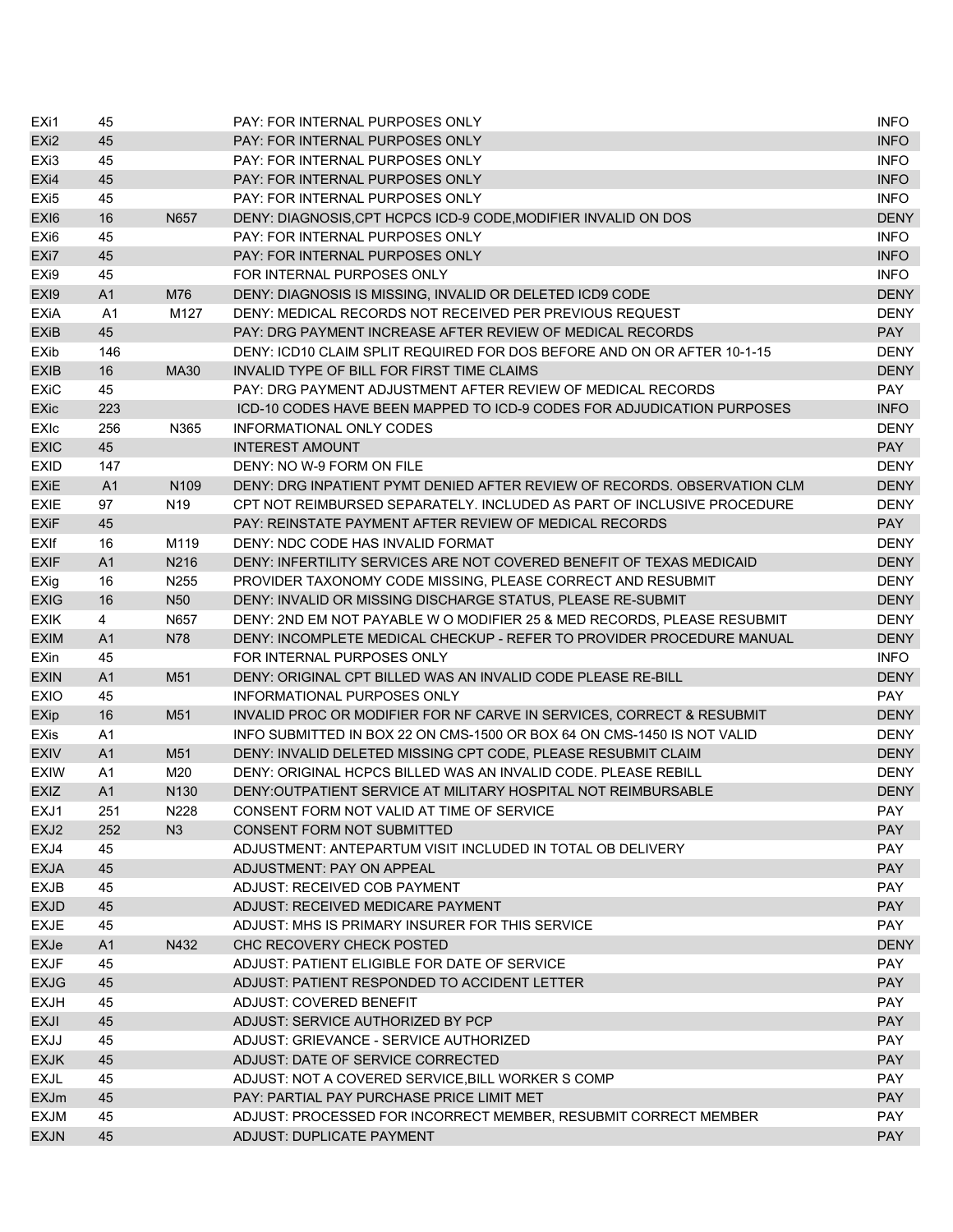| <b>EXJO</b>            | 45             |                   | ADJUSTMENT: ADJUST PER CORRECTED BILLING FROM PROVIDER                   | PAY.        |
|------------------------|----------------|-------------------|--------------------------------------------------------------------------|-------------|
| <b>EXJP</b>            | 45             |                   | ADJUST: BENEFIT MAXIMUM REACHED, BILL PATIENT                            | <b>PAY</b>  |
| EXJq                   | 16             | N281              | ORIGINAL CHECK NOT CASHED- PAY TO/ADDRESS VERIFICATION NEEDED.           | <b>DENY</b> |
| <b>EXJQ</b>            | 45             |                   | ADJUST: NOT AUTHORIZED BY PCP, BILL PATIENT                              | <b>PAY</b>  |
| <b>EXJR</b>            | 45             |                   | ADJUST: NOT AUTHORIZED BY PCP, DO NOT BILL PATIENT                       | PAY         |
| <b>EXJS</b>            | 45             |                   | ADJUST: PROCESSED FOR INCORRECT PROVIDER OR PROVIDER AFFILIATION         | <b>PAY</b>  |
| <b>EXJT</b>            | 45             |                   | ADJUST: PROCESSED FOR INCORRECT MEMBER                                   | <b>PAY</b>  |
| <b>EXJU</b>            | 45             |                   | ADJUSTMENT TO PREVIOUSLY SUBMITTED CLAIM                                 | <b>PAY</b>  |
| <b>EXJV</b>            | 45             |                   | ADJUST: OTHER INSURANCE PAID PROVIDER                                    | <b>PAY</b>  |
| <b>EXJW</b>            | 45             |                   | ADJUSTMENT: ORIGINAL SERVICE PAID INCORRECT AMOUNT                       | <b>PAY</b>  |
| <b>EXJY</b>            | 45             |                   | ADJUST: MEMBER UNDER AGE OF 21 AT TIME OF SIGNING TUBAL CONSENT FORM     | <b>PAY</b>  |
| EXK <sub>0</sub>       | 109            | N <sub>55</sub> 7 | DENY: SERVICE IS NOT THE RESPONSIBILITY OF SHP - SUBMIT CHARGES TO STATE | <b>DENY</b> |
| EXK1                   | 301            |                   | DENY: SUBMIT CHARGES TO BEHAVIORAL HEALTH PROVIDER FOR PROCESSING        | <b>DENY</b> |
| EXK <sub>2</sub>       | 297            | N658              | DENY: PLEASE SUBMIT SERVICES TO BLOCK VISION FOR PROCESSING              | <b>DENY</b> |
| EXK3                   | 109            | N557              | DENY: SERVICE IS NOT THE RESPONSIBILITY OF SHP. SUBMIT CHARGES TO PACT   | <b>DENY</b> |
| EXk3                   | A1             | <b>MA40</b>       | DENY: DISCHARGE HOUR, ADMIT DATE/HOUR MISSING/INVALID ON INPAT CLAIM     | <b>DENY</b> |
| EXK4                   | 109            | N557              | DENY: MEMBER IS NOT THE RESPONSIBILITY OF SHP                            | <b>DENY</b> |
| EXK <sub>5</sub>       | A1             | M56               | DENY: TPI# REQUIRED IN BOX 24K HCFA OR 51 UB, CORRECT RESUBMIT           | <b>DENY</b> |
| EXk5                   | A1             | MA30              | DENY: TYPE OF BILL MISSING OR INCORRECT ON CLAIM, PLEASE RE-SUBMIT       | <b>DENY</b> |
| EXK <sub>6</sub>       | 109            | N557              | DENY: CLAIM IS THE RESPONSIBILITY OF MEDICARE                            | <b>DENY</b> |
| EXK7                   | 109            | N557              | INPATIENT FACILITY CHARGES ARE NOT SHP RESPONSIBILITY- RE-SUBMIT TO TMHP | <b>DENY</b> |
| EXK8                   | 109            | N <sub>557</sub>  | NF CHGS ARE NOT SHP RESPONSIBILITY - RE-SUBMIT TO STATE PAYER            | <b>DENY</b> |
| EXK9                   | 109            | N557              | INPATIENT SERVICES NOT COVERED BY IMHS FOR LTC MEMBERS - SUBMIT TO THMP  | <b>DENY</b> |
| <b>EXKA</b>            | 96             | N563              | DENY: REV CODE IS NOT VALID FOR NON MEDICARE MEMBER                      | <b>DENY</b> |
|                        |                | N563              | DENY: SUBSEQUENT HOSPITAL CARE IS NOT REIMBURSABLE TO BIRTHING CENTER    |             |
| <b>EXKB</b>            | 58             |                   |                                                                          | <b>DENY</b> |
| <b>EXKb</b>            | A <sub>1</sub> | W <sub>9</sub>    | APC/HHA/ASC/ESRDPRICER-MEDICARE WILL NOT PAY FOR THIS SERVICE            | <b>DENY</b> |
| <b>EXKC</b>            | A1             | N <sub>130</sub>  | DENY: TEMPORARY LENSES ARE NOT ALLOWED AFTER CONVALESCENT PERIOD         | <b>DENY</b> |
| <b>EXKD</b>            | 242            |                   | DENY: SUPPLIES & OR DME ARE ONLY PAYABLE TO AUTHORIZED DME PROVIDERS     | <b>DENY</b> |
| <b>EXKE</b>            | A1             | N <sub>129</sub>  | DENY: ECMO IS NOT A BENEFIT FOR PATIENT OVER 1 YEAR OF AGE               | <b>DENY</b> |
| <b>EXKH</b>            | A1             | N216              | DENY: SERVICES ARE NOT A COVERED BENEFIT OF HOME HEALTH                  | <b>DENY</b> |
| <b>EXKM</b>            | 96             | N <sub>12</sub>   | DENY PROVIDER ON MEDICARE PRECLUSION LIST                                | <b>DENY</b> |
| <b>EXKM</b>            | A1             | M37               | DENY: ROUTINE MAMMOGRAPHY IS NOT A COVERED BENEFIT UNTIL AGE 35          | <b>DENY</b> |
| <b>EXKn</b>            | 96             | N <sub>56</sub>   | DENY: INVALID OR MISSING LOCATION CODE                                   | <b>DENY</b> |
| <b>EXKO</b>            | 16             | M20               | DENY: HCPCS TERMED ON CAD CROSSWALK AND IS NOT REIMBURSABLE              | <b>DENY</b> |
| <b>EXKR</b>            | 109            | N557              | DENY: MEMBER IS NOT THE RESPONSIBILITY OF SHP - SUBMIT CHARGES TO NHIC   | <b>DENY</b> |
| <b>EXKT</b>            | A <sub>1</sub> | N129              | DENY: TEXAS HEALTHY STEPS SERVICES ARE LIMITED TO CHILDREN UNDER 21 YRS  | <b>DENY</b> |
| EXKu                   | 45             |                   | INFORMATIONAL:RE-ADJUDICATION PROCESS EX CODE                            | <b>INFO</b> |
| <b>EXK<sub>v</sub></b> | 16             | M51               | DRG/APC: WRONG PROCEDURE PERFORMED: NOT A COVERED SERVICE                | <b>DENY</b> |
| <b>EXKX</b>            | <b>B22</b>     |                   | DENY: MRI OF THE BREAST IS NOT A COVERED BENEFIT FOR THIS DIAGNOSIS      | <b>DENY</b> |
| <b>EXKY</b>            | A1             | M77               | DENY: INVALID PLACE OF SERVICE, PLEASE CONSULT THE TEXAS PROV MANUAL     | <b>DENY</b> |
| <b>EXKZ</b>            | A <sub>1</sub> | M77               | DENY: PROVIDER SUBMITTED AN INVALID PLACE OF SERVICE ON THE CLAIM        | DENY        |
| EXL <sub>0</sub>       | 22             | N598              | PLEASE RESUBMIT WITH THE PRIMARY MEDICARE EXPLANATION OF BENEFITS        | <b>DENY</b> |
| EXL <sub>5</sub>       | 22             | N598              | DENY: NO RESPONSE TO LETTER REGARDING OTHER HEALTH INSURANCE             | <b>DENY</b> |
| EXL6                   | A1             | N479              | DENY: BILL PRIMARY INSURER 1ST RESUBMIT WITH EOB                         | <b>DENY</b> |
| EXLa                   | A1             |                   | SNF LEAVE OF ABSENCE DAYS ARE NOT PAYABLE                                | <b>DENY</b> |
| <b>EXLB</b>            | 35             | N587              | DENY: PURCHASE PRICE LIMIT HAS BEEN MET                                  | <b>DENY</b> |
| <b>EXLH</b>            | 16             | M44               | DENY: NUBC CONDITION CODE INVALID                                        | <b>DENY</b> |
| <b>EXLK</b>            | 96             | M86               | LIKE CODES NOT PAYABLE ON SAME DATE OF SERVICE                           | <b>DENY</b> |
| <b>EXLO</b>            | 5              | M77               | DENY: VERIFY THE CORRECT LOCATION CODE FOR SERVICE BILLED AND RESUBMIT   | <b>DENY</b> |
| <b>EXLR</b>            | 109            | N <sub>557</sub>  | DENY: WHEN PRIME INS RECIEVES INFO-RESUBMIT TO SECONDARY INS             | <b>DENY</b> |
| EXLs                   | 216            |                   | INFO:LESSER OF BILLED CLAIM REVIEW COMPLETED                             | <b>INFO</b> |
| EXLt                   | 251            | N705              | DENY: LTSS PROVIDER ENROLLMENT NOT FOUND                                 | <b>DENY</b> |
| EXLT                   | A1             | M76               | DENY: PRIMARY DIAGNOSIS CODE INVALID FOR LTSS                            | <b>DENY</b> |
| <b>EXLU</b>            | 16             | M49               | DENY: NUBC VALUE CODE INVALID                                            | <b>DENY</b> |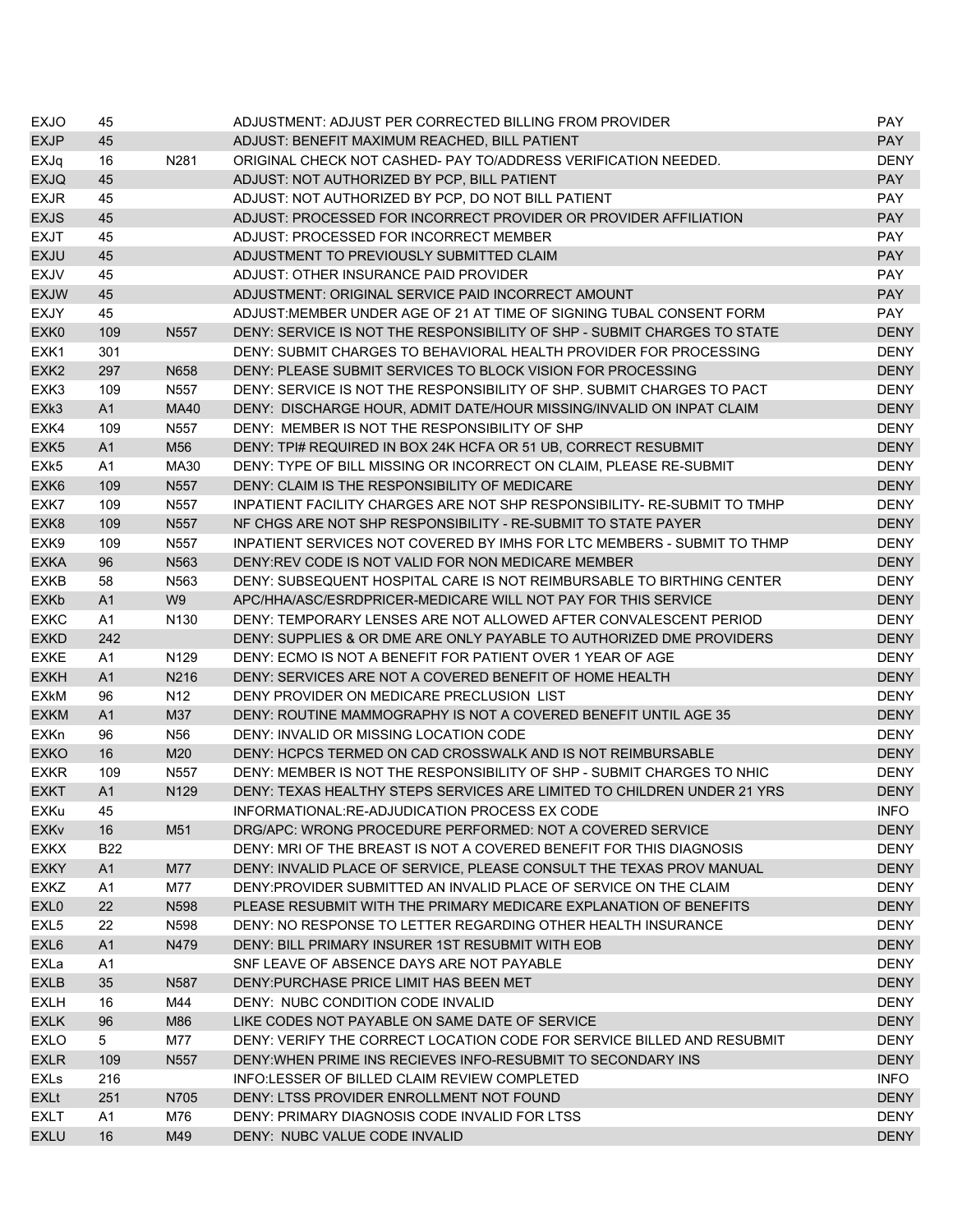| <b>EXLV</b>      | A <sub>1</sub> | M51              | DENY: INVALID DELETED MISSING CPT CODE, PLEASE RESUBMIT CLAIM            | <b>DENY</b> |
|------------------|----------------|------------------|--------------------------------------------------------------------------|-------------|
| <b>EXLY</b>      | 58             | N563             | PROVIDER CAN T BILL SEPARATELY IN: INPATIENT, OUTPATIENT OR LTC SETTINGS | <b>DENY</b> |
| <b>EXLy</b>      | A <sub>1</sub> | N217             | ONLY ONE LOCATION BILLABLE PER ENCOUNTER CLAIM: CORRECT AND RESUBMIT     | <b>DENY</b> |
| <b>EXLZ</b>      | 16             | MA130            | DENY: INVOICE REQUIRED FOR PROCESSING                                    | <b>DENY</b> |
| EXm0             | 45             |                  | PAY: PAYMENT ADJUSTMENT BASED ON INTERNAL CLAIM REVIEW                   | <b>PAY</b>  |
| EXm <sub>3</sub> | 252            | N <sub>26</sub>  | DRG paid. Itemized bill required for Internal Claim Review               | <b>PAY</b>  |
| EXm4             | 252            | N26              | DRG paid. Itemized bill required for Internal Claim Review               | PAY         |
| EXm <sub>5</sub> | 16             | N <sub>26</sub>  | DENY: ITEMIZED BILL REQUIRED FOR INTERNAL CLAIM REVIEW                   | <b>DENY</b> |
| EXM <sub>5</sub> | A <sub>1</sub> | N349             | DENY: IMMUNIZATION ADMINISTRATION NOT PAYABLE WITHOUT CPT FOR VACCINE    | <b>DENY</b> |
| EXm <sub>6</sub> | 252            | N <sub>26</sub>  | PERCENT OF CONTRACTED RATE PD. SUBMIT ITEMIZED BILL FOR INTERNAL REVIEW. | <b>PAY</b>  |
| EXm7             | 96             | N <sub>130</sub> | RAWLINGS DISALLOW-OTHER COMM. INSURANCE IDENTIFIED                       | <b>DENY</b> |
| EXM7             | A <sub>1</sub> | N349             | DENY: ADDITIONAL IMMUNIZATION CPT NOT PAYABLE WITHOUT INITIAL ADMIN CPT  | <b>DENY</b> |
| EXm9             | 45             |                  | RAWLINGS DISALLOW-OTHER COMM. INSURANCE IDENTIFIED                       | <b>PAY</b>  |
| <b>EXMA</b>      | A <sub>1</sub> | M56              | DENY: PROVIDER MEDICAID ID# NOT ON FILE                                  | <b>DENY</b> |
| <b>EXmb</b>      | 252            | N706             | WILL REPROCESS FOR PMT AFTER FINAL INTERIM BILL/CLAIM FOR ADMIT REC'D    | <b>DENY</b> |
| <b>EXmc</b>      | A1             |                  | DENY: MEDICARE ADJUSTED CLAIM, NO MEDICARE PAYMENT DUE                   | <b>DENY</b> |
| <b>EXMD</b>      | 16             | N822             | DENY: MODIFIER BILLED IS MISSING INVALID, PLEASE RESUBMIT                | <b>DENY</b> |
| <b>EXMF</b>      | A1             | M56              | DENY: INAPPROPRIATE MEDICAID# SUBMITTED FOR SVC PROV, PLEASE RESUBMIT    | <b>DENY</b> |
| EXmg             | 197            |                  | NO AUTHORIZATION ON FILE FOR ASSOCIATED INPATIENT ADMISSION.             | <b>DENY</b> |
| <b>EXMG</b>      | A <sub>1</sub> | <b>MA81</b>      | DENY: SIGNATURE MISSING FROM BOX 31, PLEASE RESUBMIT                     | <b>DENY</b> |
| <b>EXmh</b>      | 16             | M62              | NO APPROVED AUTHORIZATION ON FILE FOR ASSOCIATED INPATIENT ADMISSION     | <b>DENY</b> |
| <b>EXMJ</b>      | 45             |                  | ADJUST: ADJUSTED DUE TO CHANGE IN CODE AUDITING SOFTWARE DECISION        | <b>PAY</b>  |
| <b>EXMK</b>      | 16             | N31              | INAPPROPRIATE MEDICAID # FOR TAX ID SUBMITTED. CORRECT AND RESUBMIT      | <b>DENY</b> |
| <b>EXMN</b>      | 50             |                  | PAY: CONTINUED INPT STAY NOT MEDICALLY NECESSARY                         | <b>PAY</b>  |
| <b>EXMO</b>      | 16             | N822             | DENY: MODIFIER MISSING OR INVALID                                        | <b>DENY</b> |
| <b>EXMP</b>      | 109            | N557             | <b>DENY: BILL TO MEDICAL</b>                                             | <b>DENY</b> |
| <b>EXMp</b>      | 4              | N657             | PROCEDURE IS NOT COVERED WITH MODIFER BILLED                             | <b>DENY</b> |
| EXmp             | 45             |                  | PAY: CHARGES REDUCED BASED ON CMS MULTIPLE PROCEDURE REDUCTION RULES     | <b>PAY</b>  |
| <b>EXMQ</b>      | 31             |                  | DENY: MEMBER NAME NUMBER DATE OF BIRTH SEX DO NOT MATCH, PLEASE RESUBMIT | <b>DENY</b> |
| <b>EXMR</b>      | 167            | N30              | DENY: MENTAL RETARDATION IS NOT A COVERED DIAGNOSIS OF TEXAS MEDICAID    | <b>DENY</b> |
| <b>EXMS</b>      | 97             | M144             | DENY: XRAY AND LAB SERVICES COVERED UNDER MED SURG DIAGNOSIS             | <b>DENY</b> |
| <b>EXmV</b>      | 96             | N <sub>130</sub> | PRIMARY CARRIER IDENTIFIED - COB                                         | <b>DENY</b> |
| <b>EXmW</b>      | 45             |                  | PRIMARY CARRIER IDENTIFIED - COB                                         | <b>PAY</b>  |
| <b>EXMX</b>      | 45             |                  | PAY: MAXIMUM ALLOWABLE HAS BEEN PAID BY PRIME INS                        | <b>PAY</b>  |
| <b>EXMZ</b>      | 96             | N <sub>52</sub>  | DENY: PROVIDER IS NOT MEMBER S PCP                                       | <b>DENY</b> |
| EXN <sub>3</sub> | 206            |                  | YOUR NPI IS NOT ON FILE VALID OR YOU HAVE NOT BILLED WITH YOUR NPI       | <b>INFO</b> |
|                  | A1             |                  | DENY: NDC MISSING/INVALID OR NOT APPROPRIATE FOR PROCEDURE               | <b>DENY</b> |
| EXN <sub>5</sub> |                | M119             | DENY: NDC UNIT OR MEASURE IS MISSING OR INVALID RESUBMIT CLAIM           | <b>DENY</b> |
| EXN <sub>6</sub> | 16             | N816             |                                                                          |             |
| EXN8             | 208            |                  | INCORRECT NPI FOR PROVIDER                                               | DENY        |
| EXN9             | 208            |                  | <b>INCORRECT NPI FOR TIN</b>                                             | <b>DENY</b> |
| <b>EXNA</b>      | 136            |                  | OTHER INS. DENIED - PROVIDER NOT AUTHORIZED - SERVICES NOT PAYABLE       | DENY        |
| EXna             | 45             |                  | PAYMENT HAS NOT BEEN AFFECTED                                            | <b>PAY</b>  |
| EXNa             | 45             |                  | NIA PRICING APPLIED                                                      | <b>INFO</b> |
| <b>EXNB</b>      | A1             | N216             | DENY: SERVICE IS NOT A COVERED BENEFIT OF TEXAS MEDICAID                 | <b>DENY</b> |
| EXnc             | 45             |                  | THIS EX CODE IS INFORMATIONAL ONLY                                       | PAY         |
| <b>EXNC</b>      | 95             |                  | DENY: TUBAL WAS PERFORMED BEFORE THE 30 DAY WAITING PERIOD               | <b>DENY</b> |
| <b>EXND</b>      | 146            | M64              | DENY: THIS IS A DELETED CODE AT THE TIME OF SERVICE                      | <b>DENY</b> |
| EXne             | 96             | N30              | MEMBER IS NOT ELIGIBLE TO RECEIVE THIS SERVICE                           | <b>DENY</b> |
| <b>EXNE</b>      | 97             | M <sub>15</sub>  | DENY: PAYMENT INCLUDED IN OBSTETRICS RATE                                | <b>DENY</b> |
| <b>EXNf</b>      | 256            | N <sub>130</sub> | SERVICES NOT PAYABLE FOR NURSING FACILITY MEMBERS                        | <b>DENY</b> |
| EXnf             | 96             | N141             | MEMBER IS IN AN ACUTE FACILITY FOR DOS BILLED                            | <b>DENY</b> |
| <b>EXnF</b>      | A7             |                  | INFO: ADJUSTED DUE TO SAS FILE CHANGE                                    | <b>INFO</b> |
| <b>EXNh</b>      | 256            | N <sub>130</sub> | DENY NF PROV ON PAYMENT HOLD PER STATE FILE. DO NOT RESUBMIT             | <b>DENY</b> |
| EXni             | 206            |                  | ORDERING, REFERRING OR PRESCRIBING PROVIDER NPI MISSING                  | <b>DENY</b> |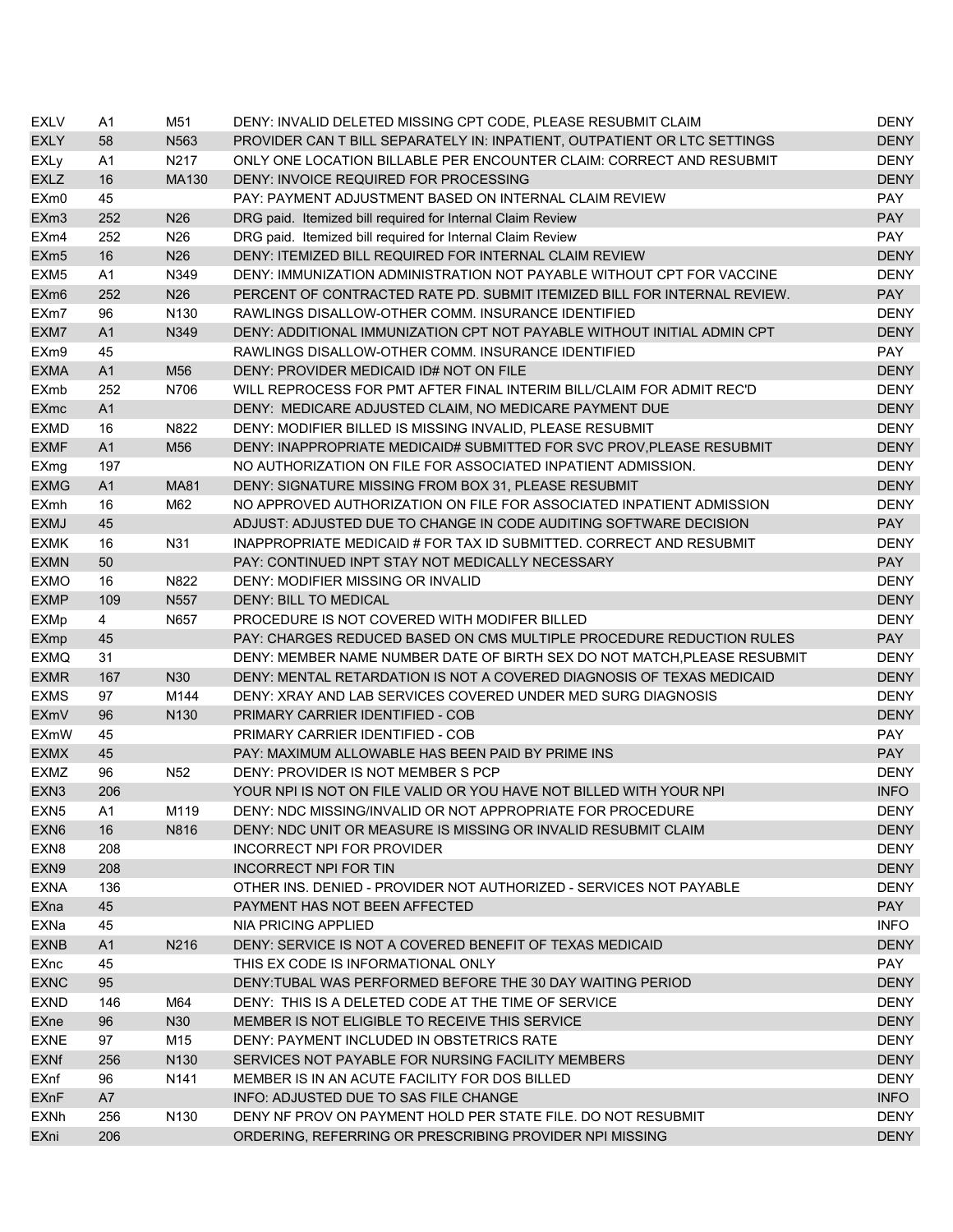| <b>EXNK</b>       | 16             | M52              | DENY:DATE OF SERVICE DOES NOT MATCH AUTHORIZED DATE SPAN                 | <b>DENY</b> |
|-------------------|----------------|------------------|--------------------------------------------------------------------------|-------------|
| <b>EXNI</b>       | 16             | M51              | DENY: PROCEDURE AND DOS DO NOT MATCH AUTH                                | <b>DENY</b> |
| <b>EXNL</b>       | 27             | N650             | DENY: PROVIDER NOT LICENSED FOR THIS SERVICE                             | <b>DENY</b> |
| <b>EXNM</b>       | 45             | C <sub>21</sub>  | UNABLE TO CALCULATE PROVIDER ALLOWED. PROCESSOR MUST SUPPLY IT           | <b>PAY</b>  |
| <b>EXNm</b>       | A1             |                  | SRVS RELATED TO NON MED NEC DELIVERY PRIOR TO 39 WK GESTATION NOT CVRD   | <b>DENY</b> |
| <b>EXNN</b>       | 242            |                  | <b>NON-MEMBER PROVIDER</b>                                               | <b>DENY</b> |
| <b>EXNo</b>       | 16             | M51              | DENY: PROCEDURE CODE AND PROVIDER DOES NOT MATCH AUTH                    | <b>DENY</b> |
| <b>EXNP</b>       | 242            |                  | DENY: AUTHORIZATION REQUESTED FOR NON-PLAN PROVIDER                      | <b>DENY</b> |
| <b>EXnP</b>       | 96             | N351             | DENY: SERVICES NOT PAYABLE BETWEEN JUNE AND AUGUST                       | <b>DENY</b> |
| <b>EXNq</b>       | <b>B7</b>      |                  | DENY: PROVIDER AND DOS DOES NOT MATCH AUTH                               | <b>DENY</b> |
| <b>EXNR</b>       | 197            |                  | <b>DENY: UNAUTHORIZED SERVICE</b>                                        | <b>DENY</b> |
| <b>EXNs</b>       | 243            | N <sub>130</sub> | DENY: DID NOT USE AUTHORIZED PROVIDER-IN-NETWORK                         | <b>DENY</b> |
| <b>EXNS</b>       | A1             | M76              | DENY: NONSPECIFIC DIAGNOSIS PLEASE RESUBMIT WITH PROPER CODE             | <b>DENY</b> |
| <b>EXNT</b>       | A <sub>1</sub> | N381             | DENY: PROVIDER NOT CONTRACTED FOR THE SERVICE PROVIDED                   | <b>DENY</b> |
| EXNu              | A1             |                  | DENY: DID NOT USE AUTHORIZED PROVIDER-NON PAR                            | <b>DENY</b> |
| <b>EXNV</b>       | 251            | N228             | DENY: PATIENT CONSENT FORM FOR SERVICES IS INCOMPLETE OR INVALID         | <b>DENY</b> |
| <b>EXNX</b>       | A1             | MA113            | DENY: INVALID OR NO TAX ID NUMBER SUBMITTED ON CLAIM, PLEASE RESUBMIT    | <b>DENY</b> |
| EX <sub>o</sub> 2 | 16             | N262             | DENY: OPERATING PROVIDER NAME AND NPI MISSING OR INVALID                 | <b>DENY</b> |
| EX <sub>O</sub> 2 | 45             |                  | PAYMENT AMOUNT REFLECTS APPLIED INCOME REDUCTION                         | <b>PAY</b>  |
| EX <sub>06</sub>  | 150            |                  | PAY: SERVICE LEVELED BY CODE AUDITING SOFTWARE                           | <b>PAY</b>  |
| EXO7              |                |                  | INCOMPLETE EX CODE TO BE APPLIED TO DUPLICATE ADMISSION AND AUTH DETAILS | <b>PAY</b>  |
| <b>EXOD</b>       | 45             |                  | PAY: CLAIM PAID AT A DEFAULT PERCENTAGE UNTIL RATES VERIFIED WITH STATE  | <b>PAY</b>  |
| <b>EXOG</b>       | A1             | M85              | OIG PAYMENT HOLD                                                         | <b>DENY</b> |
| <b>EXOI</b>       | 45             |                  | <b>INFO: OIG PARTIAL HOLD</b>                                            | <b>INFO</b> |
| EXoo              | A1             |                  | ONLY ONE ENCOUNTER VISIT ALLOWED PER CLAIM. PLEASE CORRECT & RESUBMIT    | <b>DENY</b> |
| EXop              | 45             |                  | HMS overpayment recovery                                                 | <b>PAY</b>  |
| <b>EXOQ</b>       | 252            | N <sub>26</sub>  | PAY: PYMT BASED ON DRG, OUTLIER WILL BE CALCULATED FROM ITEMIZED BILL    | <b>PAY</b>  |
| <b>EXOS</b>       |                |                  | PAY: PAYMENT BASED ON FORENSIC REVIEW                                    | <b>PAY</b>  |
| EXov              | 96             | N <sub>10</sub>  | HMS OVERPAYMENT RECOUPMENT                                               | <b>DENY</b> |
| <b>EXOW</b>       | 16             | M45              | DENY: NUBC OCCURRENCE CODE INVALID                                       | <b>DENY</b> |
| <b>EXOX</b>       | 97             | N626             | DENY: CODE IS CONSIDERED AN INTEGRAL COMPONENT OF THE E M CODE BILLED    | <b>DENY</b> |
| <b>EXOY</b>       | A <sub>1</sub> |                  | DENY: OIG EXCLUDED PROVIDER                                              | <b>DENY</b> |
| EXoZ              | 96             | N35              | PAY: SOI DOWNGRADE DUE TO NON-RECEIPT OF MEDICAL RECORDS                 | <b>PAY</b>  |
| EXP <sub>0</sub>  | 170            | N665             | DENY:LAB BILLED NOT PAYABLE TO PATHOLOGIST-NO DIRECT MD WRK INVOLVEMENT  | <b>DENY</b> |
| EXP1              | 45             |                  | BEYOND TIMELY FILING LIMIT, PAID IN GOOD FAITH                           | <b>PAY</b>  |
| EXP <sub>2</sub>  | 45             |                  | PAID AT AUTHORIZED AMOUNT                                                | <b>PAY</b>  |
| EXP4              | 45             |                  | PAID ACCORDING TO T-19 RATES                                             | PAY         |
| EXP <sub>6</sub>  | 45             |                  | SERVICE PAYABLE ONLY ONCE PER DAY                                        | <b>PAY</b>  |
| EXP8              | 45             |                  | PAID AT DOWN GRADED LEVEL                                                | PAY         |
| <b>EXPA</b>       | 45             |                  | PAY ACCORDING TO CONTRACTUAL AGREEMENT                                   | <b>PAY</b>  |
| EXpB              | 150            | M25              | REIMBURSEMENT REDUCTION BASED ON PAYMENT POLICY SEE PLAN WEBSITE         | <b>PAY</b>  |
| <b>EXPb</b>       | 280            |                  | DENY: PAID UNDER THE PHARMACY BENEFIT                                    | <b>DENY</b> |
| <b>EXpC</b>       | 16             | M77              | INVALID PLACE OF SERVICE, SEE PAYMENT POLICY ON PLAN WEBSITE             | <b>DENY</b> |
| <b>EXPC</b>       | 45             |                  | PAY: REFERRING PROVIDER NOT EFFECTIVE AT TIME OF SERVICE                 | <b>PAY</b>  |
| <b>EXPD</b>       | 45             |                  | PAID ACCORDING TO AUTHORIZED AMOUNT                                      | PAY         |
| <b>EXpD</b>       | 96             | N <sub>130</sub> | DENIED BASED ON A CLINICAL OR PAYMENT POLICY SEE PLAN WEBSITE            | <b>DENY</b> |
| EXpE              | 150            | M25              | INAPPROPRIATE LEVEL OF E M SERVICE BILLED, SEE POLICY ON PLAN WEBSITE    | <b>DENY</b> |
| <b>EXPF</b>       | 16             | N34              | PROFESSIONAL FEE MUST BE BILLED ON CMS 1500 FORM                         | <b>DENY</b> |
| <b>EXpF</b>       | 45             |                  | INAPPROPRIATE LEVEL OF E M SERVICE BILLED PER MEDICAL RECORD REVIEW      | PAY         |
| <b>EXpG</b>       | 150            |                  | CLAIM LINE PROCESSED USING MORE ACCURATE CODE FOR TREATMENT RECEIVED     | <b>DENY</b> |
| EXpH              | 193            |                  | UPHELD AFTER MANUAL CODING REVIEW                                        | <b>DENY</b> |
| <b>EXPH</b>       | A1             | M67              | GLOBAL PROCEDURE NOT REIMBURSABLE, BILL SEPARATE PROCEDURE CODES         | <b>DENY</b> |
| <b>EXPh</b>       | A <sub>1</sub> | M85              | PAYMENT HOLD PENDING SUBMISSION OF PROVIDER COST REPORTING               | <b>DENY</b> |
| EXPi              | 22             |                  | INFORMATIONAL COB SUBRO INVESTIGATE                                      | <b>INFO</b> |
|                   |                |                  |                                                                          |             |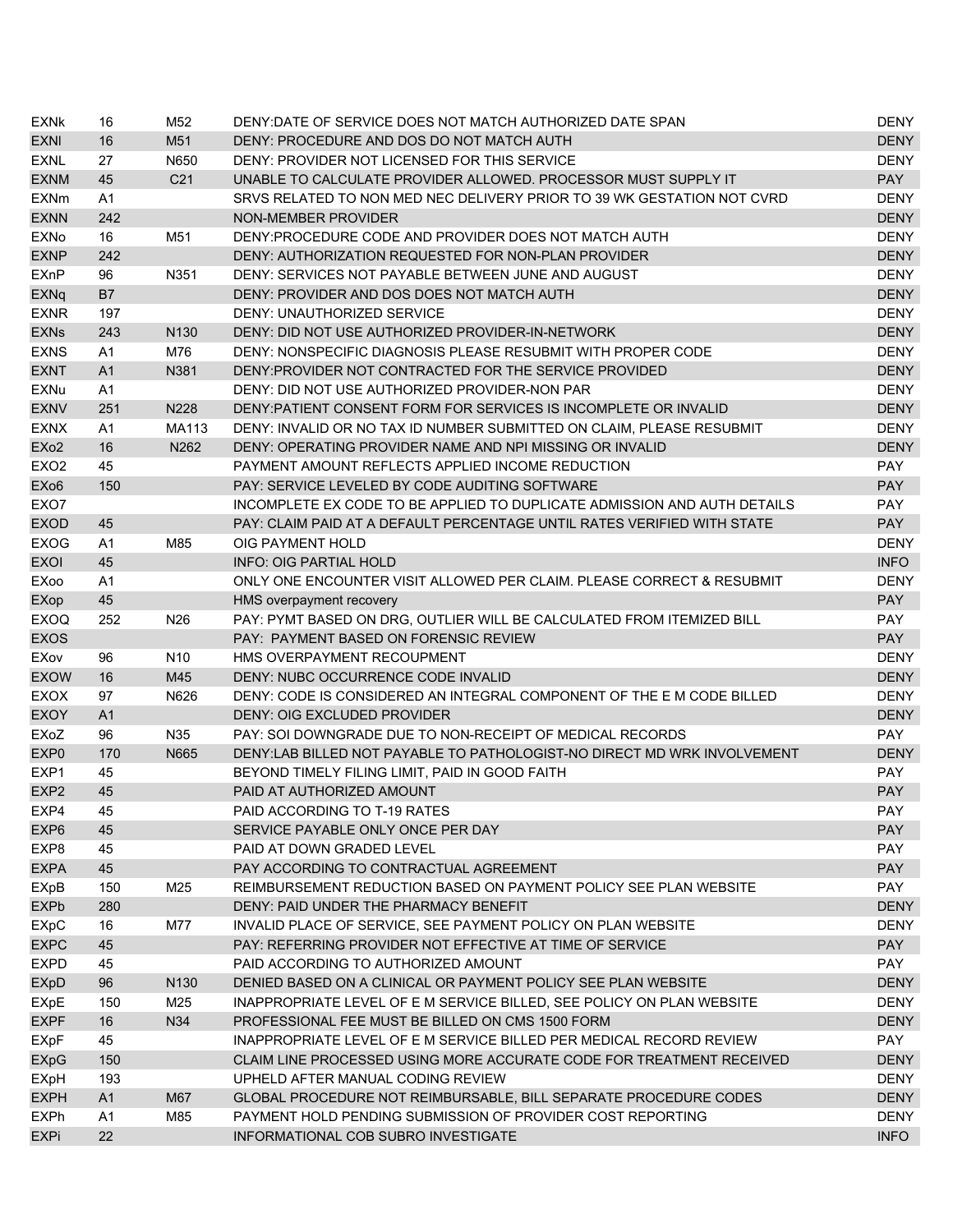| EXpJ             | 163            | M127            | DENY:MEDICAL RECORDS NOT RECEIVED PER PREVIOUS REQUEST                  | <b>DENY</b> |
|------------------|----------------|-----------------|-------------------------------------------------------------------------|-------------|
| <b>EXPJ</b>      | 45             |                 | PAY: REFERRING PROVIDER AFFILIATION NOT FOUND                           | <b>PAY</b>  |
| <b>EXpK</b>      | 45             |                 | PAY:DRG PAYMENT INCREASE AFTER REVIEW OF MEDICAL RECORDS                | PAY         |
| <b>EXPK</b>      | 45             | C <sub>21</sub> | PAY: MULTIPLE REFERRING AFFILIATIONS QUALIFY                            | <b>PAY</b>  |
| <b>EXPm</b>      | 45             |                 | PAY: PAIN INJECTION AND SURGERY ON THE SAME DOS                         | PAY         |
| <b>EXpM</b>      | 45             |                 | PAY: DRG PAYMENT ADJUSTMENT AFTER REVIEW OF MEDICAL RECORDS             | <b>PAY</b>  |
| <b>EXPM</b>      | 45             |                 | PAY: PCP IS NOT EFFECTIVE AT THE TIME OF SERVICE                        | PAY         |
| EXpN             | A1             | N109            | DENY:DRG INPATIENT PYMT DENIED AFTER REVIEW OF RECORDS. OBSERVATION CLM | <b>DENY</b> |
| <b>EXPO</b>      | A <sub>1</sub> | N216            | DENY: PROSTHETIC & ORTHOTIC DEVICES ARE NOT A BENEFIT OF TEXAS MEDICAID | <b>DENY</b> |
| <b>EXpP</b>      | 45             |                 | PAY: REINSTATE PAYMENT AFTER REVIEW OF MEDICAL RECORDS                  | <b>PAY</b>  |
| EXpQ             | 45             |                 | RAWLINGS - OVERPAYMENT RECOVERY                                         | <b>PAY</b>  |
| <b>EXPQ</b>      | 5              | M77             | CPT AND LOCATION ARE NOT COMPATIBLE, PLEASE RESUBMIT                    | <b>DENY</b> |
| <b>EXPr</b>      | A1             | N216            | Deny: Service not Reimbursable, TX FC PDN Ratio                         | <b>DENY</b> |
| <b>EXpS</b>      | 96             | N <sub>10</sub> | RAWLINGS - OVERPAYMENT RECOVERY                                         | <b>DENY</b> |
| <b>EXpT</b>      | 22             |                 | RAWLINGS - MEDICARE DISALLOWANCE                                        | <b>PAY</b>  |
| EXpU             | 22             |                 | RAWLINGS - MEDICARE DISALLOWANCE                                        | <b>DENY</b> |
| <b>EXPU</b>      | 45             |                 | PAY: REFERRING PROVIDER HAS BEEN TERMINATED                             | <b>PAY</b>  |
| <b>EXPV</b>      | <b>B22</b>     |                 | PRIVATE ROOM NOT MEDICALLY INDICATED BASED ON DIAGNOSIS SUBMITTED       | <b>DENY</b> |
| <b>EXpW</b>      | 45             |                 | EQUIAN - OVERPAYMENT RECOVERY                                           | <b>PAY</b>  |
| <b>EXPX</b>      | 109            | N557            | DENY:HEARING AID SERVICES COVERED UNDER (P.A.C.T) 1-512-458-7724        | <b>DENY</b> |
| <b>EXPx</b>      | 45             |                 | <b>INFORMATIONAL TO PROVIDERS</b>                                       | <b>INFO</b> |
| <b>EXpx</b>      | 45             |                 | SERVICE IS PAID UNDER PROSPECTIVE PAYMENT                               | <b>PAY</b>  |
| EXpX             | 45             |                 | EQUIAN - OVERPAYMENT RECOVERY                                           | PAY         |
| EXpY             | 45             |                 | PERFORMANT - INS CARRIER PYMT APPLIED                                   | <b>PAY</b>  |
| EXpZ             | 215            |                 | FIRST RECOVERY GROUP SUBROGATION                                        | PAY         |
| <b>EXPZ</b>      | 45             |                 | PAY ZERO: MEDICAL NECESSITY REQUIREMENTS NOT MET                        | <b>PAY</b>  |
| EXQ0             | 133            |                 | PENDED CLAIM REVIEW COMPLETED                                           | <b>INFO</b> |
| <b>EXQB</b>      | 45             |                 | INFO: SERVICE PROVIDER AFFILIATION NOT FOUND (AUTH)                     | <b>PAY</b>  |
| <b>EXQC</b>      | 45             |                 | INFO: REFERRING PROVIDER IS NOT EFFECTIVE - AUTH PERIOD                 | <b>PAY</b>  |
| <b>EXQE</b>      | A <sub>1</sub> | N122            | DENY: ADD ON CODE BILLED WITHOUT PRIMARY PROCEDURE                      | <b>DENY</b> |
| <b>EXQG</b>      | 45             |                 | INFO: MULTIPLE SERVICE AFFILIATIONS QUALIFY (AUTH)                      | <b>PAY</b>  |
| <b>EXQJ</b>      | 45             |                 | INFO: REFERRING PROVIDER AFFILIATION NOT FOUND (AUTH)                   | <b>PAY</b>  |
| <b>EXQK</b>      | 45             |                 | INFO: MULTIPLE REFERRING AFFILIATIONS QUALIFY (AUTH)                    | <b>PAY</b>  |
| <b>EXQL</b>      | 45             |                 | INFO: PCP AFFILIATION NOT FOUND (AUTH)                                  | <b>PAY</b>  |
| <b>EXQM</b>      | 45             |                 | INFO: PCP NOT EFFECTIVE DURING AUTH D PERIOD (AUTH)                     | <b>PAY</b>  |
| <b>EXQP</b>      | 45             |                 | INFO: REFERRING PROVIDER AFFILIATION NOT PRIMARY (AUTH)                 | <b>PAY</b>  |
| <b>EXQQ</b>      | 109            | N557            | DENY: CHIP ELIGIBILITY-NO COB PROVISION, REBILL APPROPRIATE CARRIER     | <b>DENY</b> |
| <b>EXQR</b>      | 164            |                 | DENY: THE TIME FRAME FOR FILING A CLAIM RECONSIDERATION HAS EXPIRED     | <b>DENY</b> |
| EXQS             | 45             |                 | INFO: SERVICE PROV NOT EFFECTIVE - AUTH PERIOD                          | <b>PAY</b>  |
| <b>EXQT</b>      | 45             |                 | INFO: SERVICE PROVIDER HAS BEEN TERMINATED (AUTH)                       | <b>PAY</b>  |
| EXQU             | 45             |                 | INFO: REFERRING PROVIDER HAS BEEN TERMINATED (AUTH)                     | <b>PAY</b>  |
| EXQV             | 16             | MA66            | DENY: CODE NOT PAYABLE WITHOUT PRIMARY PROCEDURE CODE                   | <b>DENY</b> |
| <b>EXQW</b>      | 45             |                 | INFO: TOTAL NUMBER OF DAYS EXCEEDS COVERAGE PERIOD                      | PAY         |
| <b>EXQY</b>      | 5 <sup>5</sup> | M77             | DENY: CHARGES FOR PROCEDURES FILED WITH AN INVALID LOCATION             | <b>DENY</b> |
| EXqz             | 16             | M64             | DIAGNOSIS CODE MUST BE BILLED AS PRIMARY FOR OUTPATIENT SERVICES        | <b>DENY</b> |
| EXQZ             | A1             | N95             | DENY: THIS CODE IS NOT BILLABLE UNDER PROVIDER S DEGREE LEVEL           | <b>DENY</b> |
| EXR1             | A1             | N257            | DENY: RESUBMIT W LTSS# OF SERVICING PROVIDER                            | <b>DENY</b> |
| EXR3             | A1             | N <sub>56</sub> | DENY REVENUE CODE BILLED NOT COVERED                                    | <b>DENY</b> |
| EXR <sub>5</sub> | 96             | N95             | DENY: PER STATE FILE ORDERING, REFERRING OR PRESCRIBING PROVIDER ONLY   | <b>DENY</b> |
| EXR <sub>6</sub> | 252            | N706            | <b>DENY: DMO AUTH FORM MISSING</b>                                      | <b>DENY</b> |
| EXR7             | 45             |                 | INFO: FOR INTERNAL PURPOSES ONLY                                        | <b>INFO</b> |
| EXR8             | 16             | M51             | DENY: T1015 PROC CODE MISSING OR IN A DENIED STATUS                     | <b>DENY</b> |
| <b>EXRA</b>      | 16             | N34             | DENY: SERVICE CANNOT BE PROCESSED AS BILLED, PLEASE RESUBMIT ON CMS1500 | <b>DENY</b> |
| <b>EXRa</b>      | 45             |                 | IRF PAID AMOUNT CONTAINS AN OUTLIER                                     | <b>PAY</b>  |
|                  |                |                 |                                                                         |             |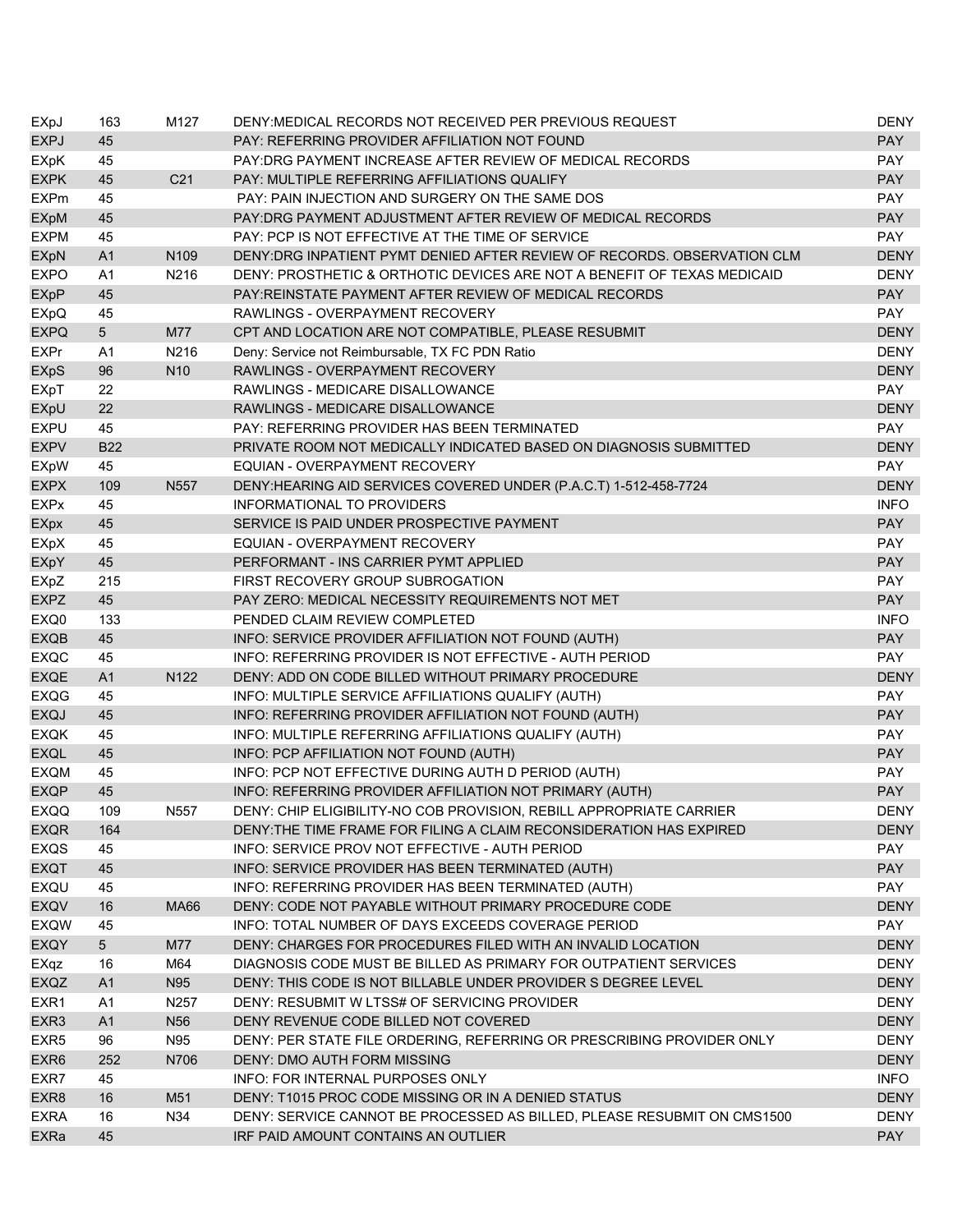| <b>EXRC</b>           | 109            | N557             | REIMBURSEMENT SHOULD BE OBTAINED THROUGH THE STATE                       | DENY        |
|-----------------------|----------------|------------------|--------------------------------------------------------------------------|-------------|
| <b>EXRd</b>           | 16             | M67              | DENY: CONTAINS T1015 PROC CODE BUT NO OTHER WRAP INCLUDED PROC CODES     | <b>DENY</b> |
| <b>EXRD</b>           | 16             | MA130            | SUBMIT ER RECORDS & EOP W IN 120 DAYS FOR REVIEW OF PRESENTING SYMPTOMS  | <b>DENY</b> |
| <b>EXRE</b>           | 97             | M <sub>2</sub>   | DENY: PROF/OUTP RELATED TO ADMISSION MUST BE BILLED ON INPATIENT CLAIM   | <b>DENY</b> |
| <b>EXRf</b>           | 45             |                  | IRF PRICING AND EDITING APPLIED PER CMS GUIDELINES                       | PAY         |
| EXrg                  | 45             |                  | CLAIM ADJ PLS REFER TO LETTER SENT                                       | <b>INFO</b> |
| <b>EXrh</b>           | 45             |                  | WITHDRAW AUTHORIZATION                                                   | <b>INFO</b> |
| <b>EXrl</b>           | 45             |                  | PROVIDER ALLOWABLE ADJUSTED FOR ACA PARITY PAYMENT                       | <b>INFO</b> |
| <b>EXRI</b>           | A1             | MA61             | DENY: PLEASE RESUBMIT WITH THE MEMBER S MEDICAID ID NUMBER               | <b>DENY</b> |
| <b>EXRJ</b>           | 16             | M50              | DENY: REVENUE CODES NOT BILLED ON THE UB92, PLEASE RE-SUBMIT             | <b>DENY</b> |
| EXrj                  | 45             |                  | <b>AUTHORIZATION NOT REQUIRED</b>                                        | <b>INFO</b> |
| <b>EXrk</b>           | 45             |                  | OTHER (PLEASE CONTACT PLAN/CMO FOR ADDL INFORMATION)                     | <b>INFO</b> |
| <b>EXRL</b>           | 45             |                  | <b>PAY: REVIEW NOT TIMELY</b>                                            | <b>PAY</b>  |
| <b>EX<sub>m</sub></b> | 45             |                  | <b>MEMBER NOT ELIGIBLE</b>                                               | <b>INFO</b> |
| EXro                  | 45             |                  | <b>DUPLICATE REQUEST</b>                                                 | <b>INFO</b> |
| <b>EXRP</b>           | 181            |                  | DENY: INVALID PROCEDURE FOR 1999 PLEASE RESUBMIT WITH CORRECT CODE       | <b>DENY</b> |
| <b>EXRQ</b>           | 164            |                  | DENY: ORIGINAL SUBMISSION WAS NOT RECEIVED WITHIN TIMELY FILING LIMIT    | <b>DENY</b> |
| <b>EXrr</b>           | A <sub>1</sub> | N309             | ASSESSMENT DATE IS MISSING                                               | <b>DENY</b> |
| <b>EXRS</b>           | A1             | M258             | DENY: BILL ADDRESS DOES NOT MATCH SYSTEM-RESUBMIT WITH CORRECT BILL ADDR | <b>DENY</b> |
| <b>EXRT</b>           | A <sub>1</sub> | N216             | DENY: RECREATION THERAPY IS NOT A COVERED BENEFIT OF TEXAS MEDICAID      | <b>DENY</b> |
| <b>EXRU</b>           | 95             |                  | DENY: USE OF UNAUTHORIZED/NONCOMPLIANT DEVICE FOR EVV TRANSACTION        | <b>DENY</b> |
| <b>EXRX</b>           | 45             |                  | <b>PAY: CAPITATED PHARMACY ENCOUNTER</b>                                 | <b>PAY</b>  |
| <b>EXRY</b>           | 109            | N <sub>557</sub> | CLAIM FORWARDED TO CENTURY FOR PROCESSING                                | <b>DENY</b> |
| <b>EXRZ</b>           | 197            |                  | DENY: PRIOR AUTHORIZATION REQUIRED FOR NON EMERGENT TRANSPORT            | <b>DENY</b> |
| EXs9                  | 59             |                  | PAY: CHARGES REDUCED BASED ON CMS MULTIPLE PROCEDURE REDUCTION RULES     | <b>PAY</b>  |
| EXSa                  | 45             |                  | SNF CLAIM PAID PER CMS GUIDELINES                                        | <b>PAY</b>  |
| EXsb                  | 197            | N705             | DENY:NO AUTH ON FILE FOR SERVICES BILLED                                 | <b>DENY</b> |
| <b>EXSB</b>           | 45             |                  | INFORMATIONAL: SUBSEQUENT DIAGNOSIS WAS NOT A VALID CODE                 | <b>PAY</b>  |
| <b>EXSb</b>           | A1             | N362             | SNF: TOTAL UNITS EXCEEDS PATIENTS LOS-PART A ONLY                        | <b>DENY</b> |
| <b>EXSC</b>           | 109            | N557             | DENY: PLEASE SUBMIT MRI AND CT SERVICES TO CENTRAL TEXAS IMAGING CENTER  | <b>DENY</b> |
| EXSc                  | 16             | N62              | MULTIPLE SAS RECORDS APPLY FOR DATE SPAN, SPLIT CLAIM AND RESUBMIT       | <b>DENY</b> |
| <b>EXSD</b>           | 147            |                  | DENY: CREDENTIALING WAS NOT APPROVED - ALL SERVICES ARE DENIED           | <b>DENY</b> |
| EXSe                  | 16             | MA130            | INVALID OR MISSING REQUIRED ESRD OR HHA CLAIMS DATA                      | <b>DENY</b> |
| EXsE                  | 45             |                  | <b>INFO: SEE RECONCILIATION AGREEMENT</b>                                | <b>INFO</b> |
| <b>EXSE</b>           | 45             |                  | <b>CORRECTION FOR SYSTEM ERROR</b>                                       | PAY         |
| <b>EXsH</b>           | 45             |                  | INFO: CLAIM PROJECT/SPECIAL HANDLING                                     | <b>INFO</b> |
| EXSh                  | 45             |                  | SNF: NO RUG ON SERVICE LINE PAY \$0                                      | PAY         |
| <b>EXSH</b>           | A1             | N216             | DENY: SERVICES NOT THE RESPONSIBILITY SHP                                | <b>DENY</b> |
| EXSJ                  | 45             |                  | INFO: PLP CRITERIA NOT MET - SCREENING FEE PAID FOR CHIP MEMBER          | PAY         |
| EXSj                  | $\mathsf{A}$   |                  | SNF-NO RATE AVAILABLE FOR RUG                                            | <b>DENY</b> |
|                       | 273            | N362             | UNITS BILLED EXCEED UNITS ALLOWED FOR PROC CODE; CORRECT & RESUBMIT      | <b>DENY</b> |
| EXsk<br><b>EXSL</b>   | 45             |                  | PAID ACCORDING TO STOP LOSS AGREEMENT                                    | <b>PAY</b>  |
|                       | A1             |                  |                                                                          |             |
| EXsM                  |                |                  | DENY: HHSC PAYMENT HOLD<br>SNF-REVENUE CODE NOT COVERED UNDER SNF PART B | <b>DENY</b> |
| <b>EXSm</b>           | A1             | M50              |                                                                          | <b>DENY</b> |
| EXsn                  | 16             | MA30             | SNF: INVALID TYPE OF BILL                                                | <b>DENY</b> |
| <b>EXSN</b>           | 45             |                  | REQUIRES NURSE REVIEW SAN ANTONIO                                        | <b>PAY</b>  |
| EXsp                  | 96             | N448             | SPORTS PHYSICALS ARE NOT A PPS REIMBURSABLE SERVICE                      | <b>DENY</b> |
| <b>EXSp</b>           | A <sub>1</sub> | N62              | SNF: CLAIM SPANS CALENDAR YEAR-PART B ONLY                               | <b>DENY</b> |
| <b>EXSQ</b>           | A1             | N473             | DENY: STATE CERTIFICATION FOR THIS SERVICE NOT ON FILE                   | <b>DENY</b> |
| <b>EXST</b>           | 97             | M15              | DENY: CODE IS NOT PAYABLE SEPARATELY                                     | <b>DENY</b> |
| EXSU                  | 97             | M144             | DENY: VISIT IS INCLUDED IN SURGERY                                       | <b>DENY</b> |
| EXsu                  | A1             | N432             | DENY: POST PAYMENT EDIT RECOVERY                                         | <b>DENY</b> |
| <b>EXSV</b>           | 119            | N587             | SERVICES HAVE EXCEEDED THE PERIODICITY FOR THIS BENEFIT                  | <b>DENY</b> |
| <b>EXSW</b>           | 170            | N665             | DENY: SERVICES BILLED BY AN ER MD - SPEC 93 WHEN BILLED W MODIFIER 26    | <b>DENY</b> |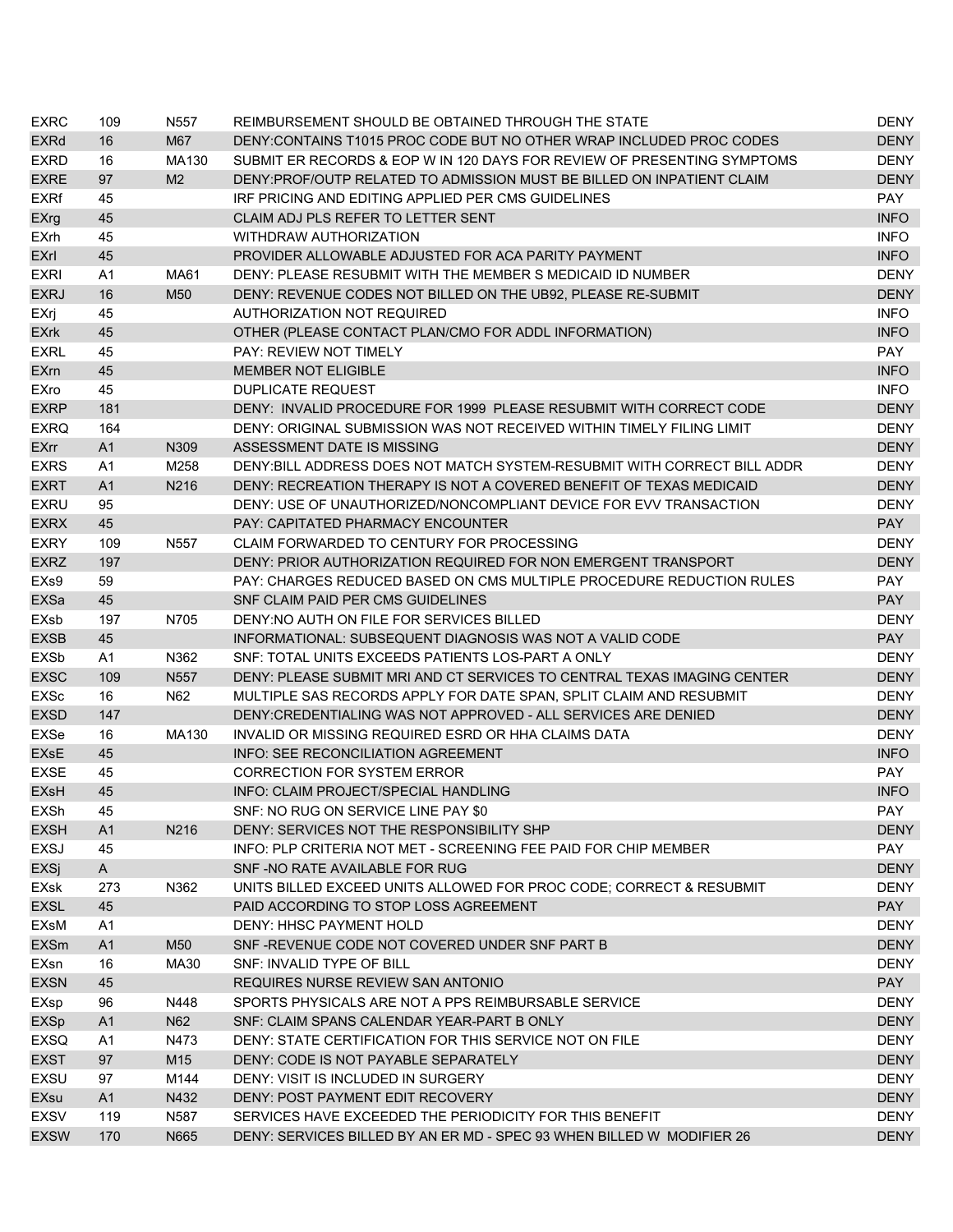| <b>EXSZ</b>            | 45             |                  | PAY: PAID THROUGH SETTLEMENT                                            | <b>INFO</b> |
|------------------------|----------------|------------------|-------------------------------------------------------------------------|-------------|
| EXT4                   | A <sub>1</sub> | N381             | DENY: PROVIDER NOT CONTRACTED FOR THE SERVICE PROVIDED                  | <b>DENY</b> |
| EXta                   | 16             | MA30             | DRG/APC ERROR - BILL TYPE NOT COVERED FOR THIS SERVICE                  | <b>DENY</b> |
| <b>EXTB</b>            | A1             | N <sub>159</sub> | DENY: SUPPLIES MILAGE NOT REIMBURSED WITHOUT PAID TRANSPORT             | <b>DENY</b> |
| <b>EXTD</b>            | 147            |                  | PROVIDER NOT ACTIVE                                                     | <b>DENY</b> |
| <b>EXTF</b>            | 181            | N657             | DENY: 2003 CPT CODES NOT ACCEPTABLE FOR SERVICE DATES PRIOR TO 06 01 03 | <b>DENY</b> |
| <b>EXTG</b>            | 45             |                  | PAID ACCORDING TO TRIAGE MOU, AUTH. WAS DENIED OR NOT OBTAINED          | PAY         |
| <b>EXTH</b>            | A <sub>1</sub> | M76              | DENY: PRIMARY DIAGNOSIS INVALID FOR THSTEPS                             | <b>DENY</b> |
| <b>EXTI</b>            | 97             | M15              | E.R. PHYS PAID TRIAGE, ANCILLARY SERVICES NOT PAYABLE                   | <b>DENY</b> |
| <b>EXTJ</b>            | $\overline{4}$ | N657             | DENY: REQUIRED COMPONENTS FOR THSTEPS ARE EITHER MISSING OR INVALID     | <b>DENY</b> |
| <b>EXTM</b>            | 16             | N203             | DENY: TO COMPLETE PROCESSING, WE NEED THE TIME UNITS, PLEASE RESUBMIT   | <b>DENY</b> |
| <b>EXTO</b>            | A <sub>1</sub> | N517             | TPI NUMBER DOES NOT REFLECT THE SERVICES RENDERED, PLEASE RESUBMIT      | <b>DENY</b> |
| <b>EXTQ</b>            | 45             |                  | PAY: TRANSPLANT SERVICES PAID AT % OF BILLED CHARGES                    | <b>PAY</b>  |
| <b>EXTR</b>            | 45             |                  | PER STATE GUIDELINES REIMBURSED FOR TRACING ONLY                        | <b>PAY</b>  |
| <b>EXtS</b>            | 163            | N706             | DENY-REQUESTED MED RECORDS NOT RECEIVED FOR NIA-MAGELLAN THERAPY        | <b>DENY</b> |
| <b>EXTx</b>            | 16             | N434             | DENY - DRG ERROR - BILL TYPE NOT COVERED FOR THIS SERVICE               | <b>DENY</b> |
| <b>EXTX</b>            | A1             | N209             | DENY: PROVIDER TAX ID# NOT ON FILE                                      | <b>DENY</b> |
| EXtY                   | 50             | N661             | DENY-POST SERVICE MEDICAL NECESSITY DENIAL FOR NIA-MAGELLAN THERAPY     | <b>DENY</b> |
| <b>EXTZ</b>            | 45             |                  | ADJUSTMENT: THIRD PARTY LIABILITY, SUBROGATION RECOVERY RECEIVED        | <b>PAY</b>  |
| EXU1                   | A1             | M <sub>127</sub> | CLAIM CANNOT BE PROCESSED WITHOUT MEDICAL RECORDS                       | <b>DENY</b> |
| EXU4                   | <b>B12</b>     | N <sub>199</sub> | DENY: UPON REVIEW OF RECORDS-NO INDICATION OF PHYS SERVICES             | <b>DENY</b> |
| EXU <sub>5</sub>       | 189            | N657             | DENY: UNLISTED UNSPECIFIC CODE - RE-BILL MORE SPECIFIC CODE             | <b>DENY</b> |
| <b>EXuC</b>            |                |                  | <b>UHRIP Info Only</b>                                                  | <b>INFO</b> |
| <b>EXuc</b>            | 45             |                  | EXuc-INFO: THIS EX CODE IS INFORMATIONAL ONLY                           | <b>INFO</b> |
| <b>EXUG</b>            | 97             | M144             | PAYMENT INCLUDED IN PRIMARY SURGICAL PROCEDURE                          | <b>DENY</b> |
| <b>EXUI</b>            | 16             | N <sub>50</sub>  | DENY:PER REVIEW NO RECORD OF INPT STAY, SEND DISCHARGE SUMMARY          | <b>DENY</b> |
| <b>EXUK</b>            | 45             |                  | PAY: ZERO DOLLARS PAID, INCLUDED IN TRANSPLANT CASE                     | <b>PAY</b>  |
| <b>EXUN</b>            | 45             |                  | <b>PAY: PLP MET</b>                                                     | <b>PAY</b>  |
| <b>EXUP</b>            | 45             |                  | PAY: AUTHORIZED TO PAY - PER MEDICAL REVIEW                             | <b>PAY</b>  |
| <b>EXUs</b>            | 16             | N255             | DENY-LTSS PROVIDER TAXONOMY ENROLLMENT NOT FOUND                        | <b>DENY</b> |
| <b>EXUS</b>            | 189            | N657             | DENY: UNLISTED CODE-CORRECT AND RESUBMIT                                | <b>DENY</b> |
| <b>EXus</b>            | 23             | N420             | PAYMENT IN FULL FOR MEDICARE&MEDICAID, DO NOT BILL PATIENT              | <b>PAY</b>  |
| <b>EXUT</b>            | 16             | M53              | DENY CPT MODIFIER NOT APPROPRIATE WHEN BILLED W MULT UNITS              | <b>DENY</b> |
| <b>EXUU</b>            | A1             | N517             | OBSERVATION UNITS ARE REQUIRED FOR PROCESSING PLEASE RESUBMIT           | <b>DENY</b> |
| <b>EXuX</b>            |                |                  | <b>TX UHRIP APPLIED</b>                                                 | <b>INFO</b> |
| <b>EXUZ</b>            | 16             | N34              | DENY: SERVICES BILLED ON INCORRECT FORM, PLEASE REBILL ON A UB          | <b>DENY</b> |
| EX <sub>v2</sub>       | 45             | N805             | REVIEWED BY CODING EDITING SOFTWARE-HCI-PCI                             | <b>INFO</b> |
| EXV <sub>2</sub>       | A1             | N <sub>129</sub> | DENY: EFFECTIVE 10 16 03 SERVICE IS NOT COVERED FOR MEMBERS OVER 21     | <b>DENY</b> |
| EXV3                   | 226            | M127             | MED RECORDS RECEIVED FOR WRONG DATE OF SERVICE                          | DENY        |
| EXV4                   | 226            | M127             | MED RECORDS RECEIVED NOT LEGIBLE                                        | <b>DENY</b> |
| EXV <sub>5</sub>       | 226            | M127             | MED RECORDS RECEIVED FOR WRONG PATIENT                                  | <b>DENY</b> |
| EX <sub>v6</sub>       | 16             | M76              | DENY: DIAGNOSIS CODE 19 MISSING OR INVALID                              | <b>DENY</b> |
| EXV6                   | 226            | M127             | MED RECORDS WITHOUT LEGIBLE PATIENT NAME AND OR DOS                     | <b>DENY</b> |
| EXV8                   | 226            | M127             | MED RECORDS RECEIVED WITHOUT DOS                                        | <b>DENY</b> |
| <b>EXVA</b>            | 23             |                  | <b>VOID ADJUSTMENT</b>                                                  | <b>DENY</b> |
| <b>EXva</b>            | 45             |                  | APC: PACKAGED SERVICE                                                   | <b>PAY</b>  |
| <b>EXVD</b>            | <b>B14</b>     | M86              | DENY: ONLY ONE VISIT CODE IS ALLOWED ON A GIVEN DATE                    | <b>DENY</b> |
| <b>EXve</b>            | 133            |                  | INFO: EVV VALIDATED                                                     | <b>INFO</b> |
| <b>EXVE</b>            | 297            | N658             | DENY: PLEASE SUBMIT SERVICES TO VISION VENDOR FOR PROCESSING            | <b>DENY</b> |
| <b>EX<sub>V</sub>F</b> | 16             | M51              | DRG/APC - ECT UNITS CODED W/O ICD-9CM PROCEDURE CODE 94.27              | <b>DENY</b> |
| <b>EXVF</b>            | A1             | N216             | DENY: IN VETRO FERTILIZATION IS NOT A BENEFIT OF TEXAS MEDICAID         | <b>DENY</b> |
| <b>EXVG</b>            | A1             | N208             | DENY: VALID DRG CODE REQUIRED                                           | <b>DENY</b> |
| <b>EXVH</b>            | A1             |                  | DADS LTSS PROVIDER PAYMENT HOLD                                         | <b>DENY</b> |
| <b>EXVI</b>            | 45             |                  | <b>GLOBAL FEE PAID</b>                                                  | <b>PAY</b>  |
|                        |                |                  |                                                                         |             |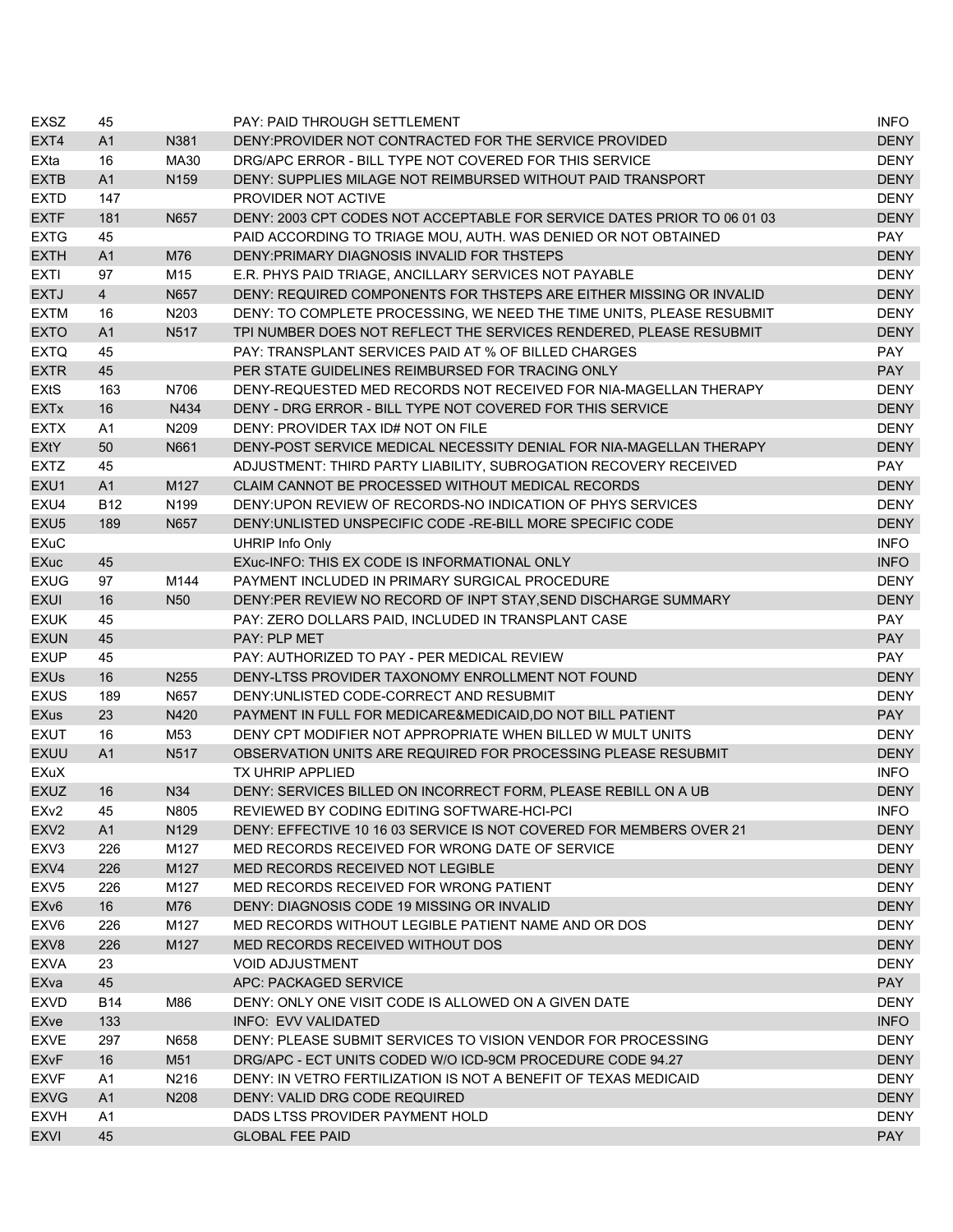| EXvJ             | 16              | M51              | APC/ASC/ESRD - INVALID BILLING OF CARDIAC RESYNC THERAPY                                                          | DENY        |
|------------------|-----------------|------------------|-------------------------------------------------------------------------------------------------------------------|-------------|
| <b>EXVK</b>      | 45              |                  | PAY: TRANSPLANT CASE RATE PAID                                                                                    | <b>PAY</b>  |
| <b>EXVM</b>      | 45              |                  | No additional payment due for multiple visits per contract                                                        | <b>PAY</b>  |
| EXvn             | 96              | N381             | APC/HHA/ASC/ESRD IMPROPER BILLING OF DRUGS                                                                        | <b>DENY</b> |
| EXvo             | 252             | N466             | APC/HHA/ASC/ESRD/IRF/SNF INVALID BILLING OF THERAPY SERVICES                                                      | <b>DENY</b> |
| <b>EXVO</b>      | 95              |                  | <b>VOID SERVICE FOR ADMINISTRATIVE REASONS</b>                                                                    | <b>VOID</b> |
| <b>EXVQ</b>      | 297             | N658             | DENY: PLEASE SUBMIT SERVICES TO VISION VENDOR FOR PROCESSING                                                      | <b>DENY</b> |
| <b>EXvR</b>      | 16              | M51              | DRG/APC - WRONG PROCEDURE PERFORMED - NOT A COVERED SERVICE                                                       | <b>DENY</b> |
| <b>EXVR</b>      | 45              |                  | INFO: EVV DATA SUBJECT TO RETRO REVIEW                                                                            | <b>INFO</b> |
| <b>EXVV</b>      | A <sub>1</sub>  | N434             | DENY: MISSING OR INVALID POA (UNCLEAN)                                                                            | <b>DENY</b> |
| EXvV             | A <sub>1</sub>  | N434             | DENY: MISSING OR INVALID POA                                                                                      | <b>DENY</b> |
| <b>EXVZ</b>      | 133             |                  | <b>VOID INFO</b>                                                                                                  | <b>VOID</b> |
| EXW0             | 109             | N557             | DENY: TRANSPLANT CLAIM SUBMIT TO CIGNA LIFESOURCE FOR REPRICING                                                   | <b>DENY</b> |
| EXw1             | $\overline{4}$  | N517             | CO-SURGEON/TEAM SURGEON DISALLOWED PER CMS SURGICAL BILLING GUIDELINES                                            | <b>DENY</b> |
| EXw <sub>2</sub> | 16              | M51              | ASSISTANT & PRIMARY SURGEON PROCEDURE CODES MUST MATCH PER CMS                                                    | <b>DENY</b> |
| EXw <sub>3</sub> | $\overline{4}$  | N517             | ASSISTANT, CO-SURGEION OR TEAM SURGEONS NOT TYPICALLY REQUIRED PER CMS                                            | <b>DENY</b> |
| EXW3             | 45              |                  | PAY: PAID ACCORDING TO TRANSPLANT AGREEMENT                                                                       | <b>PAY</b>  |
| EXw4             | <b>B16</b>      |                  | NEW PATIENT E/M INAPPROPRIATE PER AMA GUIDELINES                                                                  | <b>DENY</b> |
| EXw <sub>5</sub> | <b>B15</b>      | N <sub>122</sub> | PRIMARY SERVICE IS MISSING OR DENIED PER AMA GUIDELINES                                                           | <b>DENY</b> |
| EXW <sub>6</sub> | 109             | N <sub>557</sub> | DENY: TRANSPLANT CLAIM SUBMIT TO INTERLINK FOR REPRICING                                                          | <b>DENY</b> |
| EXw7             | 151             | M25              | PREVENTABLE READMISSION RECOUPMENT                                                                                | <b>DENY</b> |
| EXw9             | 45              |                  | 15 OR 30 DAY READMISSION POLICY REVIEWED BY THE HEALTH PLAN                                                       | <b>INFO</b> |
| <b>EXwA</b>      | 222             | N640             | MAXIMUM ALLOWANCE EXCEEDED BASED ON PAYMENT POLICY SEE PLAN WEBSITE                                               | <b>DENY</b> |
| <b>EXwB</b>      | 150             | M25              | REIMBURSEMENT REDUCTION BASED ON PAYMENT POLICY SEE PLAN WEBSITE                                                  | <b>PAY</b>  |
| <b>EXwE</b>      | 11              |                  | PROCEDURE CODE IS DISALLOWED WITH THIS DIAGNOSIS CODE(S) PER PLAN POLICY                                          | <b>DENY</b> |
| <b>EXwM</b>      | 249             |                  | POTENTIAL PREVENTABLE READMISSION SUBMIT ALL MEDICAL RECORDS                                                      | <b>DENY</b> |
| <b>EXwN</b>      | 5               | M77              | PROCEDURE CODE(S) BILLED IN AN INAPPROPRIATE SETTING PER PLAN POLICY                                              | <b>DENY</b> |
| <b>EXWO</b>      | 3               |                  | <b>MEMBER COPAY</b>                                                                                               | <b>PAY</b>  |
| <b>EXwp</b>      | 45              |                  | <b>WRAP PAYMENT</b>                                                                                               | <b>INFO</b> |
| <b>EXwS</b>      | P <sub>14</sub> | N20              | REIMBURSEMENT INCLUDED IN ANOTHER CODE PER PLAN POLICY                                                            | <b>DENY</b> |
| <b>EXwT</b>      | 16              | M51              | INCORRECT PROCEDURE OR DX CODE FOR MEMBER AGE OR GENDER PER PLAN POLICY                                           | <b>DENY</b> |
| <b>EXwV</b>      | 60              | N130             | OUTPATIENT SERVICES INCLUDED IN INPATIENT ADMIT PER CMS/PLAN GUIDELINES                                           | <b>DENY</b> |
| <b>EXwW</b>      | 204             | N <sub>130</sub> | NOT MEDICALLY NECESSARY OR INELIGIBLE SERVICE PER PLAN POLICY                                                     | <b>DENY</b> |
| EXx1             | 96              | N666             | INAPPROPRIATE LEVEL OF E M SERVICE BILLED                                                                         | <b>DENY</b> |
| EXx2             | 97              | M15              | SERVICE(S) OR SUPPLIES DURING GLOBAL SURGICAL PERIOD                                                              | <b>DENY</b> |
| EXx3             | P <sub>14</sub> | N <sub>20</sub>  | PROCEDURE CODE UNBUNDLED FROM GLOBAL PROCEDURE CODE                                                               | <b>DENY</b> |
| EXx4             | $\overline{7}$  |                  | PROCEDURE CODE/DIAGNOSIS CODE INCONSISTENT WITH MEMBERS GENDER                                                    | <b>DENY</b> |
| EXx <sub>5</sub> | 6               |                  | PROCEDURE CODE CONFLICTS WITH MEMBER'S AGE/GENDER                                                                 | <b>DENY</b> |
| EXx6             | A <sub>1</sub>  | N122             | ADD-ON CODE REQUIRED WITH PRIMARY CODE FOR QUANTITY GREATER THAN ONE                                              | <b>DENY</b> |
|                  | A1              |                  |                                                                                                                   |             |
| EXx7             |                 | N122<br>N823     | ADD-ON CODE CANNOT BE BILLED WITHOUT PRIMARY CODE<br>DENY: MODIFIER INVALID FOR PROCEDURE OR MODIFIER NOT REPORTE | <b>DENY</b> |
| EXx8<br>EXx9     | 16              |                  |                                                                                                                   | <b>DENY</b> |
|                  | 234             | N390             | PROCEDURE CODE PAIRS INCIDENTAL, MUTUALLY EXCLUSIVE OR UNBUNDLED                                                  | <b>DENY</b> |
| EXxA             | P14             | M15              | CODE IS A COMPONENT OF A MORE COMPREHENSIVE CODE                                                                  | <b>DENY</b> |
| EXxa             | P14             | M15              | CODE IS A COMPONENT OF A MORE COMPREHENSIVE CODE                                                                  | <b>DENY</b> |
| EXxB             | 236             |                  | DENY: CMS MEDICAID NCCI UNBUNDLING                                                                                | <b>DENY</b> |
| EXxb             | 8               | N95              | PROCEDURE CODE NOT ELIGIBLE FOR ANESTHESIA                                                                        | <b>DENY</b> |
| EXxc             | 16              | N657             | INVALID PROC/DX/REV CODE OR REV-PROC CODE COMBINATION                                                             | <b>DENY</b> |
| <b>EXxC</b>      | 97              | N111             | DENY: SERVICE MODIFIER PREVIOUSLY SUBMITTED                                                                       | <b>DENY</b> |
| <b>EXXC</b>      | A <sub>1</sub>  | N216             | DENY: THIS SERVICE IS EXCLUDED FROM THIS CONTRACT AGREEMENT                                                       | <b>DENY</b> |
| <b>EXXD</b>      | 11              | N657             | SERVICES FOR THE DIAGNOSIS SUBMITTED ARE NOT COVERED                                                              | <b>DENY</b> |
| <b>EXxD</b>      | 222             | N640             | CMS MUE QUANTITY LIMIT EXCEEDED                                                                                   | <b>DENY</b> |
| EXxd             | 236             | N644             | PROCEDURE CODE APPENDED WITH BILATERAL 50 MODIFIER                                                                | <b>DENY</b> |
| <b>EXxE</b>      | 11              |                  | PROCEDURE CODE IS DISALLOWED WITH THIS DIAGNOSIS CODE(S) PER PLAN POLICY                                          | <b>DENY</b> |
| EXxe             | 16              | M51              | PROCEDURE/DIAGNOSIS CODE INCONSISTENT WITH MEMBER'S AGE                                                           | <b>DENY</b> |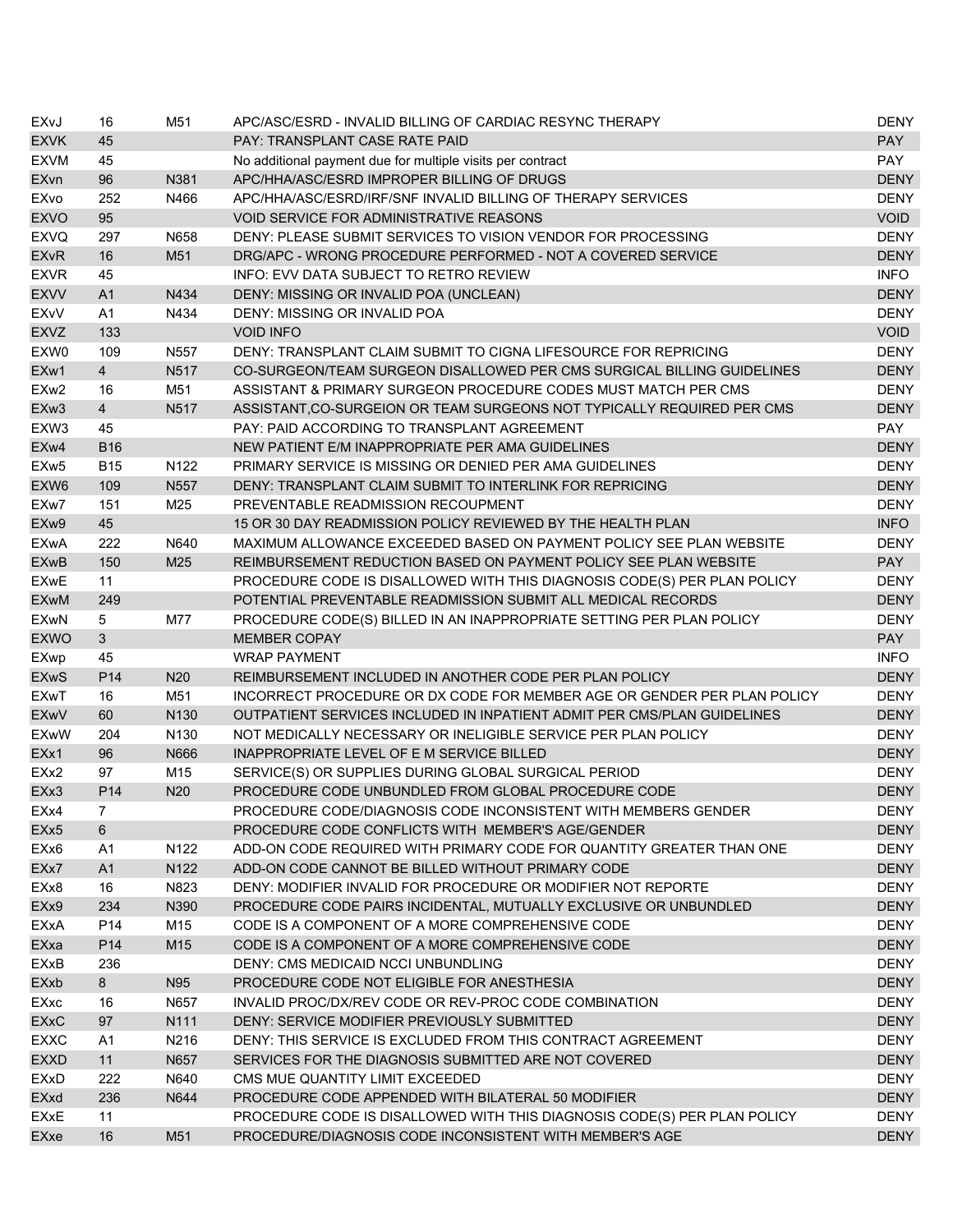| EXxf             | 273             |                   | MAXIMUM ALLOWANCE EXCEEDED                                               | <b>DENY</b> |
|------------------|-----------------|-------------------|--------------------------------------------------------------------------|-------------|
| <b>EXxF</b>      | A1              |                   | OUTPATIENT SERVICES OVERLAP INPATIENT SERVICES OR CLAIM SPLIT BILLED     | <b>DENY</b> |
| EXxg             | 16              | N430              | SINGLE UNILATERAL PROCEDURE SUBMITTED MORE THAN ONCE ON THE SAME DOS     | <b>DENY</b> |
| <b>EXxG</b>      | P <sub>14</sub> | N <sub>20</sub>   | PROCEDURE CODE IS DISALLOWED PER FEDERAL OR STATE FEE SCHEDULE           | <b>DENY</b> |
| <b>EXxh</b>      | 222             | N640              | SERVICE LINE REPRESENTS DENIAL OF ADDITIONAL UNITS BILLED                | <b>DENY</b> |
| <b>EXxH</b>      | 96              | <b>MA67</b>       | REDUCED FOR MULTIPLE SURGERY PRICING                                     | <b>DENY</b> |
| EXxl             | 96              | N666              | INAPPROPRIATE LEVEL OF E/M SERVICE BILLED                                | <b>DENY</b> |
| <b>EXxJ</b>      | 222             |                   | EXCEEDS MAXIMUM ALLOWANCE FOR GLOBAL/PROFESSIONAL/TECHNICAL COMPONENTS   | <b>DENY</b> |
| <b>EXxK</b>      | 216             |                   | CLAIM MANUALLY REVIEWED FOR CORRECT CODING RULES-NO ACTION REQUIRED      | <b>INFO</b> |
| <b>EXxL</b>      | P <sub>14</sub> | N <sub>20</sub>   | PROCEDURE CODE UNBUNDLED PER STATE RULES, CONTRACT OR PAYMENT POLICY     | <b>DENY</b> |
| <b>EXXM</b>      | 109             | N <sub>557</sub>  | DENY: PLEASE SUBMIT TO THE MED SURG CARRIER FOR PROCESSING               | <b>DENY</b> |
| <b>EXxM</b>      | 249             |                   | POTENTIAL PREVENTABLE READMISSION SUBMIT ALL RELATED MEDICAL RECORDS     | <b>DENY</b> |
| <b>EXxN</b>      | 5               | M77               | DENY: PROCEDURE CODE(S) BILLED IN AN INAPPROPRIATE SETTING               | <b>DENY</b> |
| EXxo             | 16              | N822              | <b>MISSING MODIFIER 26</b>                                               | <b>DENY</b> |
| EXxO             | 97              | N <sub>525</sub>  | POTENTIAL OBSTETRICAL CARE OVERPAYMENT                                   | <b>DENY</b> |
| <b>EXxP</b>      | 204             | N <sub>130</sub>  | SERVICE IS DENIED ACCORDING TO A PAYMENT OR CLINICAL POLICY              | <b>DENY</b> |
| EXxp             | 222             |                   | PROCEDURE CODE PREVIOUSLY BILLED ON HISTORICAL CLAIM                     | <b>DENY</b> |
| <b>EXxQ</b>      | 204             | N <sub>130</sub>  | DME BILLING NOT COVERED FOR RENTED/OWNED/FREQUENTLY SERVICED ITEMS       | <b>DENY</b> |
| EXxq             | 222             | N640              | PROCEDURE CODE EXCEEDS MAXIMUM ALLOWED PER DATE OF SERVICE               | <b>DENY</b> |
| <b>EXxr</b>      | 16              | N430              | BASE CODE CANNOT BE BILLED IN QTY GREATER THAN ONE                       | <b>DENY</b> |
| <b>EXxR</b>      | 96              | N356              | SERVICES BILLED ARE RELATED TO NON-COVERED SERVICE                       | <b>DENY</b> |
| <b>EXxS</b>      | 96              | N <sub>10</sub>   | READMISSION DENIED AFTER MEDICAL RECORD REVIEW                           | <b>DENY</b> |
| EXxT             | A1              |                   | T CODE NOT PAYABLE WHEN BILLED WITH ANOTHER CODE ON CLAIM                | <b>DENY</b> |
| <b>EXxU</b>      | 96              | N435              | EXCEEDS MAXIMUM PAYMENT OR SUPPLIES ALLOWED FOR DME                      | <b>DENY</b> |
| <b>EXXX</b>      | 5               | M77               | PROCEDURE CODE IS INCONSISTENT WITH THE PLACE OF SERVICE                 | <b>DENY</b> |
|                  | 97              |                   | DENY: CMS MEDICAID NCCI UNBUNDLING                                       | <b>DENY</b> |
| <b>EXxX</b>      |                 | N390              | PCP CANNOT BE REIMBURSED FOR THIS SERVICE                                | <b>DENY</b> |
| EXxy             | B7              | N109              |                                                                          |             |
| <b>EXxZ</b>      | 96              |                   | 30 DAY READMISSION, PAYMENT DENIED AFTER CLINICAL REVIEW                 | <b>DENY</b> |
| EXY1             | 45              |                   | INFO: AMOUNT CHARGED FOR SERVICE IS ZERO                                 | <b>PAY</b>  |
| EXy1             | B7              | N665              | DENY: SERVIES RENDERED BY NON AUTHORIZED NON PLAN PROVIDER               | <b>DENY</b> |
| EXy2             | 50              | N661              | DENY: MEDICAL NECESSITY NOT MET                                          | <b>DENY</b> |
| EXy3             | 97              | N <sub>525</sub>  | DENY: GLOBAL CLAIM RECD PREVIOUSLY PAID TECH PROF COMPONENT TO PROV      | <b>DENY</b> |
| EXy4             | 97              | N <sub>525</sub>  | DENY: GLOBAL CLAIM RECD PREV PAID TECH PROF COMP TO DIFFERENT PROVIDER   | <b>DENY</b> |
| EXy5             | 97              | N525              | DENY: GLOBAL RATE PROF TECH COMPONENT NOT REIMBURSED SEPERATELY          | <b>DENY</b> |
| EXy6             | A1              | N <sub>13</sub>   | DENY: PROF COMPONENT NOT REIMBURSED PROCEDURE IS GLOBAL OR TECHNICAL     | <b>DENY</b> |
| EXY <sub>6</sub> | A1              | N <sub>4</sub>    | DENY:INSUFFICIENT INFO FOR PROCESSING, RESUBMIT W PRIME S ORIGINAL EOB   | <b>DENY</b> |
| EXy7             | A1              | N <sub>13</sub>   | DENY: PROVIDER CONTRACT FOR GLOBAL BUT SUBMITTED CLAIM AS TECH PROF      | <b>DENY</b> |
| EXy9             | A1              | N <sub>5</sub> 17 | DENY: SVS INCLUDE INCORRECT CPT COMBINATIONS RESUBMIT CORRECTED BILL     | <b>DENY</b> |
| EXyA             | 119             | N587              | MAXIMUM ALLOWANCE EXCEEDED                                               | <b>DENY</b> |
| EXya             | 222             | N640              | DENY: DENIED AFTER REVIEW OF PATIENT S CLAIM HISTORY                     | <b>DENY</b> |
| EXYa             | 236             |                   | ACE CLAIM LEVEL DENIAL                                                   | <b>DENY</b> |
| <b>EXyB</b>      | 150             | N163              | INAPPROPRIATE LEVEL OF E M SERVICE BILLED                                | <b>DENY</b> |
| <b>EXyC</b>      | 204             | N <sub>130</sub>  | NOT MEDICALLY NECESSARY OR INELIGIBLE SERVICE PER CENTENE POLICY         | <b>DENY</b> |
| <b>EXyD</b>      | 97              | M15               | DENY - DOPPLER STRESS ECHO SAME DOS NO ECHOCARDIO DX NOT ELIGIBLE        | <b>DENY</b> |
| EXyd             | A1              | N <sub>10</sub>   | DENY: DENIED AFTER REVIEW OF PROVIDER S CLAIMS HISTORY                   | <b>DENY</b> |
| <b>EXyE</b>      | 11              |                   | PROCEDURE CODE IS DISALLOWED WITH THIS DIAGNOSIS CODE(S) PER PLAN POLICY | <b>DENY</b> |
| EXye             | 16              | MA130             | DENIED FOR REVIEW OF MEDICAL RECORDS AND/OR DOCUMENTATION                | <b>DENY</b> |
| <b>EXyF</b>      | 16              | N823              | MODIFIER INVALID FOR PROCEDURE OR MODIFIER NOT REPORTED                  | <b>DENY</b> |
| EXyG             | 18              | N702              | DUPLICATE CLAIMS BILLING SAME/SIMILAR CODE(S) FOR DATE OF SERVICE        | <b>DENY</b> |
| EXyg             | 45              |                   | PAYMENT REDUCED BASED ON STANDARD CODING GUIDELINES                      | <b>INFO</b> |
| EXyH             | 150             |                   | PAY: REDUCED RATE FOR LOWER COMPLEXITY E/M SERVICE PER PAYMENT POLICY    | PAY         |
| EXyh             | 16              | N63               | DENY: PLEASE SUBMIT ITEMIZED BILLING STATEMENT FOR PAYMENT CONSIDERATION | <b>DENY</b> |
| EXyl             | 45              |                   | REDUCTION APPLIED FOR MULTIPLE PROCEDURES PER PAYMENT POLICY             | PAY         |
| <b>EXym</b>      | 249             |                   | POTENTIAL PREVENTABLE READMISSION SUBMIT ALL MEDICAL RECORDS             | <b>DENY</b> |